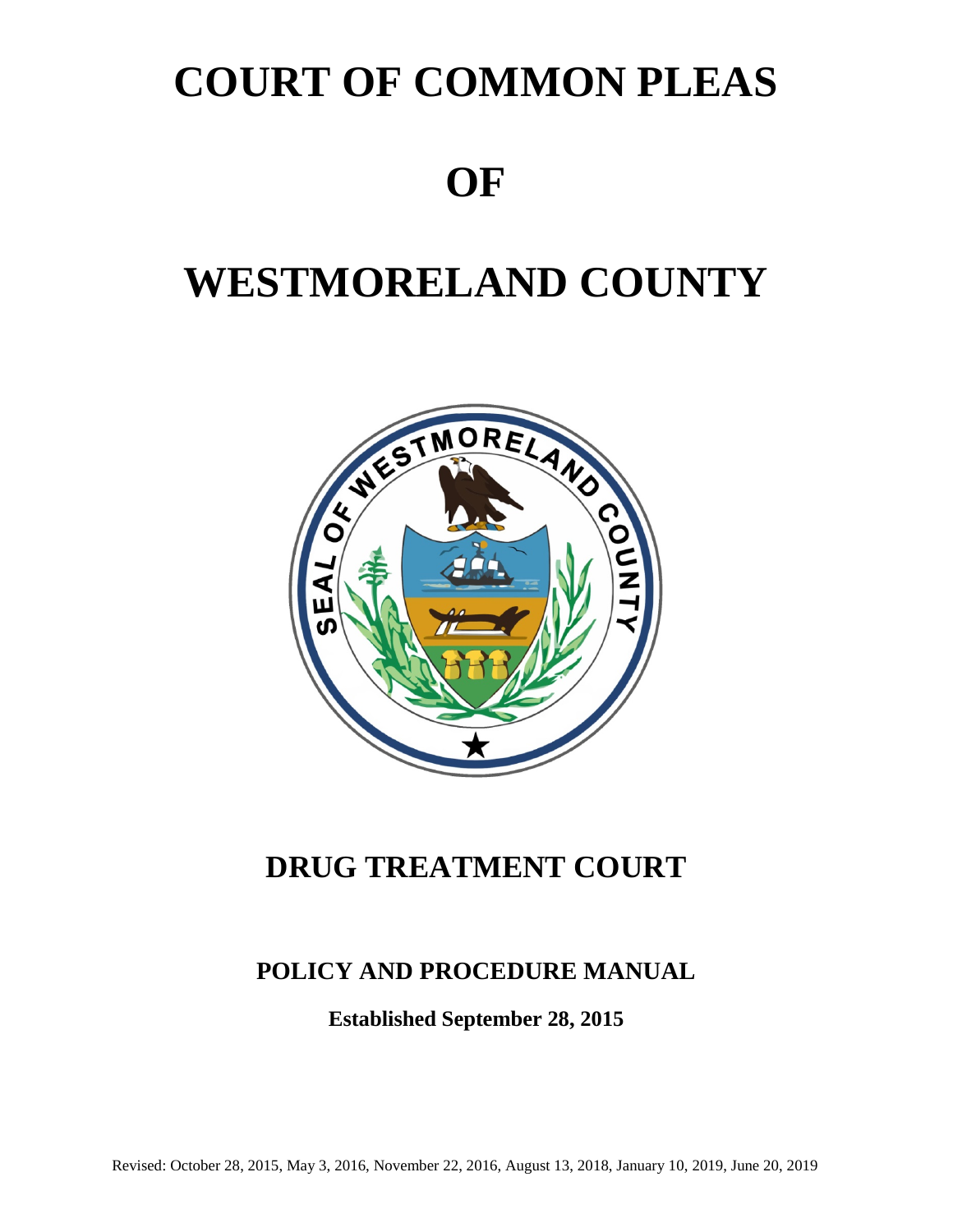### **Mission Statement**

The mission of the Westmoreland County Drug Treatment Court is to rehabilitate individuals to become productive members of our community through a clean and sober lifestyle thereby enhancing public safety, decreasing substance abuse and reducing recidivism through a collaborative program of intensive judicial oversight, court supervision and treatment.

# **Goals**

- Goal 1: To promote community safety and well-being in order to reduce criminal behavior and recidivism among participants through:
	- **T** Frequent and intense court supervision of participants
	- $\Box$  Frequent home contacts with participants
	- $\Box$  Reduce re-arrest rate of participants during program participation
	- $\Box$  Reduce re-arrest rate of participants following graduation
- Goal 2: To decrease participants', as well as their dependents, reliance on social and human services and increase their abilities to live independently and responsibly through:
	- $\Box$  Assisting participants in securing employment and drug-free housing
	- $\Box$  Directing participants to training and mentoring in life skills, such as parenting and financial management
	- $\Box$  Requiring participants to pay restitution in full
	- $\Box$  Requiring participants to obtain and maintain employment
	- $\Box$  Requiring participants to obtain a high school diploma or GED
- Goal 3: To conserve criminal justice system resources by reducing the direct costs of arrest and incarceration of participants through:
	- $\Box$  Structuring treatment, services, and supervision in order to reduce opportunities for risks of further criminal behavior
	- $\Box$  Reducing the number of jail-bed days for participants
	- $\Box$  Reducing participants' contacts with law enforcement
	- $\Box$  Formulating individualized plans for treatment, services, and supervision that promotes steady and successful advancement through the Drug Treatment program
	- $\Box$  Directing participants to assistance in obtaining/improving employment and developing financial responsibility
	- $\Box$  Requiring participants to make payments towards legal financial obligations
	- $\Box$  Reducing trial costs and court docket congestion, and maximizing cost avoidance
- Goal 4: To rehabilitate and improve the treatment outcomes for addicted offenders through:
	- $\Box$  Reducing and eliminating the use of controlled substances and alcohol
	- Assessing each participant's individual addiction and treatment needs
	- $\Box$  Referring participants to appropriate substance abuse treatment services
	- $\Box$  Monitoring and assessing the effectiveness of treatment service providers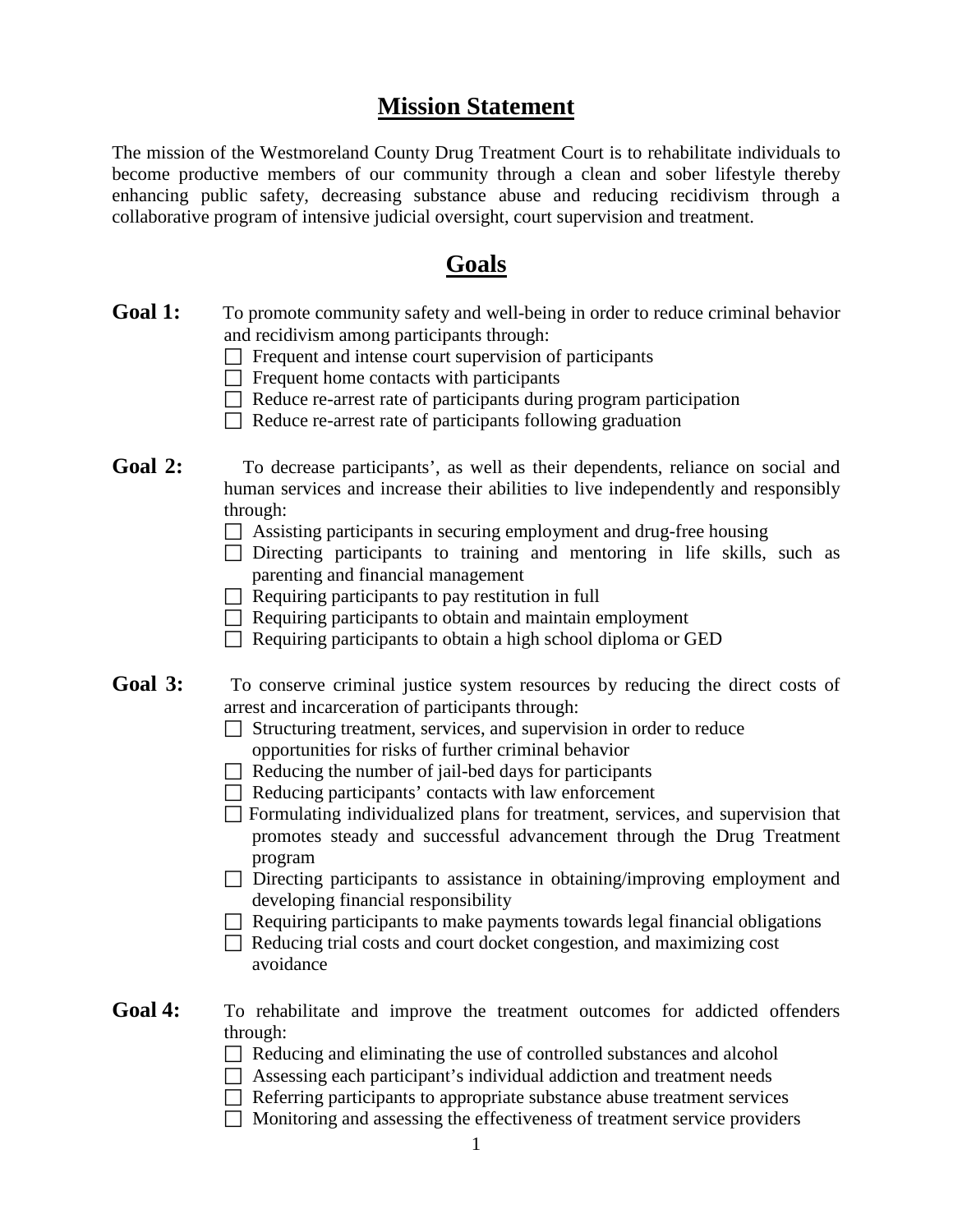- $\Box$  Encouraging participants to use and participate in services through appropriate application of interventions and incentives
- **Goal 5:** To establish a monitoring and evaluative measure that will demonstrate the effectiveness of the program.
	- $\Box$  Implement the state Treatment Court Information System for data collection accessible to the Drug Treatment Court Team.
	- □ Compare Drug Treatment Court participants' statistical data with general drug offender population in order to gauge effectiveness of the program.

Goal 6: To assist participants in regaining their lives and re-uniting families through:

- Conducting a strength-based assessment of each participant and engaging participants in appropriate services relating to education, employment, housing, financial responsibility, families, physical and mental health and other issues that affect their ability to remain clean and sober and succeed in the Drug Treatment program
	- $\Box$  The graduation of participants who are maintaining a sober and drug-free recovery; have at least a high school equivalency diploma; are employed; are responsible parents; and are becoming responsible, productive members of the community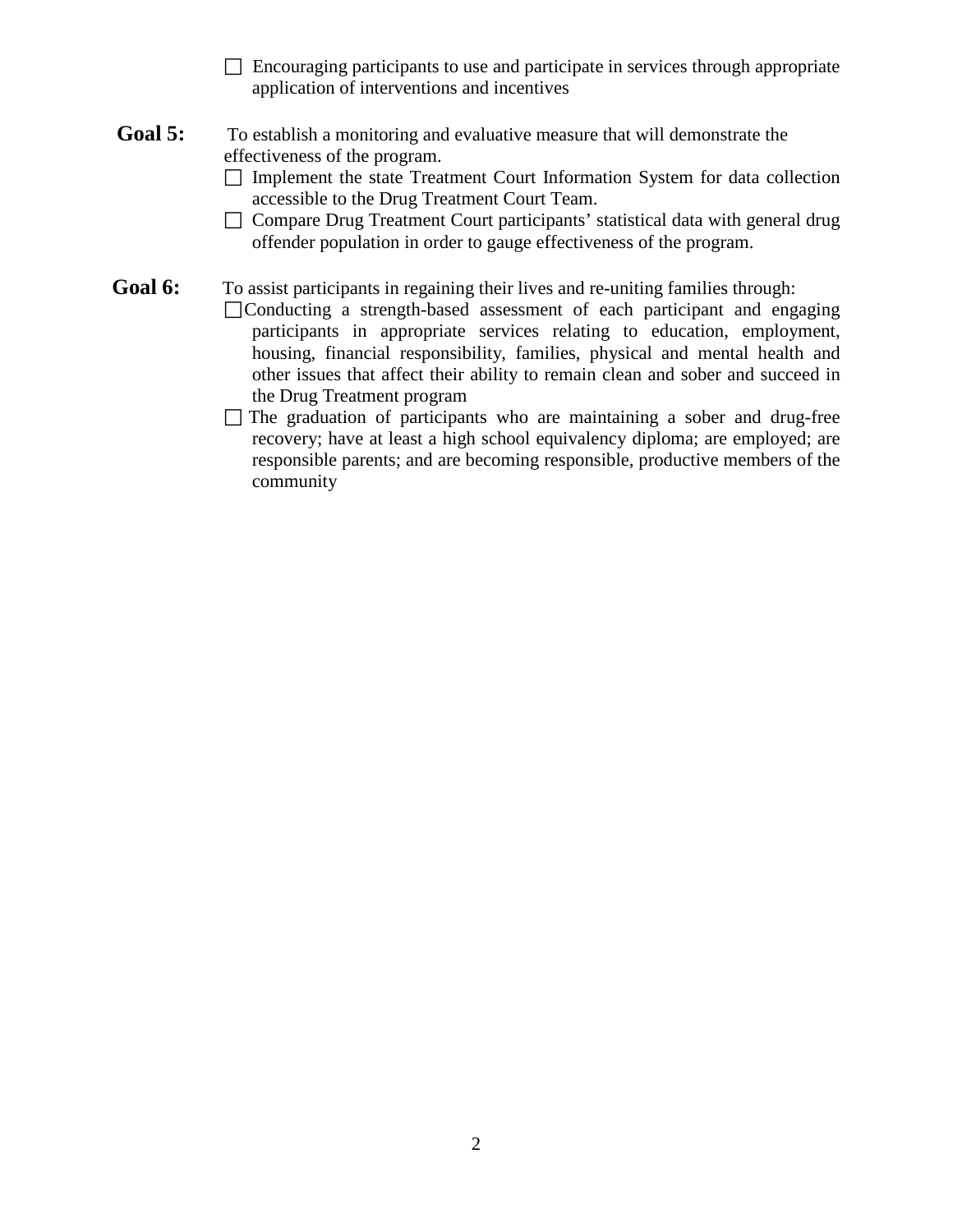# **10 Key Components of Treatment Courts**

Westmoreland County Drug Treatment Court ascribes to and has incorporated the 10 Key Components developed for Drug Treatment Courts, as defined in Defining Drug Courts: the Ten Key Components as developed by the National Association of Drug Court Professionals under a grant awarded by the Drug Courts Program Office, Office of the Justice Programs, U.S. Department of Justice.

Please see the below link for more information on the 10 Key Components of Drug Courts: <http://www.ojp.usdoj.gov/BJA/grant/DrugCourts/DefiningDC.pdf>

| Key Component 1: Drug Courts integrate alcohol and other drug treatment services with<br>system case processing.                                                                          |
|-------------------------------------------------------------------------------------------------------------------------------------------------------------------------------------------|
| Key Component 2: Using a non-adversarial approach, prosecution and defense counsel<br>promote public safety while protecting participants' due process rights.                            |
| Key Component 3: Eligible participants are identified early and are promptly placed in the<br>Drug Court program.                                                                         |
| Key Component 4: Drug Courts provide access to a continuum of alcohol, drug, and other<br>related treatment and rehabilitation services.                                                  |
| Key Component 5: Abstinence is monitored by frequent alcohol and other drug testing.                                                                                                      |
| <b>Key Component 6:</b> A coordinated strategy governs Drug Court responses to a participant's<br>compliance.                                                                             |
| <b>Key Component 7:</b> On-going judicial interaction with Drug Court participants is essential.                                                                                          |
| Key Component 8: Monitoring and evaluation measure the achievement of program goals and<br>gauge effectiveness.                                                                           |
| Key Component 9: Continuing interdisciplinary education promotes effective Drug Court<br>planning, implementation and operations.                                                         |
| Key Component 10: Forging partnerships among Drug Courts, public agencies, and<br>community-based organizations generates local support and enhances<br>Drug Court program effectiveness. |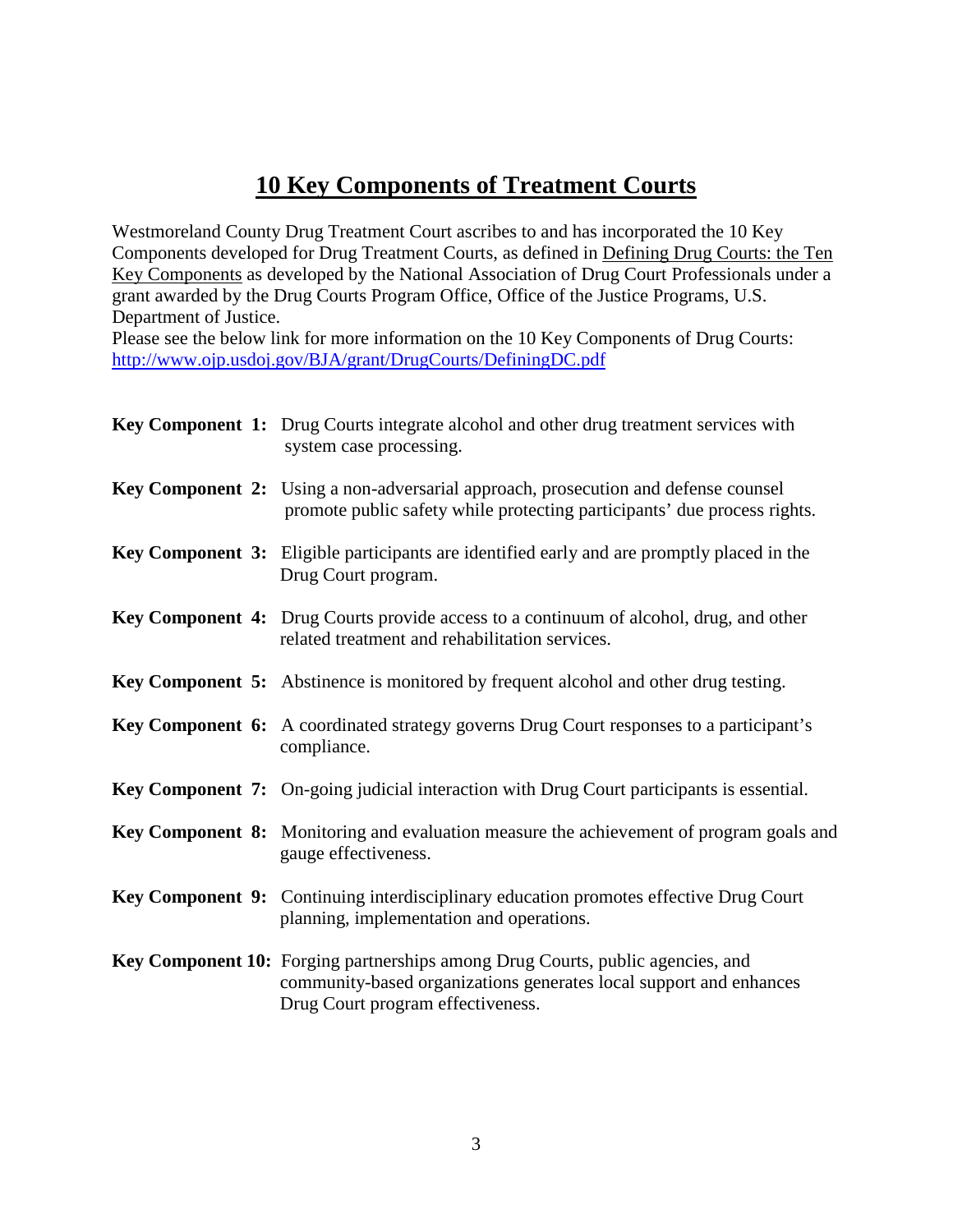# **Qualifying factors for Drug Treatment Court**

### **Eligibility:**

Entry into the program will be accessible via three channels:

- **1. Diversion** for those charged with an offense but not convicted;
- **2. Intermediate Punishment,** requiring the individual to enter a plea of guilty to some or all of the crimes for which he/she is charged and be sentenced to a term of Intermediate Punishment; or
- **3. Re-entry** from prison. (To be effective on or after December 1, 2015)

Despite the channel of entry, the initial screening will involve the dual process of admitting highrisk/high-need participants, while also disqualifying applicants based on pre-determined exclusion criteria. Screening for entrance into the program will be done by the Drug Treatment Court Coordinator and Drug Treatment Court Case Manager. The Ohio Risk Assessment System (ORAS) will be used to determine the applicant's risk. The American Society of Addiction Medicine criterial (ASAM) will be used to determine the applicant's need. Applicants will be required to apply for Medical Assistance (MA) during the referral and screening process unless they can show proof of private insurance.

Eligible Drug Treatment Court participants must have an addiction to substances of abuse and the criminal offenses committed must be related to a desire to support a drug/alcohol habit. Applicants must be determined to be drug dependent according to DSM-V.

The defendant must be 18 years of age or older and a resident of Westmoreland County.

Participants will be required to maintain reliable transportation while attending Drug Treatment Court. Transportation will not be provided by the Drug Treatment Court program.

Participants who have been previously terminated from the Drug Treatment Court program as a result of a program violation(s) may not be considered eligible for future participation in the program.

### **Note**

It is the offender's/defense attorney's responsibility to resolve all outstanding matters prior to acceptance into Drug Treatment Court. Pending charges and/or probation/parole violations may make an individual ineligible for Drug Treatment Court.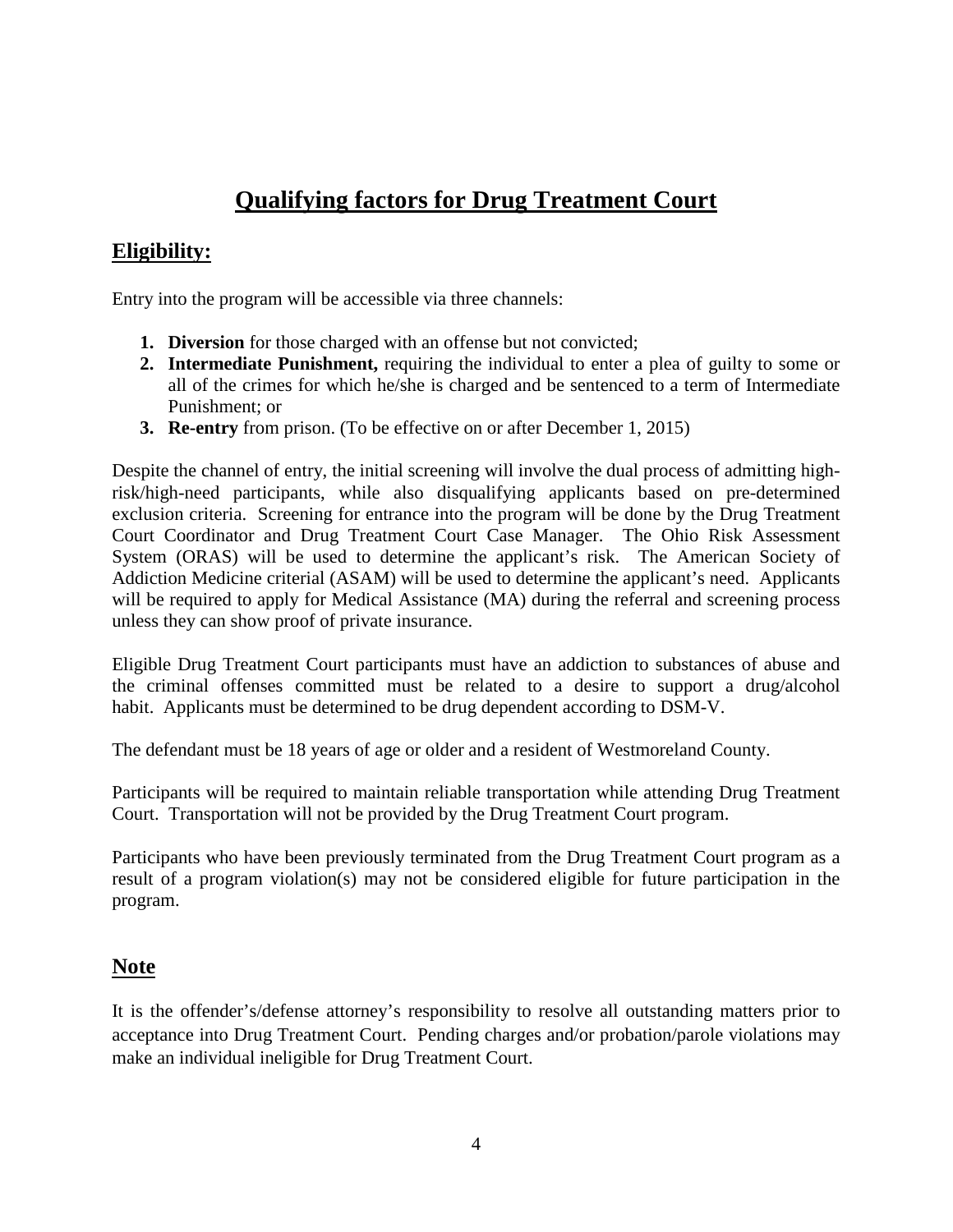An individual presently charged with an offense under Title 75, Chapter 38 Relating to Driving Under the Influence of Alcohol will be **excluded** from Drug Treatment Court. Exceptions to this will be made for the charge of  $DUI -$  Controlled Substances  $1<sup>st</sup>$  and  $2<sup>nd</sup>$  offense only.

A prior conviction for Driving Under the Influence of Alcohol will not exclude an individual from Drug Treatment Court, as long as no bodily injury was suffered.

## **Veterans**

The Drug Treatment Court recognizes the men and women who have dedicated their lives to serve in the United States Military. Individuals who have served in the United States Armed Forces and who are accepted into Drug Treatment Court will be introduced to a Veteran's Justice Outreach Specialist (VJO). The Veterans Justice Outreach Specialist is responsible for the case management and coordination of all care of VA-Eligible Veterans in the Drug Treatment Court program. Access to services will go through the Veterans Justice Specialist assigned to the Drug Treatment Court. The services provided will encompass medical, mental health care, substance abuse treatment, employment and homeless services.

# **Drug Treatment Court Entry Process**

### **Diversionary Program**

Individuals who have already been charged with a crime, and who have not been convicted for such crime may be eligible for the Diversionary Drug Treatment Court program. Successful completion of Drug Treatment Court will result in either a complete dismissal of all charges, or a plea to lesser charges.

In screening individuals for Drug Treatment Court through the Diversionary program, the Westmoreland County District Attorney will automatically exclude the following:

#### **Individuals presenting a history of present or past violent behavior. Individuals who possess/use a weapon in the commission of any offense.**

#### **Individuals facing present charges, or with a prior conviction of the following offenses:**

#### Personal Injury Crimes

Title 18, Chapter 25 (Criminal Homicide) Title 18, Chapter 27 (Assault and Related Offenses) Title 18, Chapter 29 (Kidnapping and Related offenses) Title 18, Chapter 31 (Sexual Offenses) Title 18, Chapter 33 (Arson and Related Offenses) Title 18, Chapter 37 (Robbery and Robbery of a Motor Vehicle) Title 18, Chapter 49, Subchapter B (Relating to Victim and Witness Intimidation)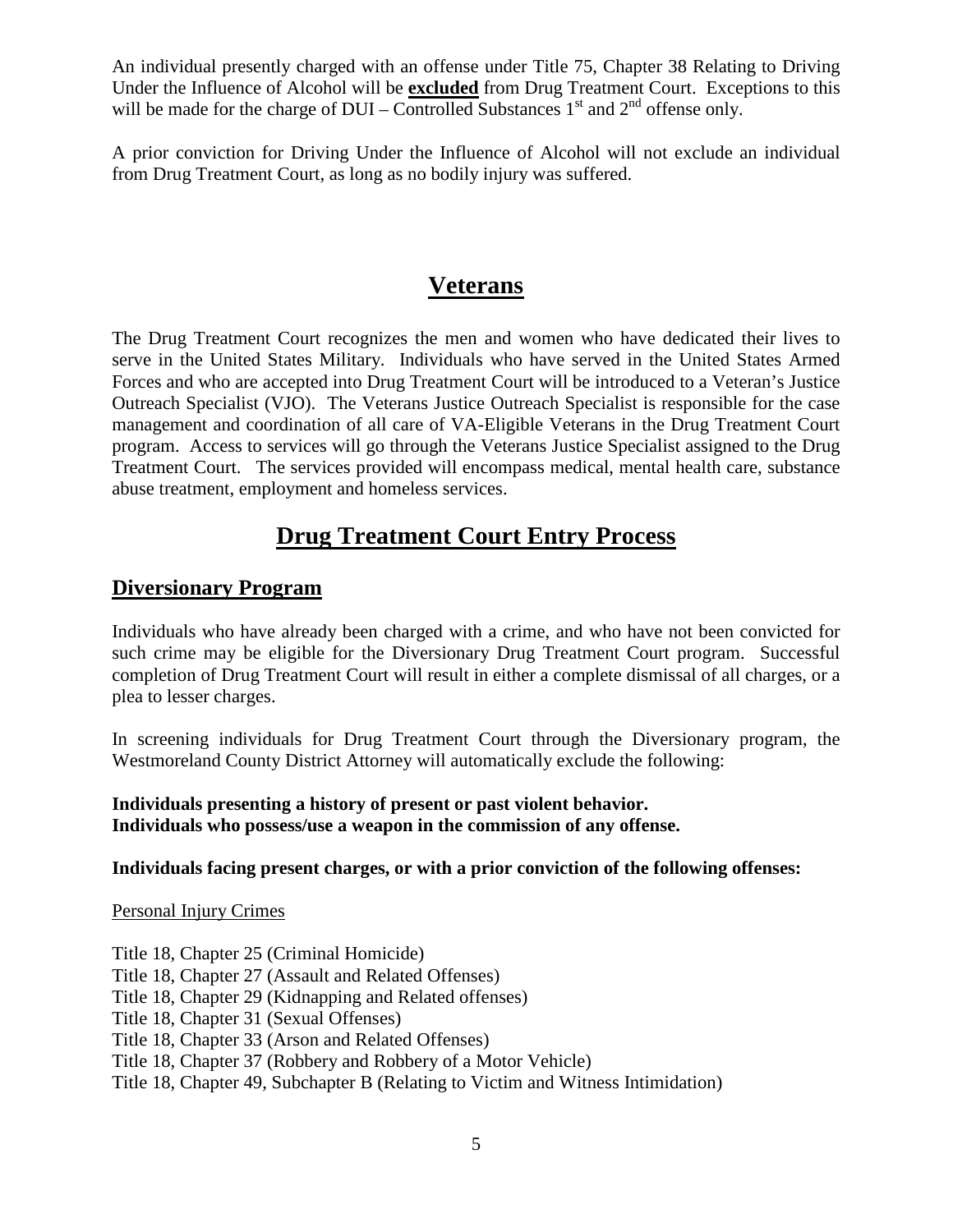- 18 Pa.C.S. §3502 (Burglary, when graded as a felony of the first degree)
- 18 Pa.C.S. §3922 (Theft by Deception, where the victim is over sixty years of age)
- 18 Pa.C.S. §3923 (Theft by Extortion)
- 18 Pa.C.S. §4302 (Incest)
- 18 Pa.C.S. §4304 (Endangering the Welfare of Children)
- 18 Pa.C.S. §4915.1 (Failure to Comply with Megan's Law)
- 18 Pa.C.S. §5121 (Escape)
- 18 Pa.C.S. §5510 (Abuse of Corpse)

#### **(Excludable Offenses continued)**

- 18 Pa.C.S. §5511 (Cruelty to Animals)
- 18 Pa.C.S. §5512 (Relating to Lotteries)
- 18 Pa.C.S. §5513 (Relating to Gambling and Related Offenses)
- 18 Pa.C.S. §5901 (Open Lewdness)
- 18 Pa.C.S. §5903 (Obscene Materials)
- 18 Pa.C.S. §6301 (Corruption of Minors)
- 18 Pa.C.S. §6312 (Sexual Abuse of Children)
- 18 Pa.C.S. §6318 (Unlawful Contact with Minor)
- 18 Pa.C.S. §6320 (Sexual Exploitation of Children)
- 18 Pa.C.S. Chapter 76, Subchapter C (Internet Child Pornography)
- 42 Pa.C.S. §9712.1 (Sentences for Certain Drug Offenses Committed with Firearms)
- 42 Pa.C.S. §9799 et seq. (Relating to Megan's Law Violations)

#### **Exclusion from the Drug Treatment Court Diversionary program will also include attempt/solicitation/conspiracy to commit any of the above listed offenses.**

#### **Individuals with pending charges or prior convictions under the Motor Vehicle Code as follows:**

| 75 Pa.C.S. §3802 | (Relating to Driving Under the Influence of Alcohol in cases involving)<br>Bodily Injury) or the former statute, 75 Pa.C.S. §3731 |
|------------------|-----------------------------------------------------------------------------------------------------------------------------------|
|                  | 75 Pa.C.S. §3732 Homicide by Vehicle                                                                                              |
|                  | 75 Pa.C.S. §3732.1 Aggravated Assault by Vehicle                                                                                  |
|                  | 75 Pa.C.S. §3735 (Relating to Homicide by Vehicle While Driving Under the Influence)                                              |
|                  | 75 Pa.C.S. §3735.1 (Relating to Aggravated Assault by Vehicle While Driving Under the                                             |
|                  | Influence)                                                                                                                        |
| 75 Pa.C.S. §3742 | (Relating to Accidents Involving Death or Personal Injury)                                                                        |

#### **Pennsylvania Drug, Device, and Cosmetic Act:**

An individual facing charges under the Pennsylvania Drug Act will not automatically be excluded from the Drug Treatment Court by the District Attorney. However, the District Attorney will retain discretion in admitting an individual into the Drug Treatment Court. The District Attorney will review factors including but not limited to the manner/location of delivery, the weights of such controlled substances, the presence of weapons, and the prior criminal record of the defendant.

### **Diversionary Program Process**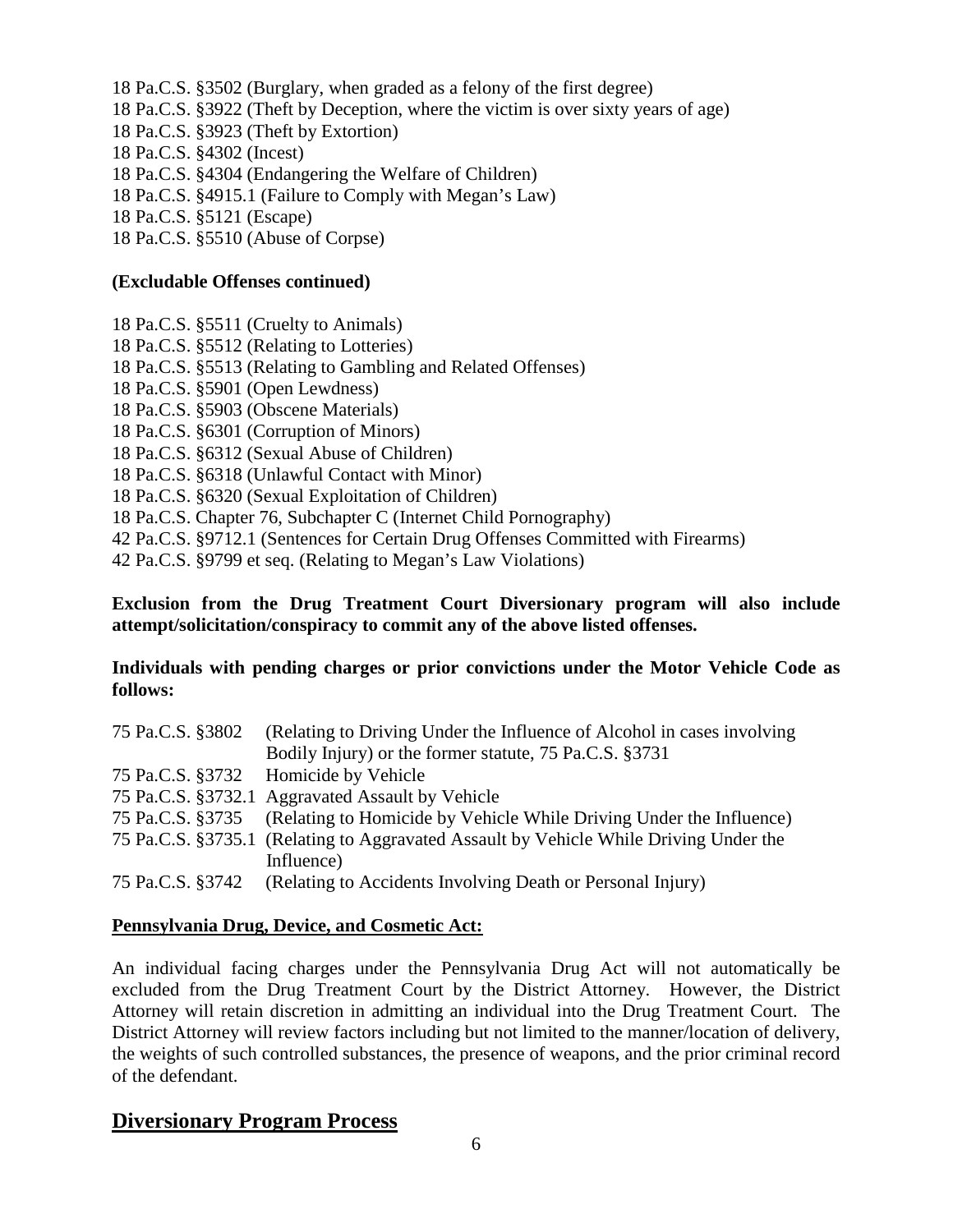1) The individual appears at the Magisterial District Judge for a Preliminary Hearing. A preliminary assessment is conducted by the Assistant District Attorney to see if a person may be an ideal candidate for Drug Treatment Court, and to see if the individual is interested in Drug Treatment Court. The referral to Drug Treatment Court can come from any source.

2) Should the Assistant District Attorney consent to the individual's application for Drug Treatment Court, the individual fills out a Drug Treatment Court referral form, which will include contact info, current charges, additional charges etc.

3) The Preliminary Hearing is continued for five weeks for the individual to be considered for Drug Treatment Court. Upon requesting a continuance from the Magisterial District Judge for application into Drug Treatment Court, the Magisterial District Judge will impose basic Drug Treatment Court bond conditions upon the individual. The individual will sign a form agreeing to such conditions, including attendance of any drug and alcohol treatment that is expeditiously recommended. The Drug Treatment Court bond conditions will include, but are not limited to, the following: the individual must refrain from violations of the law, report to the Drug Treatment Court Coordinator as directed, undergo a drug and alcohol evaluation and follow all recommended treatment, refrain from all drug and alcohol use and not be in the presence of any person consuming, possessing, controlling, or transporting illegal drugs or alcohol, remain in Westmoreland County unless authorized to leave by the Drug Treatment Court Coordinator, and request permission from the Drug Treatment Court Coordinator prior to changing residence and/or phone number(s). The completed referral to Drug Treatment Court will include a signed understanding by the applicant that such continuance request will run against the applicant for the purposes of calculating Rule 600.

If the individual is incarcerated, bond will remain the same, and the individual will remain incarcerated during the application process.

4) The referral form will be faxed by the office of the Magisterial District Judge directly to the Drug Treatment Court Coordinator so that the screening process may begin.

5) The individual's defense counsel will be responsible for contacting the Drug Treatment Court Coordinator by telephone and/or email in addition to the form being faxed by the staff of the Magisterial District Judge.

6) If an individual is not represented by counsel, the Assistant District Attorney will inform the Drug Treatment Court Coordinator by telephone and/or email that an individual has been referred for Drug Treatment Court consideration.

7) The Drug Treatment Court Coordinator will contact the individual and schedule an office appointment. The Drug Treatment Court Coordinator will subsequently complete a comprehensive eligibility assessment, complete a risk assessment, and coordinate a drug and alcohol assessment. The Drug Treatment Court Coordinator will also review the following with the individual: The Westmoreland County Drug Treatment Court Policy and Procedure Manual, Participant Contract, and all bond conditions to be imposed upon entrance into the Diversionary Drug Treatment Court program. The individual will be advised that he/she will have an opportunity to observe Drug Treatment Court prior to entering into the program. This observation will occur on the day he/she is scheduled to enter into the program.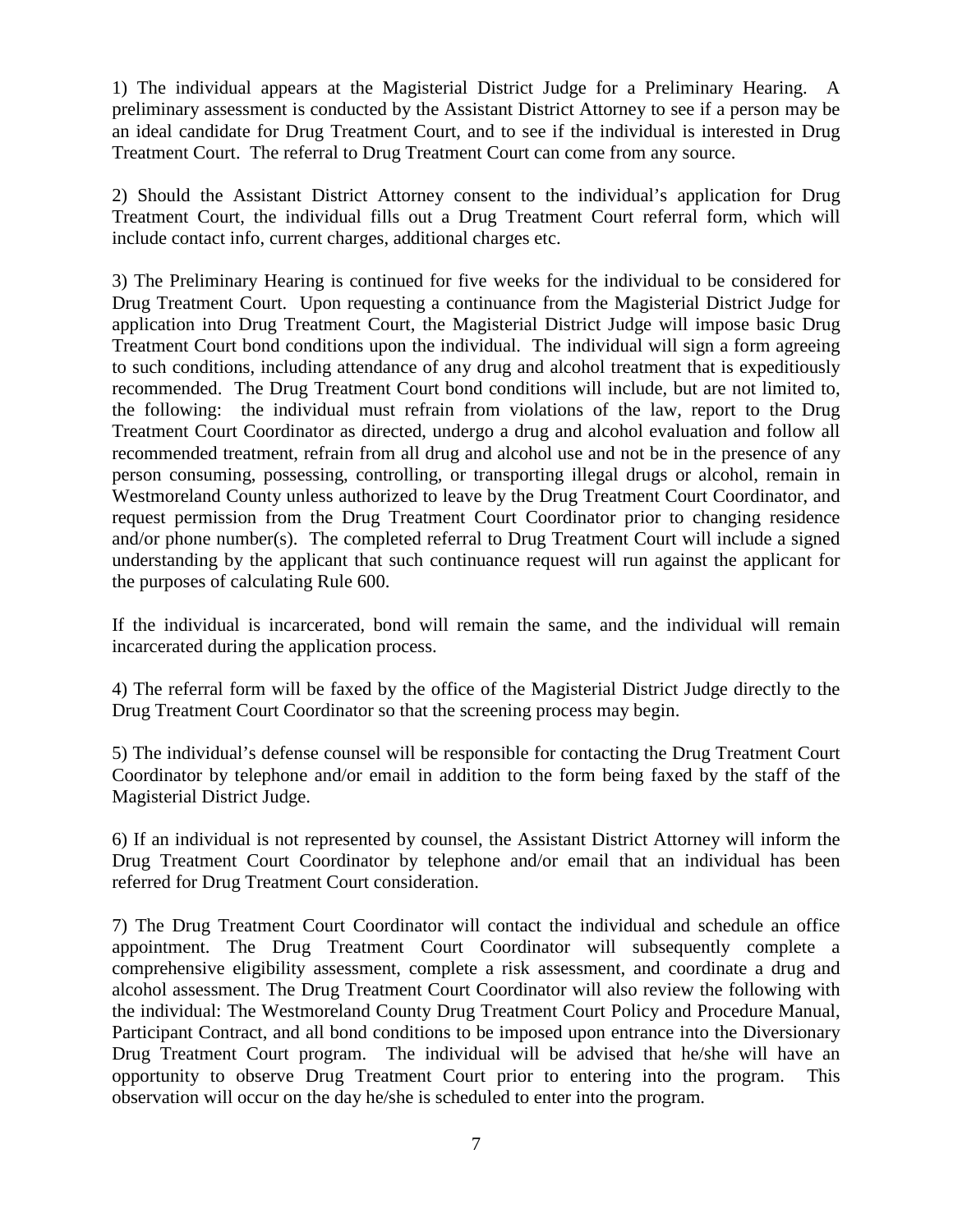8) The District Attorney's Office will conduct a simultaneous screening for eligibility into Drug Treatment Court. This will include reviewing current charges, prior convictions, victim/police input, restitution considerations, etc.

9) If the District Attorney's Office determines that an individual is ineligible for Drug Treatment Court, notice will immediately be sent by the Assistant District Attorney to the Drug Treatment Court Coordinator listing the reason for the ineligibility. Exclusion by the District Attorney's Office will result in the individual **not** being accepted for the Diversionary Drug Treatment Court program. The Drug Treatment Court Coordinator will send a memorandum to the individual, the individual's attorney, the District Attorney's Office and the Magisterial District Judge advising that the individual has been found ineligible for Drug Treatment Court and the reason for the decision. The individual will be required to attend the continued Preliminary Hearing as scheduled.

If the District Attorney's Office recommends the individual for Drug Treatment Court, the recommendation will be forwarded by the Assistant District Attorney to the Drug Treatment Court Coordinator.

10) The Drug Treatment Court Coordinator will present all applicant information and make a recommendation for acceptance or denial at the next Drug Treatment Court Team meeting.

11) The Drug Treatment Court Team will review all applicant information and make a decision as to admission into Drug Treatment Court.

12) If the Drug Treatment Court Team determines the individual eligible to be admitted into Drug Treatment Court, the Drug Treatment Court Coordinator will schedule the individual to attend the next available Drug Treatment Court proceeding for entry into Drug Treatment Court. If the individual is incarcerated, the Drug Treatment Court Coordinator will make the arrangements through the Court Administrator's Office to have the individual transported to the Drug Treatment Court proceeding. A memorandum, which will include the location, date and time the individual is scheduled to appear before the Drug Treatment Court Judge, will be sent by the Drug Treatment Court Coordinator to the individual, the individual's attorney, the District Attorney's Office, Clerk of Court's Office and the Magisterial District Judge advising that the individual has been found eligible for the Drug Treatment Court program. The Drug Treatment Court Coordinator will also attempt to inform the applicant of the Drug Treatment Court proceeding by telephone.

13) On the date the individual is scheduled to enter into Drug Treatment Court, they will first observe the Drug Treatment Court with other participants. The individual will have an opportunity to ask any questions regarding Drug Treatment Court prior to entry into Drug Treatment Court. If, at that time, the individual does not wish to enter Drug Treatment Court, they will be found ineligible for Drug Treatment Court and be required to attend their previously continued Preliminary Hearing.

14) The individual will be advised by the Drug Treatment Court Judge that he/she has the right to a Preliminary Hearing. The Drug Treatment Court Judge will advise the individual that he/she will be waiving the right to a preliminary hearing upon entry into Drug Treatment Court. This will be acknowledged by the individual on the record. The individual will sign a formal waiver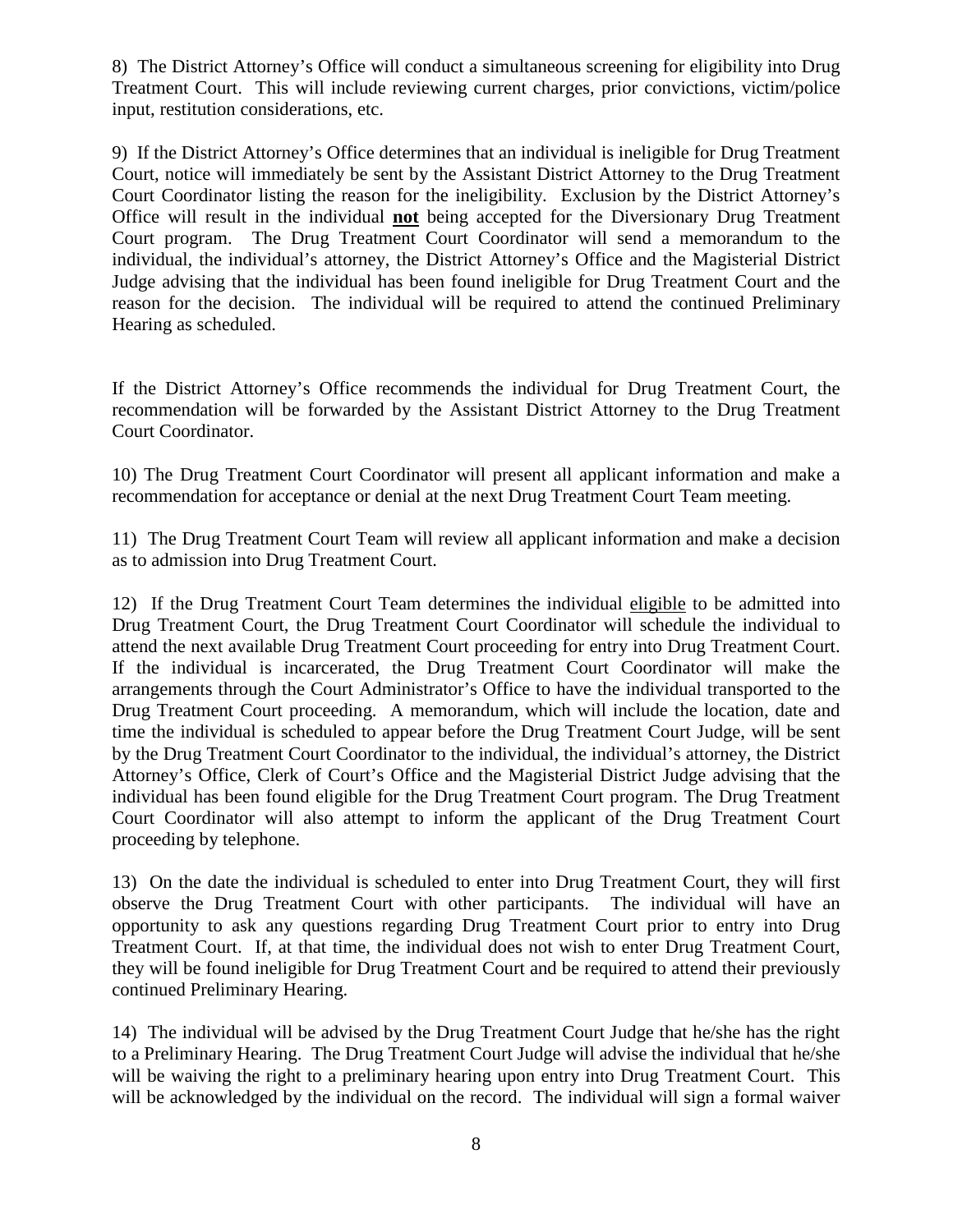of the Preliminary Hearing. The Drug Treatment Court Judge will impose bond conditions and accept the individual into the Drug Treatment Court Diversionary program.

15) Upon entry into the Diversionary Drug Treatment Court program, the participant will be processed by the Clerk of Court's Office. The participant will then be processed at the Westmoreland County Adult Probation Office. The participant will be assigned a Drug Treatment Court Probation Officer who will review the Participant Contract and bond conditions. Phase I begins at that time.

16) All materials will be distributed to the participant, including journals and calendars.

17) A copy of the Preliminary Hearing waiver will be faxed to the Magisterial District Judge where the case originated. The Magisterial District Judge will complete the Preliminary Hearing waiver process, close the case at the Magisterial District Court level and forward the case to the Clerk of Court's Office within 24 hours after receiving the preliminary hearing waiver. Upon receipt, the Clerk of Court's Office will create a criminal docket number and forward the docket number to the Drug Treatment Court Coordinator.

### **Ineligibility/Denial into Drug Treatment Court**

If the Drug Treatment Court Team finds an individual **ineligible** for entry into Drug Treatment Court, a memorandum will be sent by the Drug Treatment Court Coordinator to the individual, the individual's attorney, the District Attorney's Office and the Magisterial District Judge advising that the individual has been found ineligible for Drug Treatment Court and the reason for the decision. Attached to that letter will be a reconsideration form that the individual can complete if he/she feels that the Drug Treatment Court Team failed to consider any important factor(s). If the individual chooses to complete that form, he/she will be required to return the form to the Drug Treatment Court Coordinator within thirty (30) days of the ineligible date. The Drug Treatment Court Team will review all information submitted and render a final decision. A copy of the reconsideration form accepting or denying the individual's admission into Drug Treatment Court will be forwarded by the Drug Treatment Court Coordinator to the individual, the District Attorney's Office, the individual's attorney, and the Magisterial District Judge where the case originated, if applicable. The individual may apply for reconsideration only once. (Please refer to the reconsideration policy on page 18.)

If the individual was **denied** entrance into Drug Treatment Court, he/she will report back to the Magisterial District Judge for the previously continued Preliminary Hearing and the case will continue through the criminal justice system in lieu of entry into Drug Treatment Court.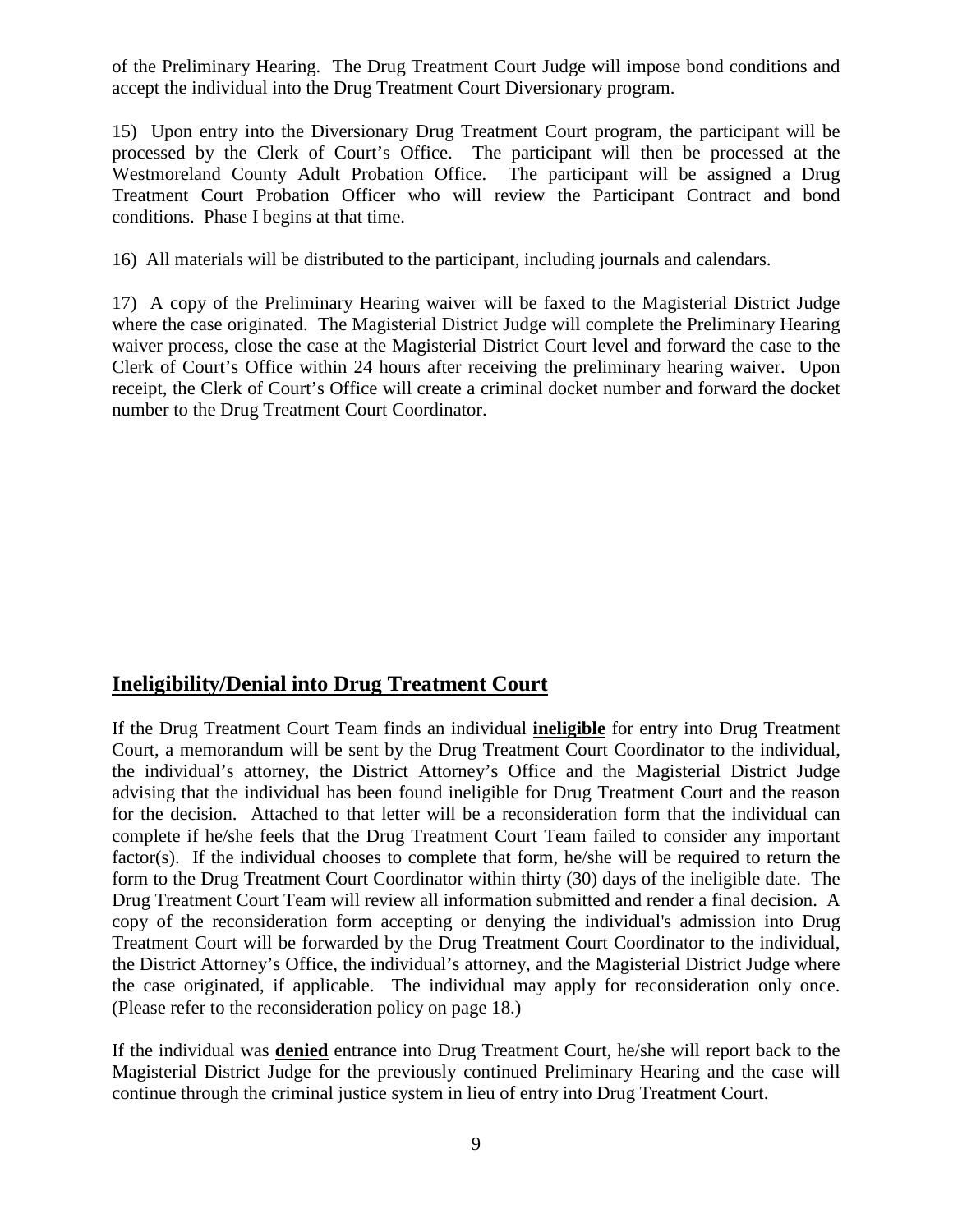Submission of a reconsideration form **will not** change this process and the individual must appear for any and all scheduled court appearances.

### **Disposition**

Successful completion of the Diversionary Drug Treatment Court program will result in a reduction, and in some cases, dismissal of the criminal charges against an individual.

An individual charged with Felony Possession with Intent to Deliver and Delivery of a Controlled Substance 35 P.S. 780-113(a)(30) will be permitted to plea to simple possession of a controlled substance 35 P.S. 780-113(a)(16) with no further penalty. The felony charges will be dismissed and expunged from the individual's record.

An individual charged with Felony Acquisition of a Controlled Substance by Fraud/Misrepresentation 35 P.S. 780-113(a)(12) will be permitted to plea to simple possession of a controlled substance 35 P.S. 780-113(a)(16) with no further penalty. The felony charges will be dismissed and expunged from the individual's record.

An individual charged with a felony theft will be permitted to plea to a misdemeanor theft, avoiding a felony conviction, upon successful completion of Drug Treatment Court which includes full restitution payment to the victim.

An individual charged with misdemeanor theft will be granted a complete dismissal of such charges upon successful completion of the Drug Treatment Court program, which includes full restitution payment to the victim.

### **Intermediate Punishment Program**

An individual may enter Drug Treatment Court as a form of County Intermediate Punishment (IP), subject to supervision, court appearances, and all other terms and conditions of the program. Entry through Intermediate Punishment will require the individual to enter a plea of guilty to some or all of the crimes for which he/she is charged and be sentenced by the Drug Treatment Court Judge to a term of Intermediate Punishment with Drug Treatment Court as a condition of supervision. Failure to comply with or successfully complete all the terms and conditions of Drug Treatment Court will result in the scheduling of an Intermediate Punishment revocation hearing before the presiding Drug Treatment Court Judge. The Intermediate Punishment revocation hearing may result in the individual being re-sentenced by the Drug Treatment Court Judge, subject to the sentencing guidelines and/or any mandatory sentence, to which he or she would have otherwise been subject to if not granted admission into Drug Treatment Court. This avenue of entering Drug Treatment Court is ideally designed for individuals who would normally be facing a period of incarceration if not for entrance into Drug Treatment Court.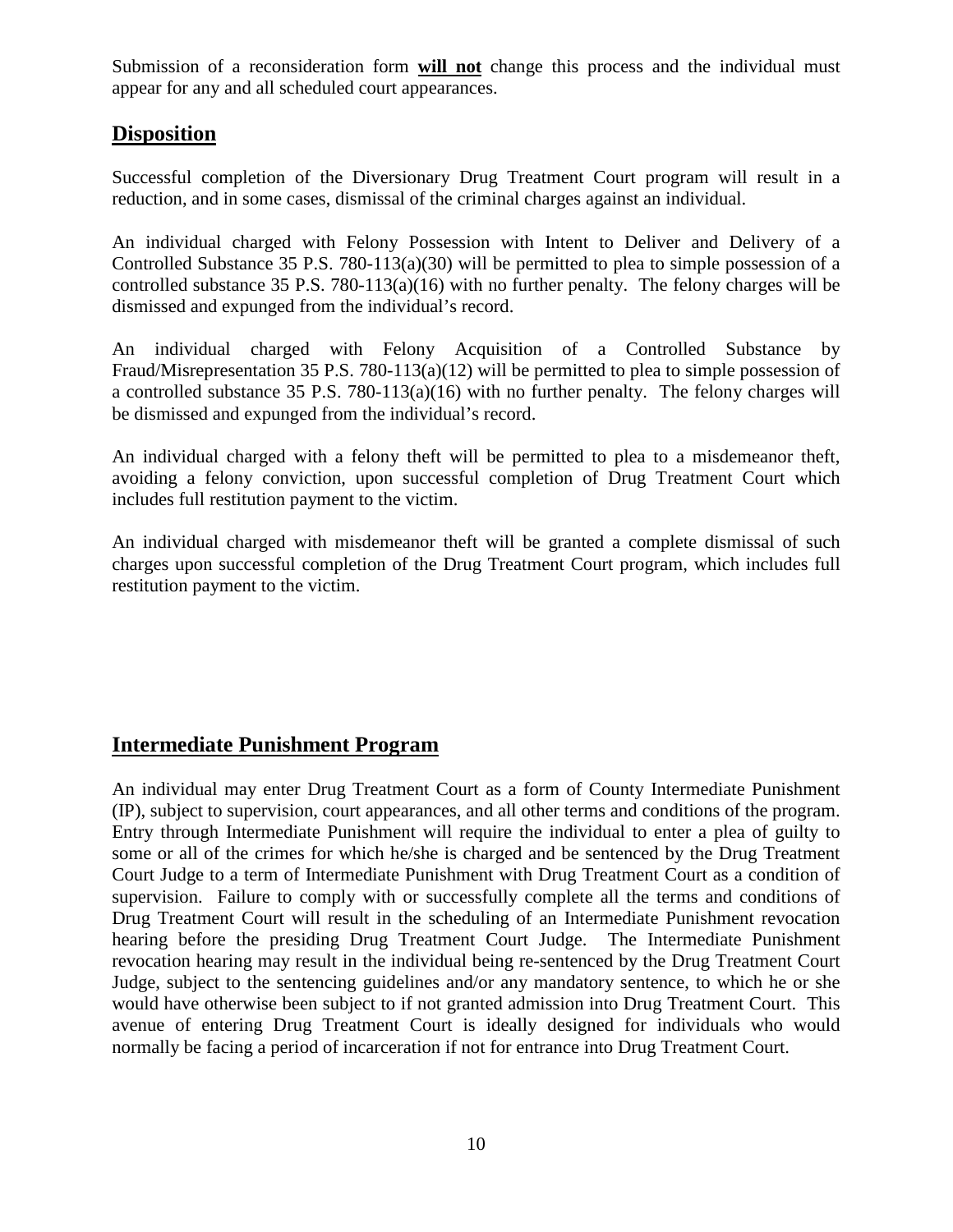In determining whether to accept a defendant into the Intermediate Punishment Drug Treatment Court program, the Drug Treatment Court Judge will consider any input/objection by the victim and the Commonwealth.

Only individuals who are considered to be "eligible offenders" will be considered for the Intermediate Punishment Drug Treatment Court program. Title 42 Pa.C.S.A. Section 9802 defines an eligible offender for the purpose of Intermediate Punishment as follows:

**"Eligible offender"** Subject to section  $9721(a.1)$  (relating to sentencing generally), a person convicted of an offense who would otherwise be sentenced to a county correctional facility, who does not demonstrate a present or past pattern of violent behavior and who would otherwise be sentenced to partial confinement pursuant to [section](https://a.next.westlaw.com/Link/Document/FullText?findType=L&pubNum=1000262&cite=PA42S9724&originatingDoc=NF5189F50F87111E1A3CC921EDB1898C5&refType=LQ&originationContext=document&transitionType=DocumentItem&contextData=(sc.Search)) 9724 (relating to partial confinement) or total confinement pursuant to [section](https://a.next.westlaw.com/Link/Document/FullText?findType=L&pubNum=1000262&cite=PA42S9725&originatingDoc=NF5189F50F87111E1A3CC921EDB1898C5&refType=LQ&originationContext=document&transitionType=DocumentItem&contextData=(sc.Search)) 9725 (relating to total confinement). The term does not include an offender who has been convicted or adjudicated delinquent of a crime requiring registration under Subchapter H of Chapter  $97<sup>1</sup>$  (relating to registration of sexual offenders) or an offender with a current conviction or a prior conviction within the past ten years for any of the following offenses:

[18 Pa.C.S. §](https://a.next.westlaw.com/Link/Document/FullText?findType=L&pubNum=1000262&cite=PA18S2502&originatingDoc=NF5189F50F87111E1A3CC921EDB1898C5&refType=LQ&originationContext=document&transitionType=DocumentItem&contextData=(sc.Search)) 2502 (relating to Murder) [18 Pa.C.S. §](https://a.next.westlaw.com/Link/Document/FullText?findType=L&pubNum=1000262&cite=PA18S4302&originatingDoc=NF5189F50F87111E1A3CC921EDB1898C5&refType=LQ&originationContext=document&transitionType=DocumentItem&contextData=(sc.Search)) 4302(a) (relating to Incest) [18 Pa.C.S. §](https://a.next.westlaw.com/Link/Document/FullText?findType=L&pubNum=1000262&cite=PA18S2503&originatingDoc=NF5189F50F87111E1A3CC921EDB1898C5&refType=LQ&originationContext=document&transitionType=DocumentItem&contextData=(sc.Search)) 2503 (relating to Voluntary Manslaughter) [18 Pa.C.S. §](https://a.next.westlaw.com/Link/Document/FullText?findType=L&pubNum=1000262&cite=PA18S5121&originatingDoc=NF5189F50F87111E1A3CC921EDB1898C5&refType=LQ&originationContext=document&transitionType=DocumentItem&contextData=(sc.Search)) 5121 (relating to Escape) [18 Pa.C.S. §](https://a.next.westlaw.com/Link/Document/FullText?findType=L&pubNum=1000262&cite=PA18S2702&originatingDoc=NF5189F50F87111E1A3CC921EDB1898C5&refType=LQ&originationContext=document&transitionType=DocumentItem&contextData=(sc.Search)) 2702 (relating to Aggravated Assault) [18 Pa.C.S. §](https://a.next.westlaw.com/Link/Document/FullText?findType=L&pubNum=1000262&cite=PA18S3701&originatingDoc=NF5189F50F87111E1A3CC921EDB1898C5&refType=LQ&originationContext=document&transitionType=DocumentItem&contextData=(sc.Search)) 3701 (relating to Robbery) [18 Pa.C.S. §](https://a.next.westlaw.com/Link/Document/FullText?findType=L&pubNum=1000262&cite=PA18S2703&originatingDoc=NF5189F50F87111E1A3CC921EDB1898C5&refType=LQ&originationContext=document&transitionType=DocumentItem&contextData=(sc.Search)) 2703 (relating to Assault by Prisoner) [18 Pa.C.S. §](https://a.next.westlaw.com/Link/Document/FullText?findType=L&pubNum=1000262&cite=PA18S2704&originatingDoc=NF5189F50F87111E1A3CC921EDB1898C5&refType=LQ&originationContext=document&transitionType=DocumentItem&contextData=(sc.Search)) 2704 (relating to Assault by Life Prisoner) [18 Pa.C.S. §](https://a.next.westlaw.com/Link/Document/FullText?findType=L&pubNum=1000262&cite=PA18S2901&originatingDoc=NF5189F50F87111E1A3CC921EDB1898C5&refType=SP&originationContext=document&transitionType=DocumentItem&contextData=(sc.Search)#co_pp_8b3b0000958a4) 2901(a) (relating to Kidnapping) 18 Pa.C.S. § [3122.1\(a\)\(1\)](https://a.next.westlaw.com/Link/Document/FullText?findType=L&pubNum=1000262&cite=PA18S3122.1&originatingDoc=NF5189F50F87111E1A3CC921EDB1898C5&refType=LQ&originationContext=document&transitionType=DocumentItem&contextData=(sc.Search)) (relating to Statutory Sexual Assault) [18 Pa.C.S. §](https://a.next.westlaw.com/Link/Document/FullText?findType=L&pubNum=1000262&cite=PA18S3301&originatingDoc=NF5189F50F87111E1A3CC921EDB1898C5&refType=LQ&originationContext=document&transitionType=DocumentItem&contextData=(sc.Search)) 3301 (relating to Arson and Related Offenses) [18 Pa.C.S. §](https://a.next.westlaw.com/Link/Document/FullText?findType=L&pubNum=1000262&cite=PA18S3502&originatingDoc=NF5189F50F87111E1A3CC921EDB1898C5&refType=LQ&originationContext=document&transitionType=DocumentItem&contextData=(sc.Search)) 3502 (relating to Burglary) when graded as a felony of the first degree. [18 Pa.C.S. §](https://a.next.westlaw.com/Link/Document/FullText?findType=L&pubNum=1000262&cite=PA18S3923&originatingDoc=NF5189F50F87111E1A3CC921EDB1898C5&refType=LQ&originationContext=document&transitionType=DocumentItem&contextData=(sc.Search)) 3923 (relating to Theft by Extortion)

### **Intermediate Punishment Program Process**

1) The individual appears at the Magisterial District Judge for Preliminary Hearing. A preliminary assessment is conducted by the Assistant District Attorney to see if a person may be an ideal candidate for Drug Treatment Court, and to see if the individual is interested in Drug Treatment Court. The referral can come from any source.

2) The individual fills out a Drug Treatment Court referral form, which will include contact info, current charges, additional charges etc.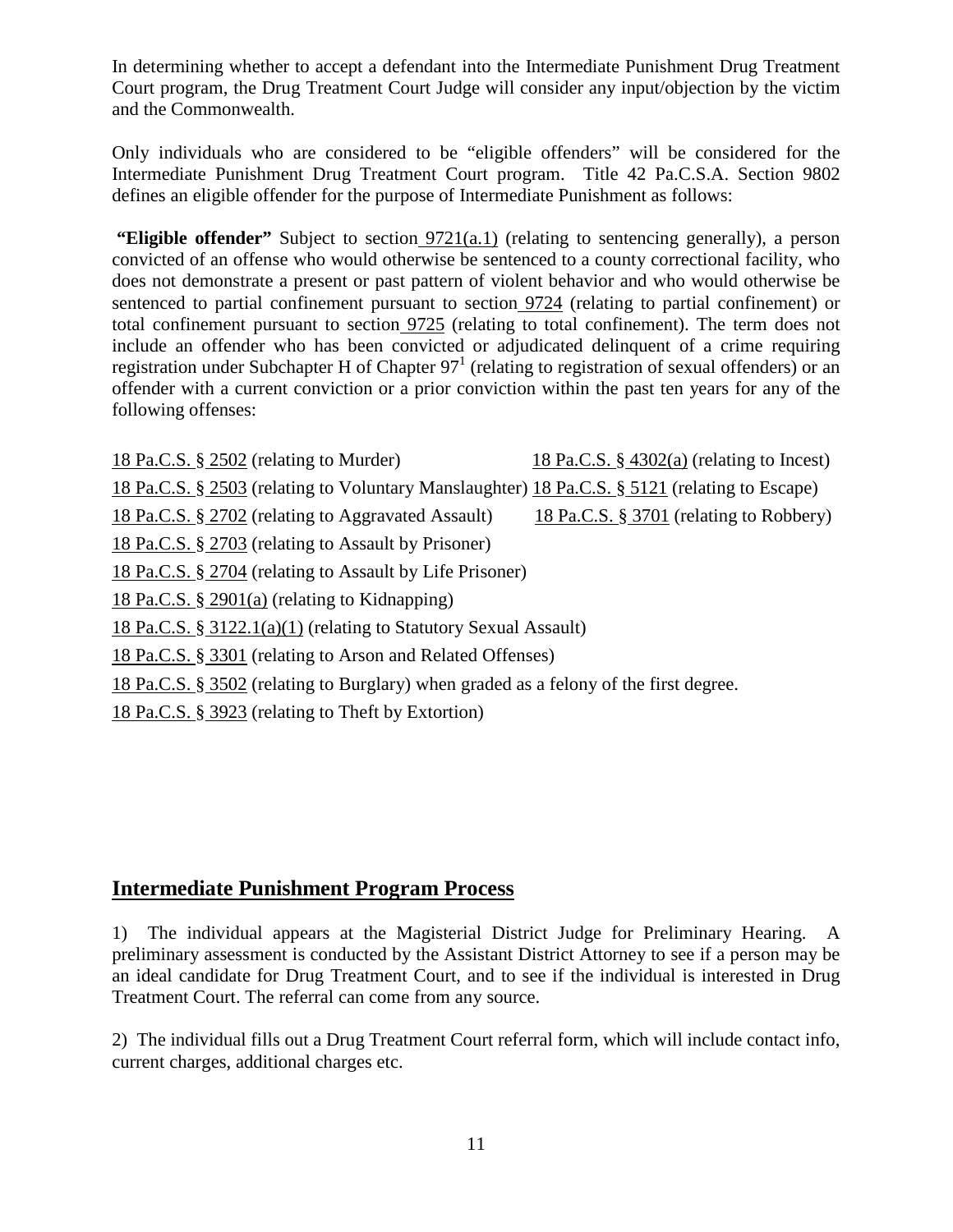3) The Preliminary Hearing is continued for five weeks for the individual to be considered for Drug Treatment Court. Upon requesting a continuance from the Magisterial District Judge for application into Drug Treatment Court, the Magisterial District Judge will impose basic Drug Treatment Court bond conditions upon the individual. The individual will sign a form agreeing to such conditions, including attendance of any drug and alcohol treatment that is expeditiously recommended. The Drug Treatment Court bond conditions will include, but are not limited to, the following: the individual must refrain from violations of the law, report to the Drug Treatment Court Coordinator as directed, undergo a drug and alcohol evaluation and follow all recommended treatment, refrain from all drug and alcohol use and not be in the presence of any person consuming, possessing, controlling, or transporting illegal drugs or alcohol, remain in Westmoreland County unless authorized to leave by the Drug Treatment Court Coordinator, and request permission from the Drug Treatment Court Coordinator prior to changing residence and/or phone number(s). The completed referral to Drug Treatment Court will include a signed understanding by the applicant that such continuance request will run against the applicant for the purposes of calculating Rule 600.

If the individual is incarcerated, bond will remain the same, and the individual will remain incarcerated during the application process.

4) The referral form will be faxed by the office of the Magisterial District Judge directly to the Drug Treatment Court Coordinator so that the screening process may begin.

5) The individual's defense counsel will be responsible for contacting the Drug Treatment Court Coordinator by telephone and/or email in addition to the form being faxed from the staff of the Magisterial District Judge.

6) If an individual is not represented by counsel, the Assistant District Attorney will inform the Drug Treatment Court Coordinator by telephone and/or email that an individual has been referred for Drug Treatment Court consideration.

7) The Drug Treatment Court Coordinator will contact the individual and schedule an office appointment. The Drug Treatment Court Coordinator will subsequently complete a comprehensive eligibility assessment, complete a risk assessment, and coordinate a drug and alcohol assessment. The Drug Treatment Court Coordinator will also review the following with the individual: The Westmoreland County Drug Treatment Court Policy and Procedure Manual, Participant Contract, and all the terms and conditions to be imposed upon being sentenced to a period of Intermediate Punishment with Drug Treatment Court as a condition of the sentence. The individual will be advised that he/she will have an opportunity to observe Drug Treatment Court prior to entering into the program. This observation will occur on the day he/she is scheduled to enter into the program.

8) The District Attorney's Office will conduct a simultaneous screening for eligibility into Drug Treatment Court. This will include reviewing current charges, prior convictions, victim/police input, restitution considerations, etc.

9) If the District Attorney's Office reviews the case and does not recommend an individual for Drug Treatment Court, such information will be forwarded to the Drug Treatment Court Coordinator to be discussed by the team. An individual may be eligible for the Intermediate Punishment Drug Treatment Court program even in the absence of the District Attorney's recommendation.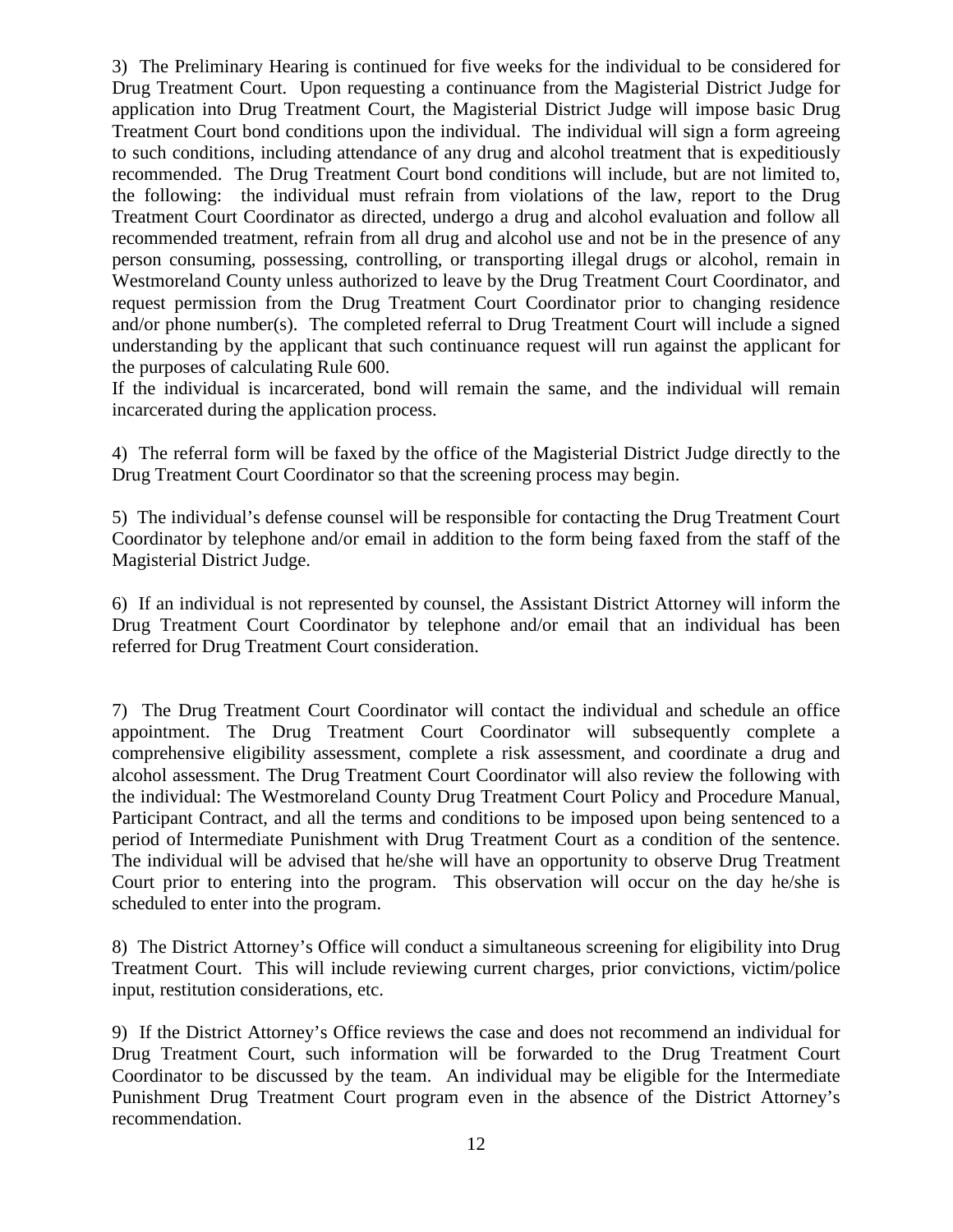10) The Drug Treatment Court Coordinator will present all applicant information and make a recommendation for acceptance or denial at the next Drug Treatment Court Team meeting.

11) The Drug Treatment Court Team will review all applicant information and make a decision as to admission into Drug Treatment Court.

12) If the Drug Treatment Court Team determines the individual **eligible** to be admitted into Drug Treatment Court, the Drug Treatment Court Coordinator will schedule the individual to attend the next available Drug Treatment Court proceeding for entry into Drug Treatment Court. If the individual is incarcerated, the Drug Treatment Court Coordinator will make the arrangements through the Court Administrator's Office to have the individual transported to the Drug Treatment Court proceeding. A memorandum, which will include the location, time and date the individual is scheduled to appear before the Drug Treatment Court Judge, will be sent by the Drug Treatment Court Coordinator to the individual, the individual's attorney, the District Attorney's Office, the Clerk of Court's Office and the Magisterial District Judge advising that the individual has been found eligible for the Drug Treatment Court program. The Drug Treatment Court Coordinator will also attempt to inform the applicant of the Drug Treatment Court proceeding by telephone.

13) On the date the individual is scheduled to enter into Drug Treatment Court, he/she will first observe Drug Treatment Court with other participants. The individual will have an opportunity to ask any questions regarding Drug Treatment Court prior to entry into Drug Treatment Court. If, at that time, the individual does not wish to enter Drug Treatment Court, they will be found ineligible for Drug Treatment Court and be required to attend their previously continued Preliminary Hearing.

14) The individual will be advised by the Drug Treatment Court Judge that he/she has the right to a Preliminary Hearing. The Drug Treatment Court Judge will advise the individual that they will be waiving the right to a Preliminary Hearing upon entry into Drug Treatment Court. This will be acknowledged by the individual on the record. The individual will also sign a formal waiver of the Preliminary Hearing. The individual will be made aware of the maximum possible sentences for the offenses for which he or she is pleading guilty. The individual will be made aware of the standard guideline penalty range for the offenses for which he or she is pleading guilty. The individual will be advised that he/she is entering into the Drug Treatment Court program in lieu of a sentence within such guidelines. The individual will be advised that unsuccessful discharge from Drug Treatment Court will result in an Intermediate Punishment revocation hearing. The individual may be re-sentenced to incarceration at that time.

15) To enter into the Intermediate Punishment Drug Treatment Court, the individual will plea guilty to some or all of the charges before the Drug Treatment Court Judge. The individual will be ordered to complete the Drug Treatment Court program as a condition of supervision with all the Drug Treatment Court terms and conditions being imposed.

16) Upon entry into the Intermediate Punishment Drug Treatment Court program the participant will be processed by the Clerk of Court's Office. The participant will then be processed at the Westmoreland County Adult Probation Office. The participant will be assigned a Drug Treatment Court Probation Officer who will review the Participant Contract and the terms and conditions of supervision. Phase I begins at that time.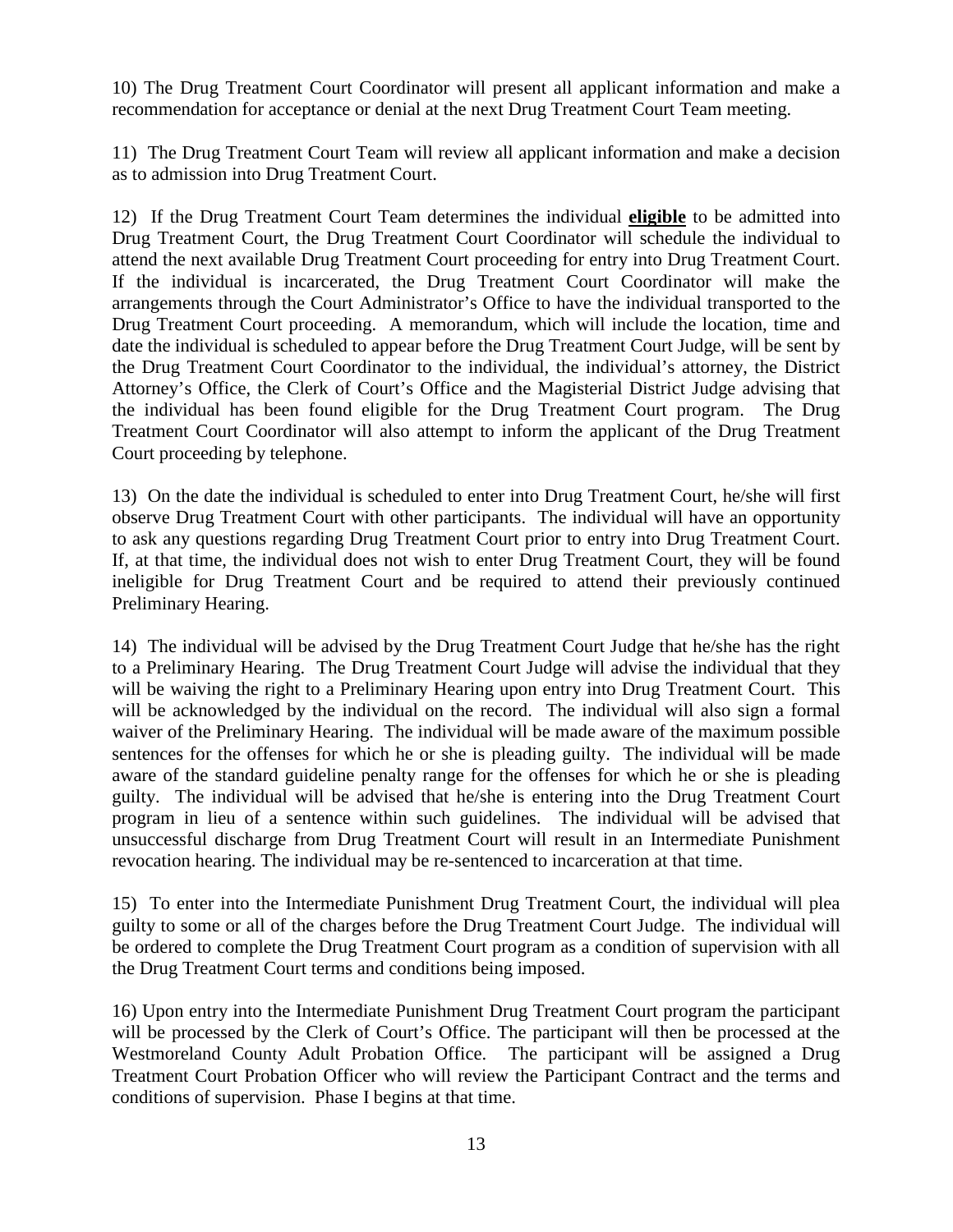17) All materials will be distributed to the individual, including journals and calendars.

18) A copy of the Preliminary Hearing waiver will be faxed to the Magisterial District Judge where the case originated. The Magisterial District Judge will complete the Preliminary Hearing waiver process, close the case at the Magisterial District Court level and forward the case to the Clerk of Court's Office within 24 hours after receiving the preliminary hearing waiver. Upon receipt, the Clerk of Court's Office will create a criminal docket number and forward the docket number to the Drug Treatment Court Coordinator.

### **Ineligibility/Denial into Drug Treatment Court**

If the Drug Treatment Court Team finds an individual **ineligible** for entry into Drug Treatment Court, a memorandum will be sent by the Drug Treatment Court Coordinator to the individual, the individual's attorney, the District Attorney's Office and the Magisterial District Judge advising that the individual has been found ineligible for Drug Treatment Court and the reason for the decision. The individual will be required to attend the continued Preliminary Hearing as scheduled. Attached to that letter will be a reconsideration form that the individual can complete if he/she feels that the Drug Treatment Court Team failed to consider any important factor(s). If the individual chooses to complete that form, he/she will be required to return the form to the Drug Treatment Court Coordinator within thirty (30) days of the ineligible date. The Drug Treatment Court Team will review all information submitted and render a final decision. A copy of the reconsideration form accepting or denying the individual's admission into Drug Treatment Court will be forwarded by the Drug Treatment Court Coordinator to the individual, the District Attorney's Office, the individual's attorney, and the Magisterial District Judge where the case originated, if applicable. The individual may apply for reconsideration only once. (Please refer to the reconsideration policy on page 18.)

If the individual was **denied** entrance into Drug Treatment Court, he/she will report back to the Magisterial District Judge for the previously continued Preliminary Hearing and the case will continue through the criminal justice system in lieu of entry into Drug Treatment Court.

Submission of a reconsideration form **will not** change this process and the individual must appear for any and all scheduled court appearances.

### **Re-Entry Program**

Individuals currently incarcerated at the Westmoreland County Prison, including individuals who have already pled guilty, and who have already served their minimum sentences may be paroled, or in the case of a parole violation, re-paroled to the Drug Treatment Court program (for example, as a result of a violation of probation and/or parole). The District Attorney's Office may object to release into the Drug Treatment Court program, or make recommendations on the record. However, final authority to release the individual from jail into Drug Treatment Court rests with the sentencing judge.

### **Re-Entry Program Process**

1) A request for consideration of parole or re-parole to Drug Treatment Court will be made to the sentencing judge, either at the time of the plea or revocation hearing. In the case of a defendant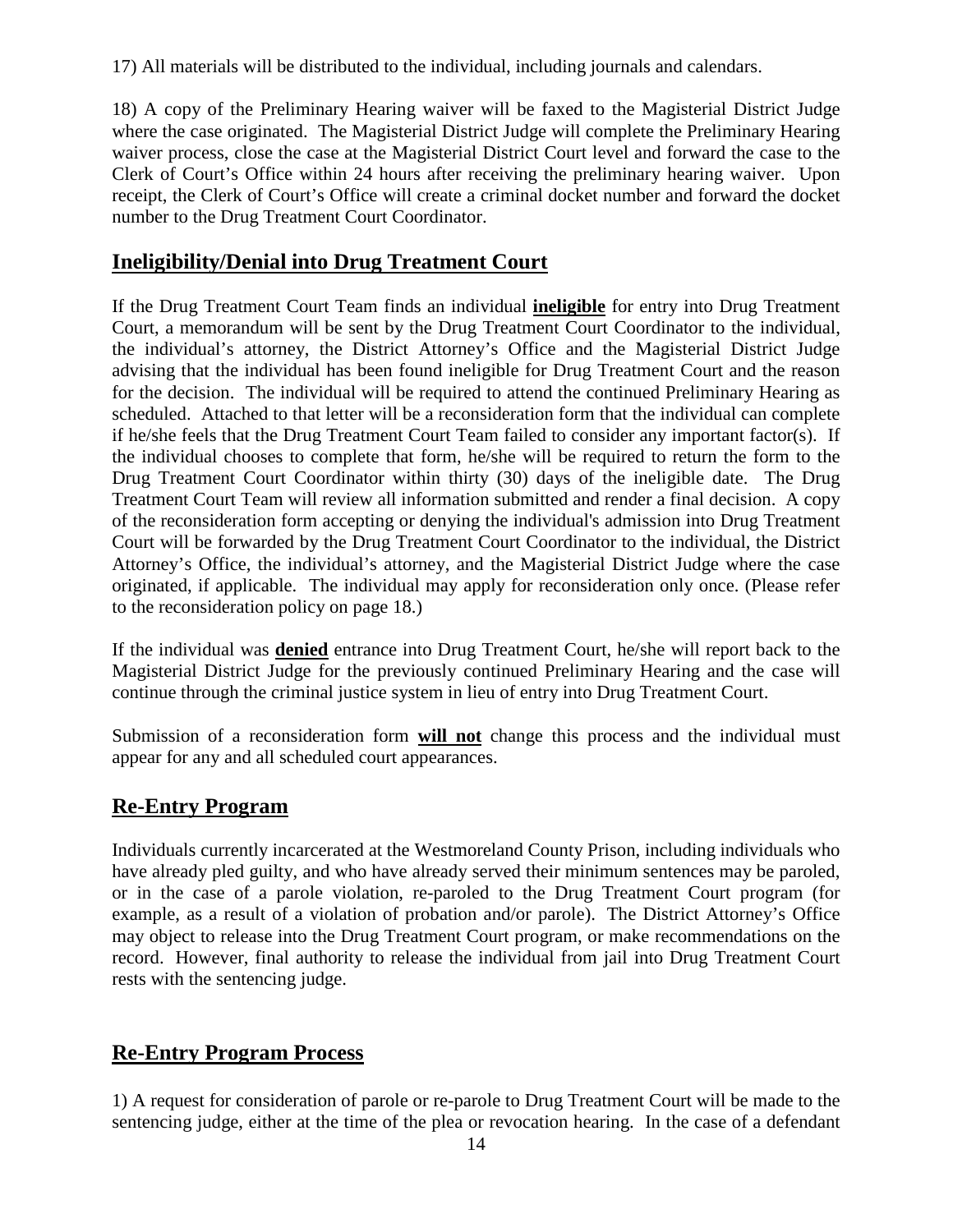who is serving the balance of his/her maximum sentence and wishes to be re-paroled to Drug Treatment Court, the defendant or counsel for the defendant must file a Petition for Re-parole and submit a referral to the Drug Treatment Court Coordinator. (Please note: Pro Se referrals will not be accepted by defendants who are represented by counsel.) The Drug Treatment Court Coordinator will subsequently complete a comprehensive eligibility assessment, complete a risk assessment and coordinate a drug and alcohol assessment. The Drug Treatment Court Coordinator will also review the following with the individual: The Westmoreland County Drug Treatment Court Policy and Procedure Manual, Participant Contract, and all terms and conditions to be imposed upon being released to the Drug Treatment Court. The individual will be advised that he/she will have an opportunity to observe Drug Treatment Court prior to entering into the program on the day they are scheduled to enter into the program.

2) The Drug Treatment Court Coordinator will present all applicant information and make a recommendation for acceptance or denial at the next Drug Treatment Court Team meeting.

3) The Drug Treatment Court Team will review all applicant information and make a decision as to admission into Drug Treatment Court.

4) If accepted by the team, the Drug Treatment Court Coordinator will schedule a Drug Treatment Court hearing before the Drug Treatment Court Judge. The Drug Treatment Court Coordinator will make the arrangements through the Court Administrator's Office to have the individual transported from the Westmoreland County Prison for the proceeding.

5) The Drug Treatment Court Judge will make the decision to accept the individual into Drug Treatment Court. Should the Defendant no longer wish to enter Drug Treatment Court, the case would be returned to the original Sentencing Judge for further disposition.

Failure to comply with the Drug Treatment Court program conditions will result in a parole revocation subjecting the individual to incarceration, most likely for the balance of his/her maximum sentence.

Should a defendant **not** be accepted into the Drug Treatment Court Re-entry program, the Drug Treatment Court Judge's decision is **final** and reconsideration forms will **not** be accepted.

### **Referral Process after Waiver from the Magisterial District Court**

Individuals who make referral to the Drug Treatment Court after waiver from the Magisterial District Court shall follow the following process.

1) Individuals who are represented by counsel will have their counsel prepare a referral form and submit the form to the Drug Treatment Court Coordinator. Individuals who are not represented by counsel will complete a referral form and submit the referral form to the Drug Treatment Court Coordinator. The referral form must be clearly marked as to which entry path he/she is requesting; Diversionary, Intermediate Punishment or Re-Entry.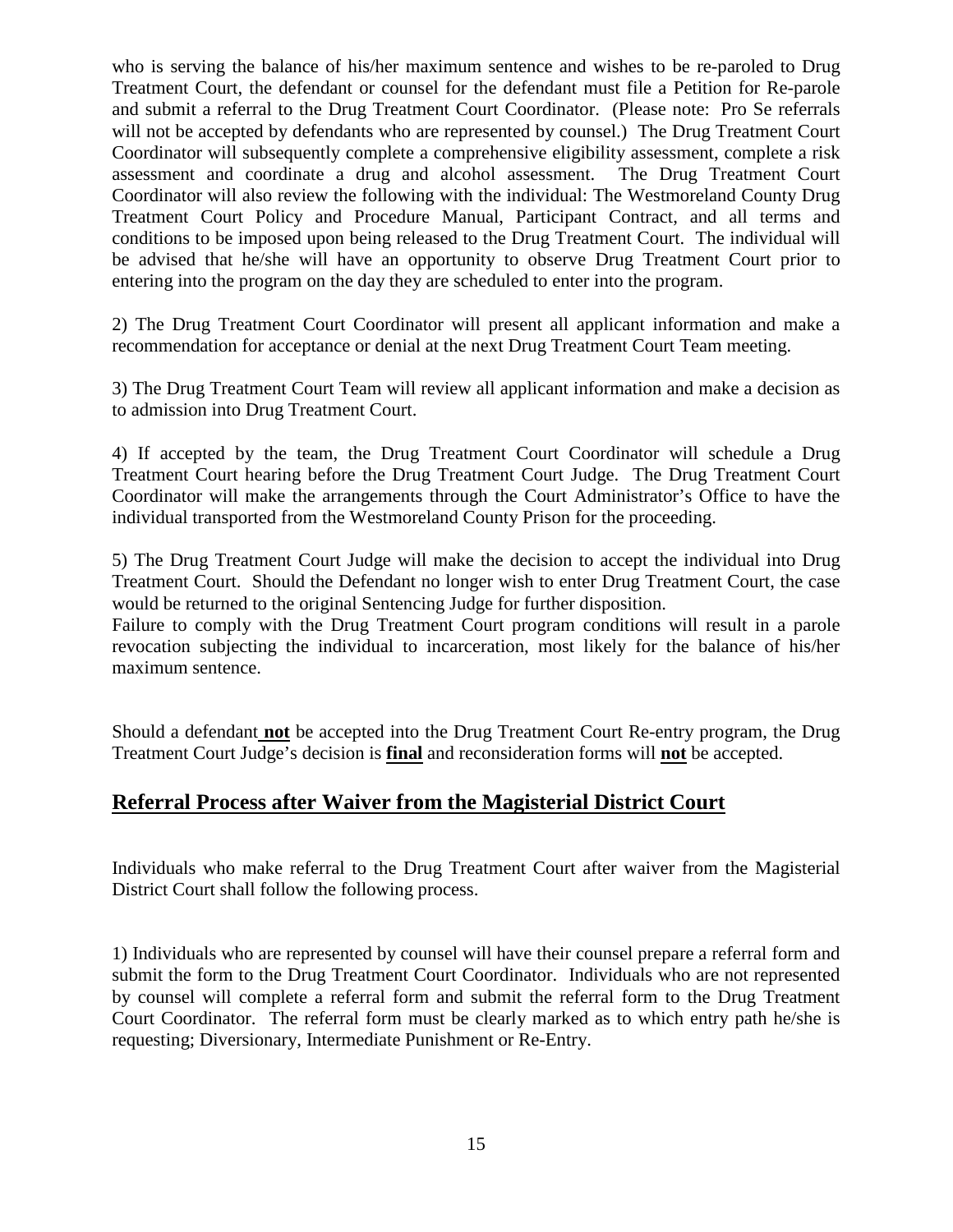2) Upon receipt of the referral form, the Drug Treatment Court Coordinator will submit a copy of the referral to the Assistant District Attorney assigned to the case. The Assistant District Attorney will conduct a preliminary assessment to see if a person may be an ideal candidate for Drug Treatment Court. The District Attorney's Office will make a recommendation for or against the individual's eligibility for Drug Treatment Court, this recommendation will be forwarded by the Assistant District Attorney to the Drug Treatment Court Coordinator.

Note: In the case where the individual is referred for the Diversionary Drug Treatment Court program, the District Attorney's Office **must recommend** the individual for Drug Treatment Court to be determined eligible.

3) The Drug Treatment Court Coordinator will contact the individual and schedule an office appointment. The Drug Treatment Court Coordinator will subsequently complete a comprehensive eligibility assessment, complete a risk assessment, and coordinate a drug and alcohol assessment. The Drug Treatment Court Coordinator will also review the following with the individual: The Westmoreland County Drug Treatment Court Policy and Procedure Manual and Participant Contract. The individual will be advised that he/she will have an opportunity to observe Drug Treatment Court prior to entering into the program. This observation will occur on the day he/she is scheduled to enter into the program.

4) The Drug Treatment Court Coordinator will present all applicant information and make a recommendation for acceptance or denial at the next Drug Treatment Court Team meeting.

5) The Drug Treatment Court Team will review all applicant information and make a decision as to admission into Drug Treatment Court.

6) If the Drug Treatment Court Team determines the individual **eligible** to be admitted into Drug Treatment Court, the Drug Treatment Court Coordinator will schedule the individual to attend the next available Drug Treatment Court proceeding for entry into Drug Treatment Court. If the individual is incarcerated, the Drug Treatment Court Coordinator will make the arrangements through the Court Administrator's Office to have the individual transported to the Drug Treatment Court proceeding. A memorandum, which will include the location, date and time the individual is scheduled to appear before the Drug Treatment Court Judge, will be sent by the Drug Treatment Court Coordinator to the individual, the individual's attorney, the District Attorney's Office and the Clerk of Court's Office advising that the individual has been found eligible for the Drug Treatment Court program. The Drug Treatment Court Coordinator will also attempt to inform the applicant of the Drug Treatment Court proceeding by telephone.

7) On the date the individual is scheduled to enter into Drug Treatment Court, they will first observe the Drug Treatment Court with other participants. The individual will have an opportunity to ask any questions regarding Drug Treatment Court prior to entry into Drug Treatment Court. If, at that time, the individual does not wish to enter Drug Treatment Court, they will be found ineligible.

8) If the individual is accepted into Drug Treatment Court by the Drug Treatment Court Judge he/she will enter into one of the following programs, the Diversionary program, the Intermediate Punishment program or the Re-entry program. The participant will be subject to all terms and conditions of each program as previously described within this policy.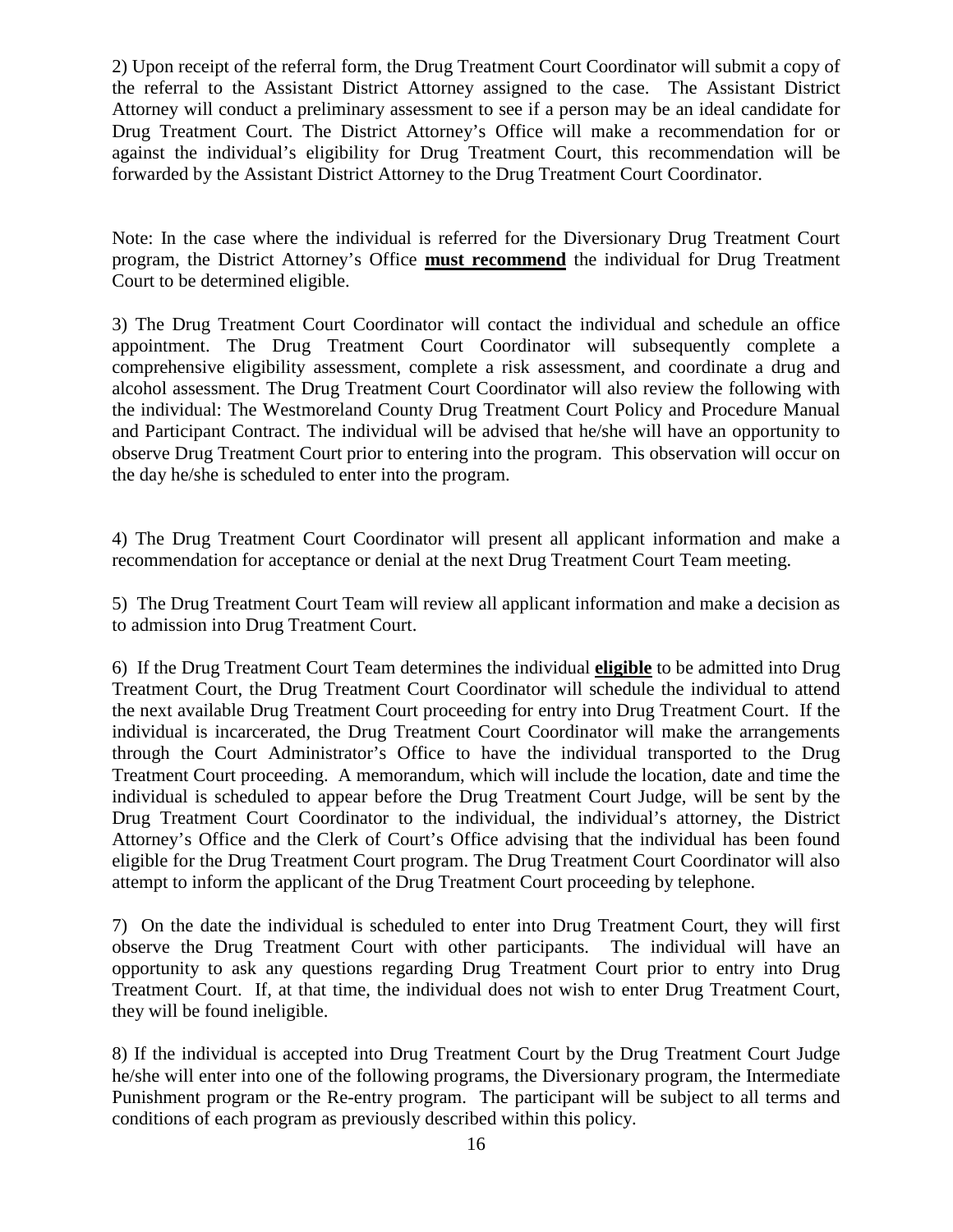### **Ineligibility/Denial into Drug Treatment Court**

If the Drug Treatment Court Team finds an individual **ineligible** for entry into Drug Treatment Court, a memorandum will be sent by the Drug Treatment Court Coordinator to the individual, the individual's attorney, and the District Attorney's Office advising that the individual has been found ineligible for Drug Treatment Court and the reason for the decision. Attached to that letter will be a reconsideration form that the individual can complete if he/she feels that the Drug Treatment Court Team failed to consider any important factor(s). If the individual chooses to complete that form, he/she will be required to return the form to the Drug Treatment Court Coordinator within thirty (30) days of the ineligibility date. The Drug Treatment Court Team will review all information submitted and render a final decision. A copy of the reconsideration form accepting or denying the individual's admission into Drug Treatment Court will be forwarded by the Drug Treatment Court Coordinator to the individual, the District Attorney's Office, and the individual's attorney. The individual may apply for reconsideration only once. (Please refer to the reconsideration policy on page 18.)

Submission of a reconsideration form **will not** change this process and the individual must appear for any and all scheduled court appearances.

### **\*\*\* Incomplete, inaccurate or unreadable referral forms will be returned\*\*\***

# **Reconsideration Policy**

If a relevant party to the offender's case (attorney, judge, treatment provider, police officer, etc.) feels the Drug Treatment Court Team failed to consider a particularly important factor, he/she may fill out a request for the case to be reconsidered. *An offender may file for reconsideration only once.*

A reconsideration form must be filled out and submitted to the Drug Treatment Court Coordinator. The request must include supportive reasoning for reconsideration. Supportive reasoning is defined as mitigating circumstances pertaining to the crime, psychiatric/psychological reports that may not have been available for the initial consideration, or any other relevant information.

Once the request for reconsideration is submitted, the Drug Treatment Court Coordinator will forward the information to the Drug Treatment Court Team for reconsideration at the next Drug Treatment Court Team meeting.

Reconsideration forms will only be accepted for individuals referred through the Diversionary program or Intermediate Punishment program.

*\*\*Reconsideration forms must be filed within 30 days from the date of ineligibility\*\**

# **Program Length**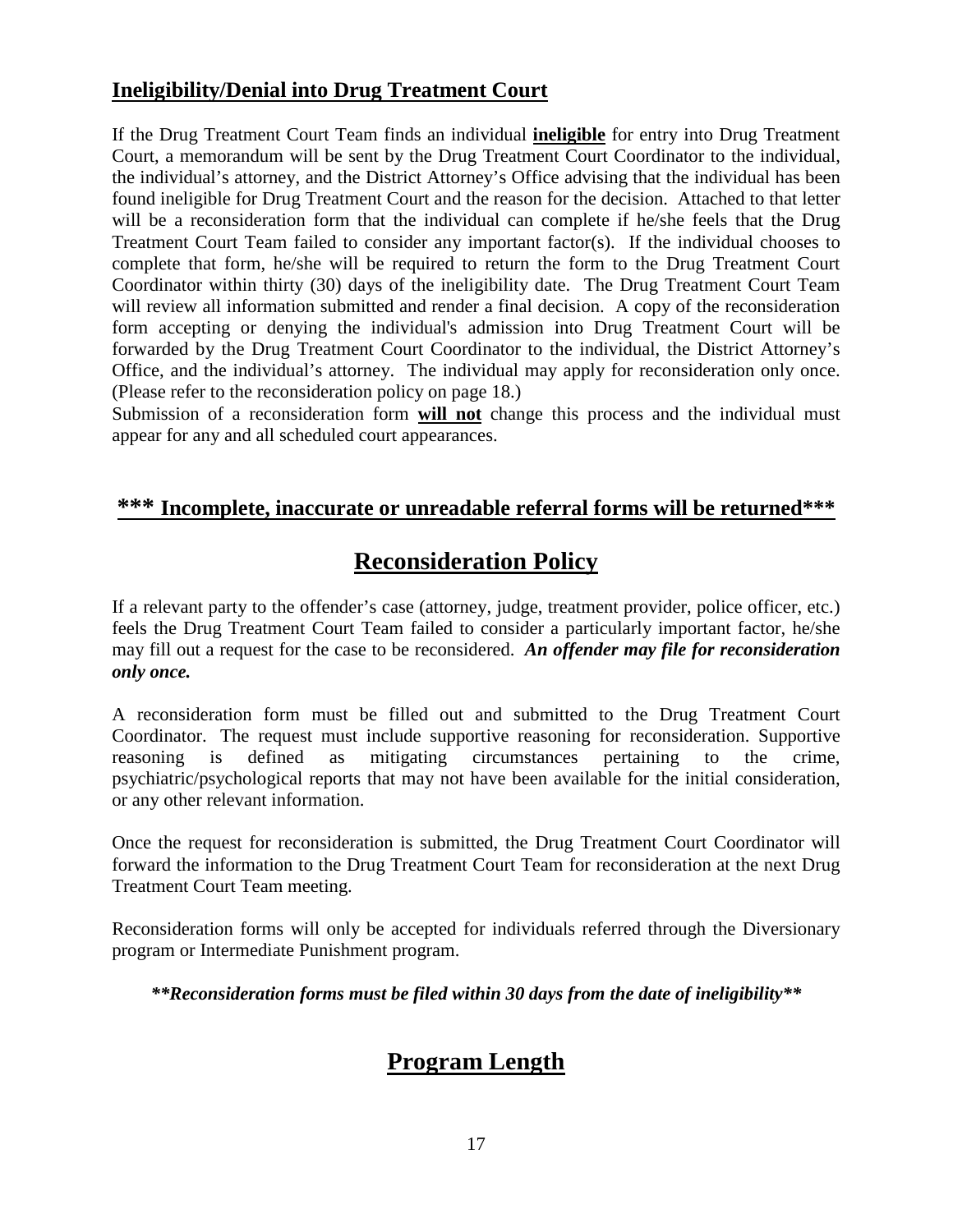The length of the Drug Treatment Court program will be a minimum of 24 months depending on the success of the participant in meeting treatment goals and complying with any other court mandates. The program will be instituted in five phases, during all of which participants must abide by all rules and conditions of the Drug Treatment Court program, pay participant fees as directed, comply with treatment plans as provided by the treatment provider, attend case management appointments as directed, attend Drug Treatment Court sessions as scheduled, attend support group meetings and provide verification as directed, meet with Drug Treatment Court staff and a Certified Recovery Specialist as directed, submit random urine screens as directed, report to the Drug Treatment Court Probation Officer as scheduled and comply with random home/work visits by the Drug Treatment Court Probation Officer.

During phases II-III participants will also be required to create and implement a payment plan for all costs; fines and restitution; focus on education, employment or community service; attend at least one pro-social activity each week and plan for future education or employment. During phases IV, V, and VI, participants should be enrolled in an educational/training program, be employed or participate in community service.

# **Clinical Screening and Processing into Drug Treatment Court**

The Southwestern Pennsylvania Human Services, Inc. (SPHS) case management unit (CMU), specifically the Drug Treatment Court Case Manager, will be responsible for conducting the clinical assessments for all potential Drug Treatment Court cases. The Drug Treatment Court Coordinator will refer potential Drug Treatment Court participants to the Drug Treatment Court Case Manager to conduct a clinical assessment within 2 business days of the initial screening by the Drug Treatment Court Coordinator. The results of that assessment will be returned to the Coordinator within 2 business days and the participant's eligibility discussed at the next weekly Drug Treatment Court meeting. If the result of the clinical assessment reveals an emergent care situation, the individual is to be immediately referred to treatment and the Drug Treatment Court Coordinator notified.

If the individual is found eligible for Drug Treatment Court a hearing will be scheduled. At the initial hearing, the individual will be provided the clinical assessment outcome. If the individual is not currently attending treatment services, the individual will be given a list of providers by the Drug Treatment Court Probation Officer or Drug Treatment Court Case Manager and/or directed to contact his/her medical insurance provider for a list of approved treatment providers. The Drug Treatment Court Judge will outline the program rules and regulations and order the individual to initiate treatment immediately if not currently involved in treatment.

If the individual is incarcerated, jail based treatment services are not accessible, therefore, services will be initiated immediately upon release of incarceration. Monthly reports will be required of all treatment providers detailing the services and actions provided to the individual.

### **Assessments and Treatment**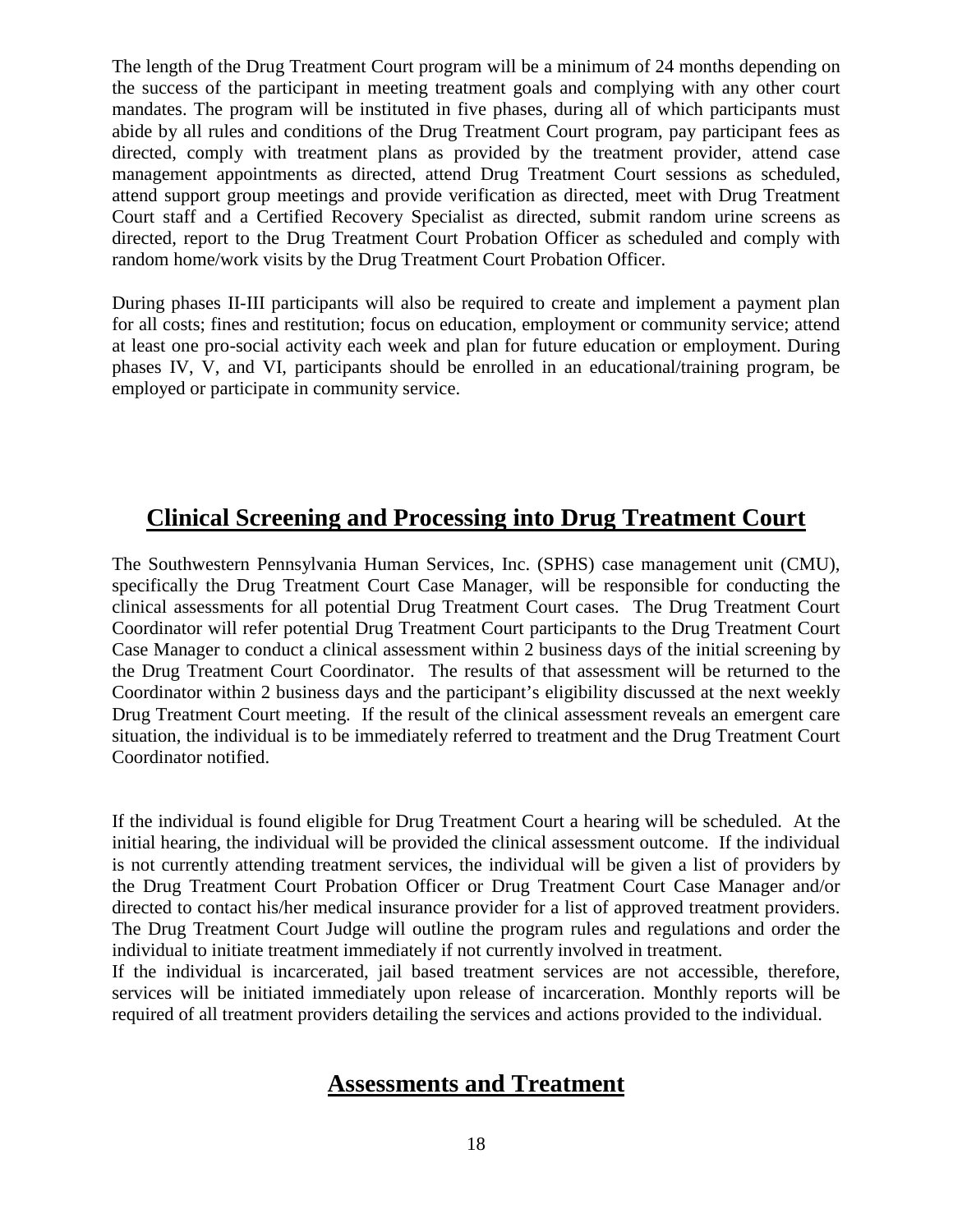Individuals referred to Drug Treatment Court will be assessed by the Drug Treatment Court Case Manager to determine if they meet the standards for severe substance use as outlined in the DSM-V. Two instruments will be used: The Department of Drug and Alcohol Program (DDAP) Adult Assessment Tool and the American Society of Addiction Medicine (ASAM), which is the Pennsylvania specific placement tool. The DDAP Adult Assessment Tool will include a comprehensive bio-psychosocial evaluation for substance abuse, mental illness, and medical issues. If urgent care needs are identified, immediate referral and linkage to the appropriate level of care services will be initiated.

For the incarcerated applicant, the assessment will be conducted at the Westmoreland County Prison. For all others, the assessment will be administered at the Drug Treatment Court Case Manager's office located at 203 South Maple Avenue, Greensburg, PA or another designated location. Following the assessment, the case manager will submit a recommendation letter to the Drug Treatment Court Coordinator and Drug Treatment Court Judge to include a determination of whether or not the individual meets the DSM-V criteria for severe drug use.

All participants will receive drug and alcohol treatment from a licensed provider. The treatment mode comes from the results of the assessment and the individual's prior treatment experiences. Treatment may include, but is not limited to: outpatient, intensive outpatient, outpatient partial hospitalization, residential partial hospitalization, halfway house, residential/inpatient (short, moderate, or long term) and detoxification services.

Furthermore, Drug Treatment Court may accept and will treat participants assessed with cooccurring substance abuse and psychiatric disorders.

# **Case Management/Coordination**

Following completion of the Case Management (CM) Level of Care Assessment and the intake with the Drug Treatment Court Probation Officer, all participants will receive case coordination services after they have been accepted into the Drug Treatment Court. Case Coordination, which is a function of the Drug Treatment Court Case Manager, is a collaborative process between the participant and the Drug Treatment Court Case Manager that facilitates the access to available resources and retention in treatment and support services, while simultaneously educating the participant in the skills necessary to achieve and maintain self-sufficiency and recovery from substance abuse disorders. In turn, Case Management/Case Coordination addresses any barriers to treatment services, and long term recovery, by assessing each participant's specific needs in the following domains:

- $\blacktriangleright$  Education/Vocation
- $\triangleright$  Employment
- $\triangleright$  Physical Health
- $\triangleright$  Drug and Alcohol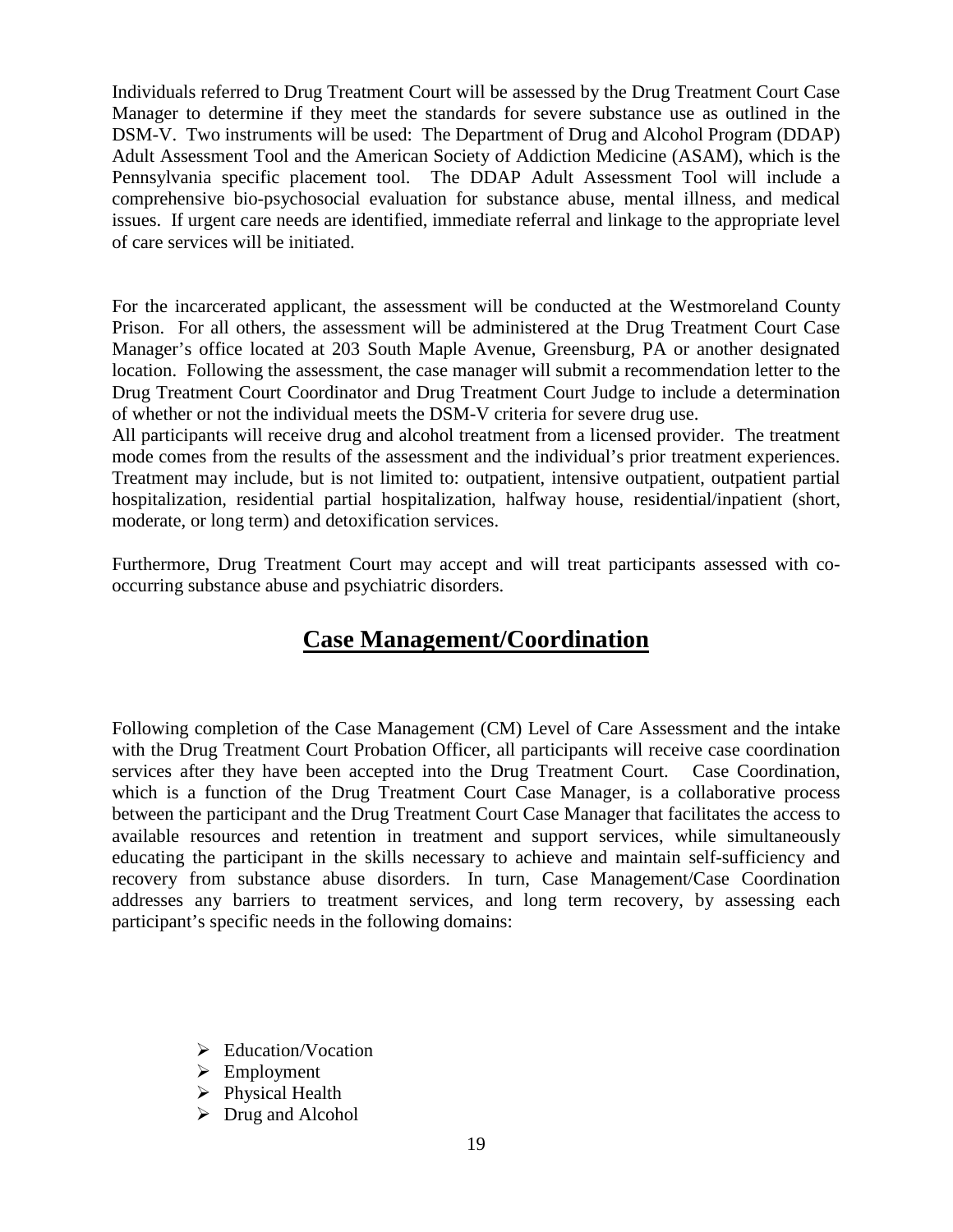- Emotional/Mental Health
- > Family/Social
- > Living Arrangements
- $\blacktriangleright$  Legal Status
- $\triangleright$  Basic Needs (food, clothing, utilities)
- $\triangleright$  Life Skills
- $\triangleright$  Child Care
- $\triangleright$  Transportation

The Drug Treatment Court Case Manager will identify specific needs and provide information and referrals to resources within the community. The Drug Treatment Court Case Manager will assist participants in becoming engaged in services with referral agencies while providing ongoing encouragement and assistance. The Drug Treatment Court Case Manager and the participant will develop an individual service plan with goals and action steps in place. The Drug Treatment Court Case Manager, in conjunction with the peer based Certified Recovery Specialist (CRS), will also monitor treatment attendance/compliance, as well as, involvement in recovery oriented services/programs and self-help groups. The Drug Treatment Court Case Manager will work closely with the Drug Treatment Court Coordinator, Drug Treatment Court Probation Officer, the Certified Recovery Specialist and treatment provider(s) throughout all aspects of the program.

# **DRUG TREATMENT COURT PHASES**

# **PHASE I**

The length of Phase I will depend on the participant's progress. The minimum period of time in Phase I is 60 days. **Minimum sobriety days to advance to Phase II: 14 days.**

- Comply with treatment plan as provided by the treatment provider. This may include detoxification, inpatient, partial hospitalization or intensive outpatient treatment.
- Attend all appointments with appropriate treatment agencies, including but not limited to: drug and alcohol, mental health and/or medical health care.
- Attend case management appointments on a weekly basis and develop a service plan.
- Begin searching for stable housing unless suitable living arrangements are already established.
- Obtain photo ID and Social Security card if not already in possession of those items.
- Attend at least two support group meetings per week and provide verification.
- Begin the search for a permanent support person or maintain current support person and check in daily.
- Begin the search for a permanent support group or maintain current support group.
- Meet with a Certified Recovery Specialist at least twice per month or as directed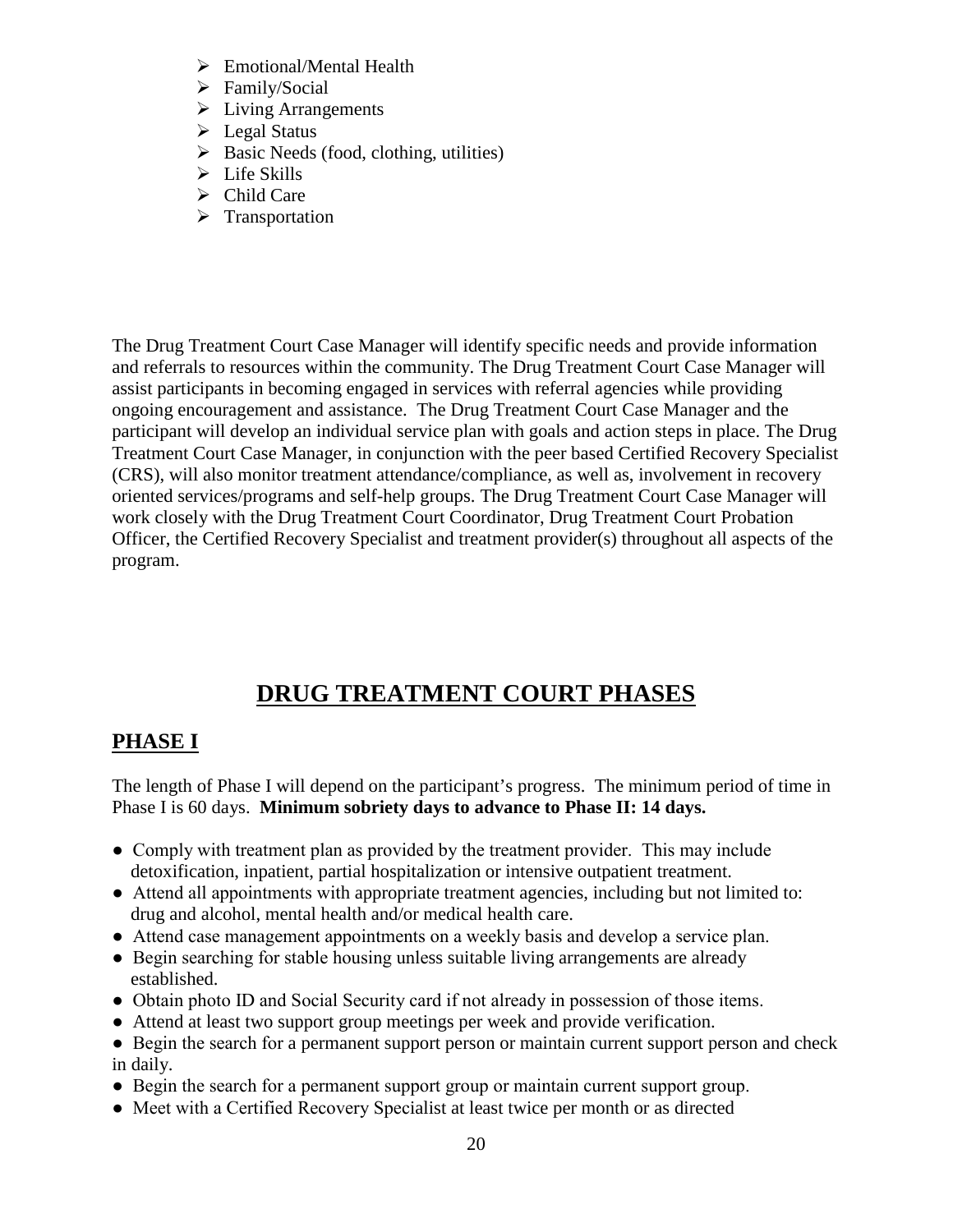- Begin daily journaling when directed.
- Report to the Drug Treatment Court Probation Officer at least once per week in person as scheduled or otherwise as directed.
- Random home visits by the Drug Treatment Court Probation Officer.
- Abide by all rules and conditions of the Drug Treatment Court program.
- Random urine screens at least twice per week.
- Refrain from all alcohol use.
- Submit to alcohol testing as directed.
- Attend Drug Treatment Court sessions as scheduled. Minimum of two per month.
- Meet with Drug Treatment Court staff as scheduled.
- Pay Drug Treatment Court participant fees as directed.
- Community Service as directed by the Drug Treatment Court Probation Officer.
- Remain crime free.
- Adhere to a  $10:00$  p.m. to  $6:00$  a.m. curfew.
- Be honest.
- Attend Alumni Support Group meeting at least one time per month.
- Attend CBT as directed.

While the Drug Treatment Court program supports participants furthering their education, participants in Phase I of the program may not initiate any schooling due to the intensity of the services and program requirements during Phase I. Establishing a firm foundation for recovery is one of the primary goals of Phase I and the additional burden of schooling may conflict with program requirements or place undue stress on the participants in early recovery. Participants who enter the program as full-time college students may continue their schooling. However, if the participant appears to be struggling with the program requirements or struggling to establish a strong recovery foundation, withdrawal from school may be necessary.

**NOTE:** Throughout all Phases, curfews may be adjusted as a result of employment, schooling, treatment, programming and/or 12 Step/support group meeting attendance. All adjustments must be pre-approved by the Drug Treatment Court Team.

### **PHASE II**

The length of Phase II will depend on the participant's progress. The minimum period of time in Phase II is 90 days. **Minimum sobriety days to advance to Phase III: 60 days.**

- Comply with treatment plan as provided by the treatment provider.
- Attend all appointments with appropriate treatment agencies, including but not limited to: drug and alcohol, mental health and/or medical health care.
- Attend case management appointments at least every other week and be in compliance with the service plan.
- Attend at least two support group meetings per week and provide verification.
- Obtain or maintain a permanent support person.
- Call sponsor daily even if it is for daily check-ins only.
- Obtain or maintain a permanent primary support group.
- Meet with a Certified Recovery Specialist at least twice per month or as directed.
- Maintain a daily journal.
- Report to the Drug Treatment Court Probation Officer at least once per week as scheduled or otherwise as directed.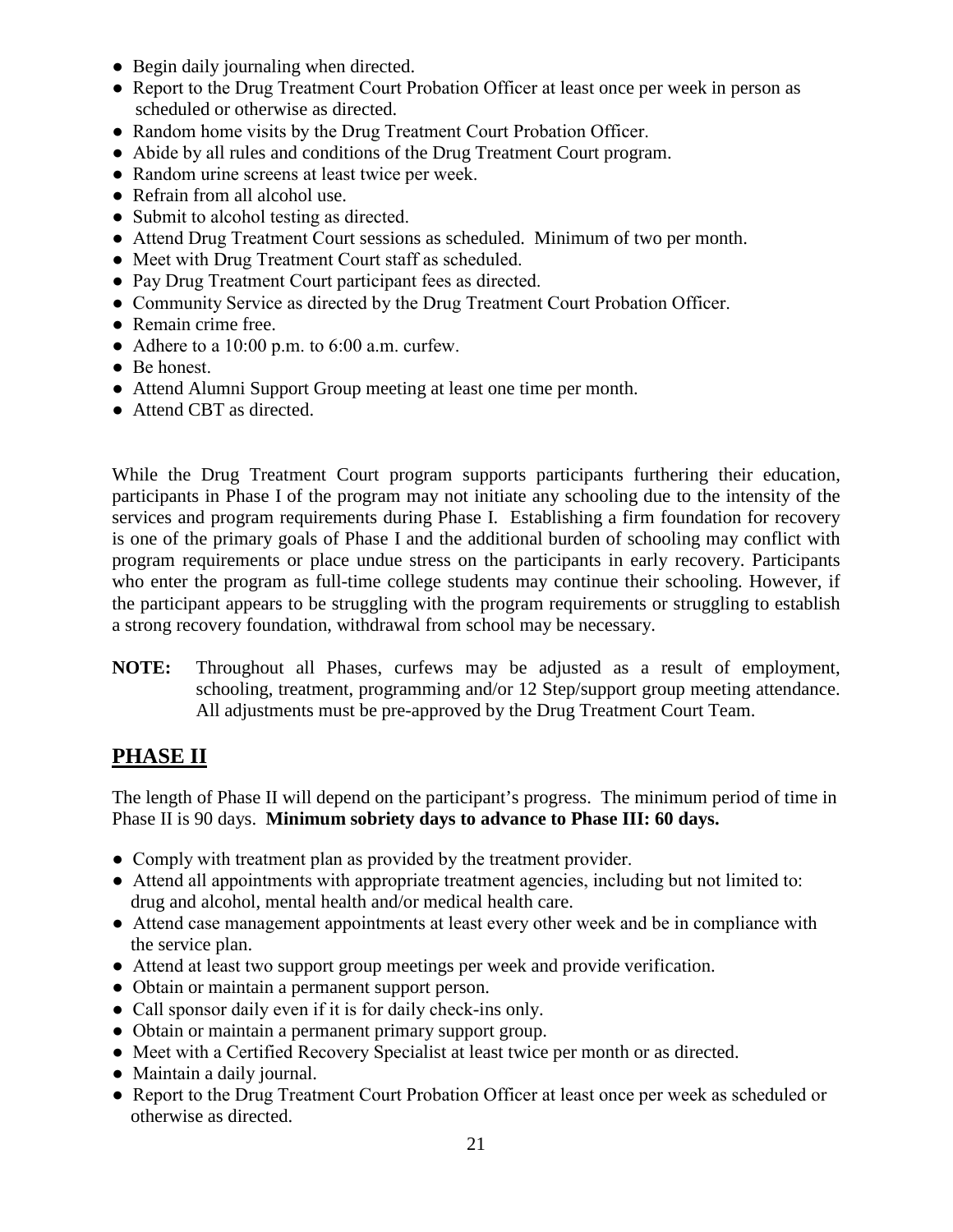- Random home visits by the Drug Treatment Court Probation Officer.
- Abide by all rules and conditions of the Drug Treatment Court program.
- Random urine screens at least twice per week.
- Refrain from all alcohol use.
- Submit to alcohol testing as directed.
- Attend Drug Treatment Court sessions as scheduled. Minimum of two per month.
- Meet with Drug Treatment Court staff as scheduled.
- Pay Drug Treatment Court participant fees as directed.
- Develop a payment plan for all costs, fines and restitution.
- Create a plan for future education and employment. If applicable, begin the process of applying for a GED or begin a job search.
- Community Service as directed by the Drug Treatment Court Probation Officer.
- Remain crime free.
- Adhere to a  $10:00$  p.m. to  $6:00$  a.m. curfew.
- Be honest.
- Attend Alumni Support Group meeting at least one time per month.
- Attend CBT as directed.
- Attend Alumni Support Group meeting at least one time per month.
- **NOTE:** Throughout all Phases, curfews may be adjusted as a result of employment, schooling, treatment, programming and/or 12 Step/support group meeting attendance. All adjustments must be pre-approved by the Drug Treatment Court Team.

# **PHASE III**

The length of Phase III will depend on the participant's progress. The minimum period of time in Phase III is 90 days. **Minimum sobriety days to advance to Phase IV: 90 days.**

- Comply with treatment plan as provided by the treatment provider.
- Attend all appointments with appropriate treatment agencies, including but not limited to: drug and alcohol, mental health and/or medical health care.
- Attend case management appointments every other week and be in compliance with the service plan.
- Attend at least three support group meetings per week and provide verification.
- Maintain a permanent support person.
- Call sponsor daily even if it is for daily check-ins only.
- Maintain a permanent primary support group.
- Meet with a Certified Recovery Specialist at least once per month or as directed
- Maintain a daily journal.
- Report to the Drug Treatment Court Probation Officer at least twice per month in person as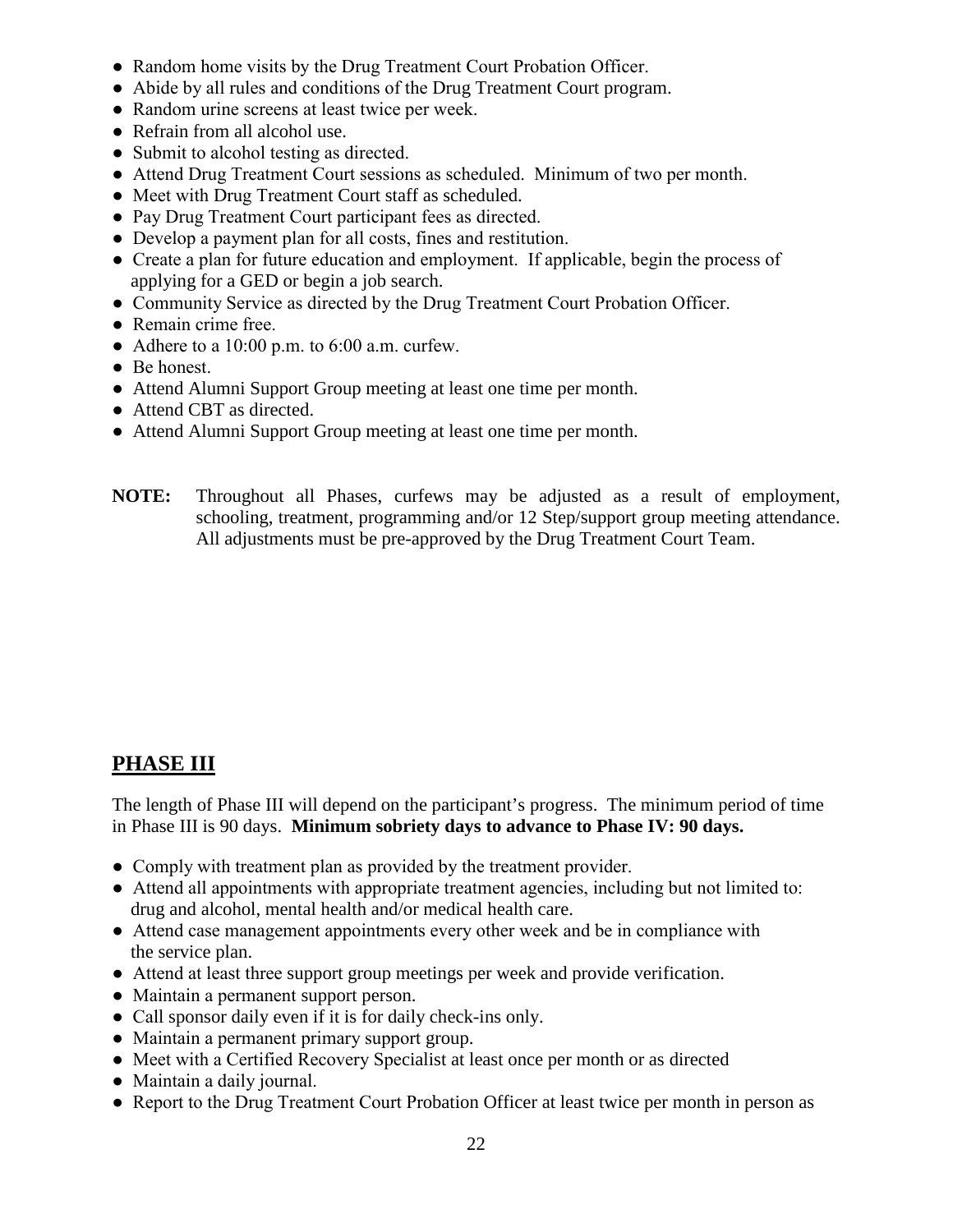scheduled or otherwise as directed.

- Random home visits by the Drug Treatment Court Probation Officer.
- Probation officer will have collateral contacts with family members and others.
- Abide by all rules and conditions of the Drug Treatment Court program.
- Random urine screens at least twice per week.
- Refrain from all alcohol use.
- Submit to alcohol testing as directed.
- Attend Drug Treatment Court sessions as scheduled. Minimum of two per month.
- Meet with Drug Treatment Court staff as scheduled.
- Pay Drug Treatment Court participant fees as directed.
- Implement a payment plan for all costs, fines and restitution.
- Obtain GED or continue with GED preparation, if applicable.
- Gain/maintain employment or provide proof of job search as required by probation officer.
- Complete at least 30 hours of Community Service per month unless employed or enrolled in an educational program.
- Attend at least one pro-social activity each week which supports recovery. Examples include religious services and activities with family members.
- Remain crime free.
- Adhere to a 10:00 p.m. to 6:00 a.m. curfew.
- Be honest.
- Attend CBT as directed.
- Attend Alumni Support Group meeting at least one time per month.
- **NOTE:** Throughout all Phases, curfews may be adjusted as a result of employment, schooling, treatment, programming and/or 12 Step/support group meeting attendance. All adjustments must be pre-approved by the Drug Treatment Court Team.

### **PHASE IV**

The length of Phase IV will depend on the participant's progress. The minimum period of time in Phase IV is 90 days. **Minimum sobriety days to advance to Phase VI: 90 days.**

- Comply with treatment plan as provided by the treatment provider. Participants must comply with all aftercare requirements as well.
- Attend case management appointments every other week and be in compliance with the service plan
- Attend at least three support group meetings per week and provide verification.
- Maintain a permanent support person.
- Call sponsor daily even if it is for daily check-ins only.
- Maintain a permanent primary support group.
- Meet with a Certified Recovery Specialist at least once per month or as directed.
- Maintain a daily journal.
- Report to the Drug Treatment Court Probation Officer at least once per month in person as scheduled or otherwise as directed.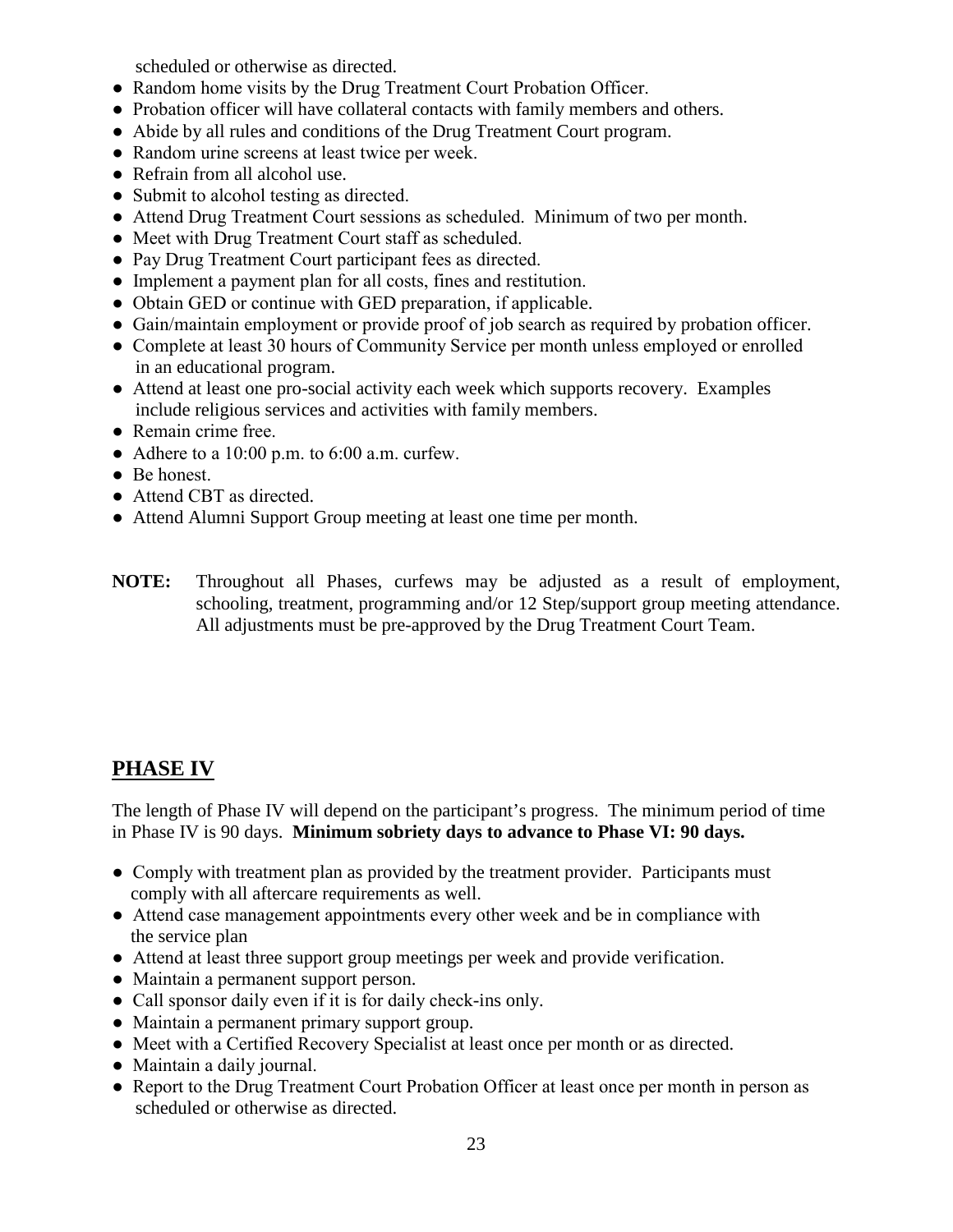- Random home visits by the Drug Treatment Court Probation Officer.
- Probation officer will have collateral contacts with family members and others.
- Abide by all rules and conditions of the Drug Treatment Court program.
- Random urine screens at least twice per week.
- Refrain from all alcohol use.
- Submit to alcohol testing as directed.
- Attend Drug Treatment Court sessions as scheduled. Minimum of one per month.
- Meet with Drug Treatment Court staff as scheduled.
- Pay Drug Treatment Court participant fees as directed.
- Make required payments towards costs, fines and restitution.
- Obtain a GED or continue with GED preparation, if applicable.
- Gain/maintain employment or provide proof of job search as required by probation officer.
- Complete at least 30 hours of Community Service per month unless employed or enrolled in an educational program.
- Attend at least two pro-social activities per week.
- Remain crime free.
- Adhere to a  $10:00$  p.m. to  $6:00$  a.m. curfew.
- Be honest.
- Attend CBT as directed.
- Attend Alumni Support Group meeting at least one time per month.
- **NOTE:** Throughout all Phases, curfews may be adjusted as a result of employment, schooling, treatment, programming and/or 12 Step/support group meeting attendance. All adjustments must be pre-approved by the Drug Treatment Court Team.

### **PHASE V**

The length of Phase V will depend on the participant's progress. The minimum period of time in Phase V is 90 days. **Minimum sobriety days to advance to Phase VI: 90 days.**

- Attend case management appointments on an as needed basis and be in compliance with the service plan.
- Comply with all aftercare requirements.
- Attend at least three support group meetings per week and provide verification.
- Maintain a permanent support person.
- Maintain a permanent primary support group.
- Meet with a Certified Recovery Specialist at least once per month or as directed.
- Maintain a daily journal.
- Report to the Drug Treatment Court Probation Officer at least once per month as scheduled or otherwise as directed.
- Random home visits by the Drug Treatment Court Probation Officer.
- Probation officer will have collateral contacts with family members and others.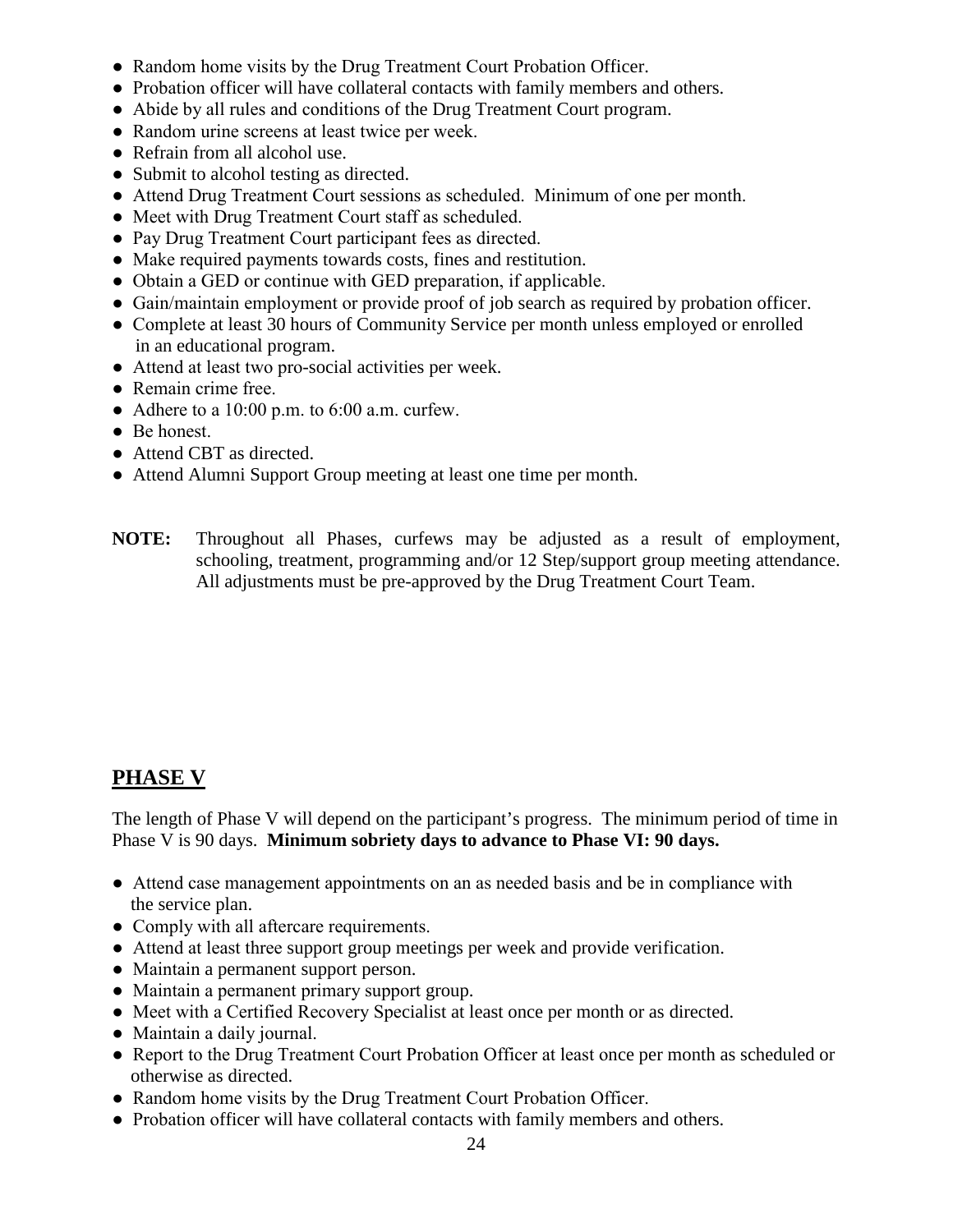- Abide by all rules and conditions of the Drug Treatment Court program.
- Random urine screens at least twice per week.
- Refrain from all alcohol use.
- Submit to alcohol testing as directed.
- Attend Drug Treatment Court sessions as scheduled. Minimum of one per month.
- Meet with Drug Treatment Court staff as scheduled.
- Pay Drug Treatment Court participant fees as directed.
- Make required payments towards costs, fines and restitution until all monies are paid in full.
- Drug Treatment Court participants should be enrolled in an educational/training program, be employed or participate in community service as directed by the Drug Treatment Court Probation Officer.
- Attend at least two pro-social activities per week.
- Remain substance free for at least six months. (The Drug Treatment Court Team will discuss, on a case by case basis, those participants who are on medically assisted treatment medications.)
- Remain crime free.
- $\bullet$  Adhere to 10:00 p.m. to 6:00 a.m. curfew.
- Attend CBT as directed.
- Attend Alumni Support Group meeting at least one time per month.
- **NOTE:** Throughout all Phases, curfews may be adjusted as a result of employment, schooling, treatment, programming and/or 12 Step/support group meeting attendance. All adjustments must be pre-approved by the Drug Treatment Court Team.

### **PHASE VI**

The length of Phase VI will be a minimum of 6 months. **Minimum sobriety days to Graduate: 180 days. (90 days if accepted into the program before April 10, 2019.**

- Attend case management appointments on an as needed basis and be in compliance with the service plan.
- Comply with all aftercare requirements.
- Continue to attend support group meetings and provide verification when requested.
- Maintain a permanent support person.
- Maintain a permanent primary support group.
- Meet with a Certified Recovery Specialist as directed.
- Report to the Drug Treatment Court Probation Officer/Aide at least once per month as scheduled or

otherwise as directed.

- Random home visits by the Drug Treatment Court Probation Officer.
- Probation officer will have collateral contacts with family members and others.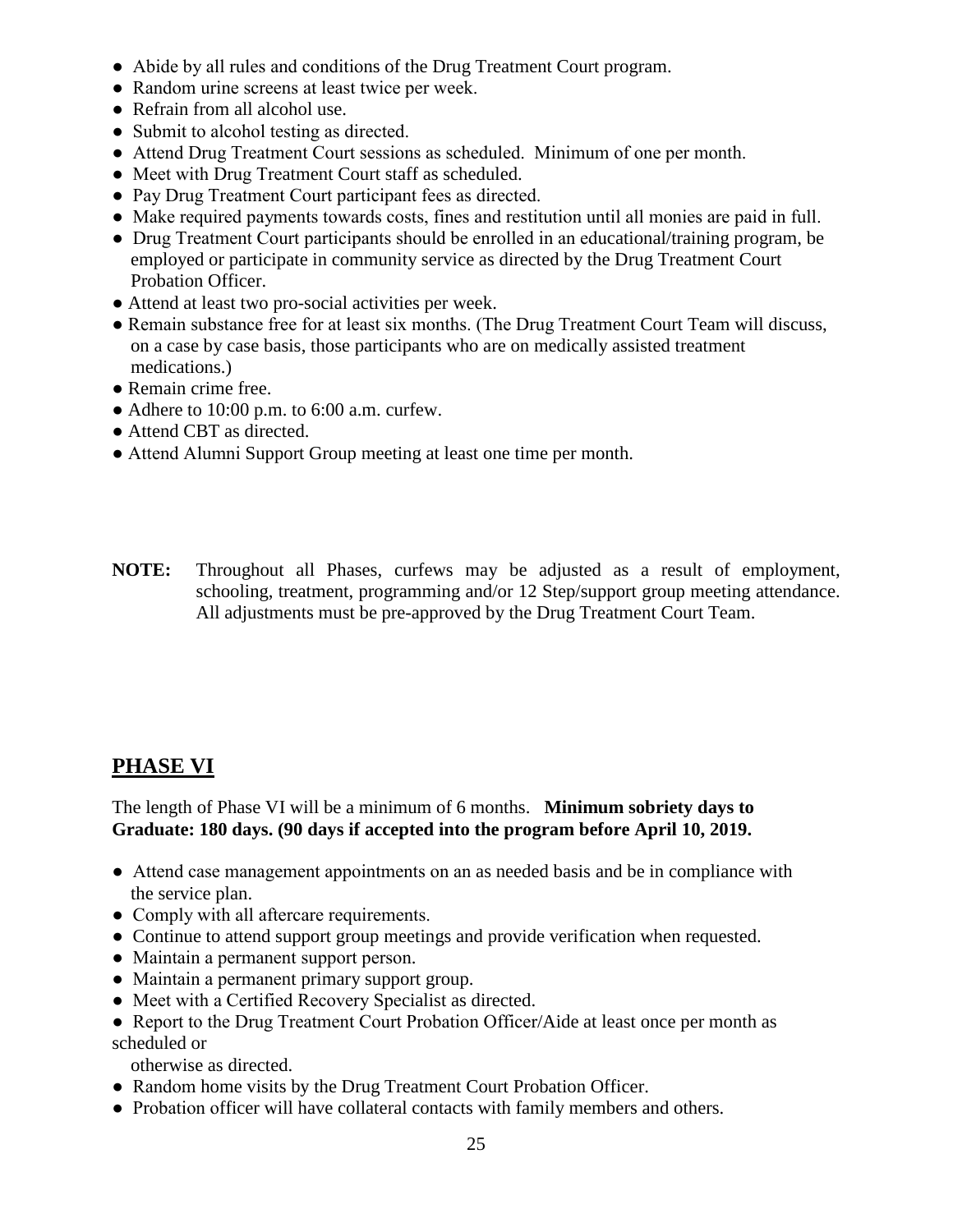- Abide by all rules and conditions of the Drug Treatment Court program.
- Random urine screens.
- Refrain from all alcohol use.
- Submit to alcohol testing as directed.
- Attend Drug Treatment Court sessions as required to address non-compliance.
- Meet with Drug Treatment Court staff as scheduled.
- Make required payments towards costs, fines and restitution until all monies are paid in full.
- Drug Treatment Court participants should be enrolled in an educational/training program, be employed or participate in community service as directed by the Drug Treatment Court Probation Officer.
- Remain substance free for at least six months. Six consecutive months of sobriety is required
- to be removed
- from supervision.
- Remain crime free.
- Adhere to  $12:00$  a.m. to  $6:00$  a.m. curfew.
- Attend Alumni Support Group meeting at least one time per month.
- **NOTE:** Throughout all Phases, curfews may be adjusted as a result of employment, schooling, treatment, programming and/or 12 Step/support group meeting attendance. All adjustments must be pre-approved by the Drug Treatment Court Team.

# **Employment /Community Service**

Participants are required to obtain/maintain employment throughout their participation in Phases III, IV and V of Drug Treatment Court unless determined to be disabled by the Social Security Administration. Those who do not maintain employment for a two-week period will be required to complete community service hours as determined by the Drug Treatment Court Probation Officer. Community Service sites must be approved by the Drug Treatment Court Probation Officer. Participants who are not employed are required to job search.

# **Supervision**

Drug Treatment Court requires intensive supervision. In the beginning, participants are required to report to the Adult Probation Office, specifically, to the Drug Treatment Court Probation Officer, at least once per week. It should be noted that at the time of the first meeting, the terms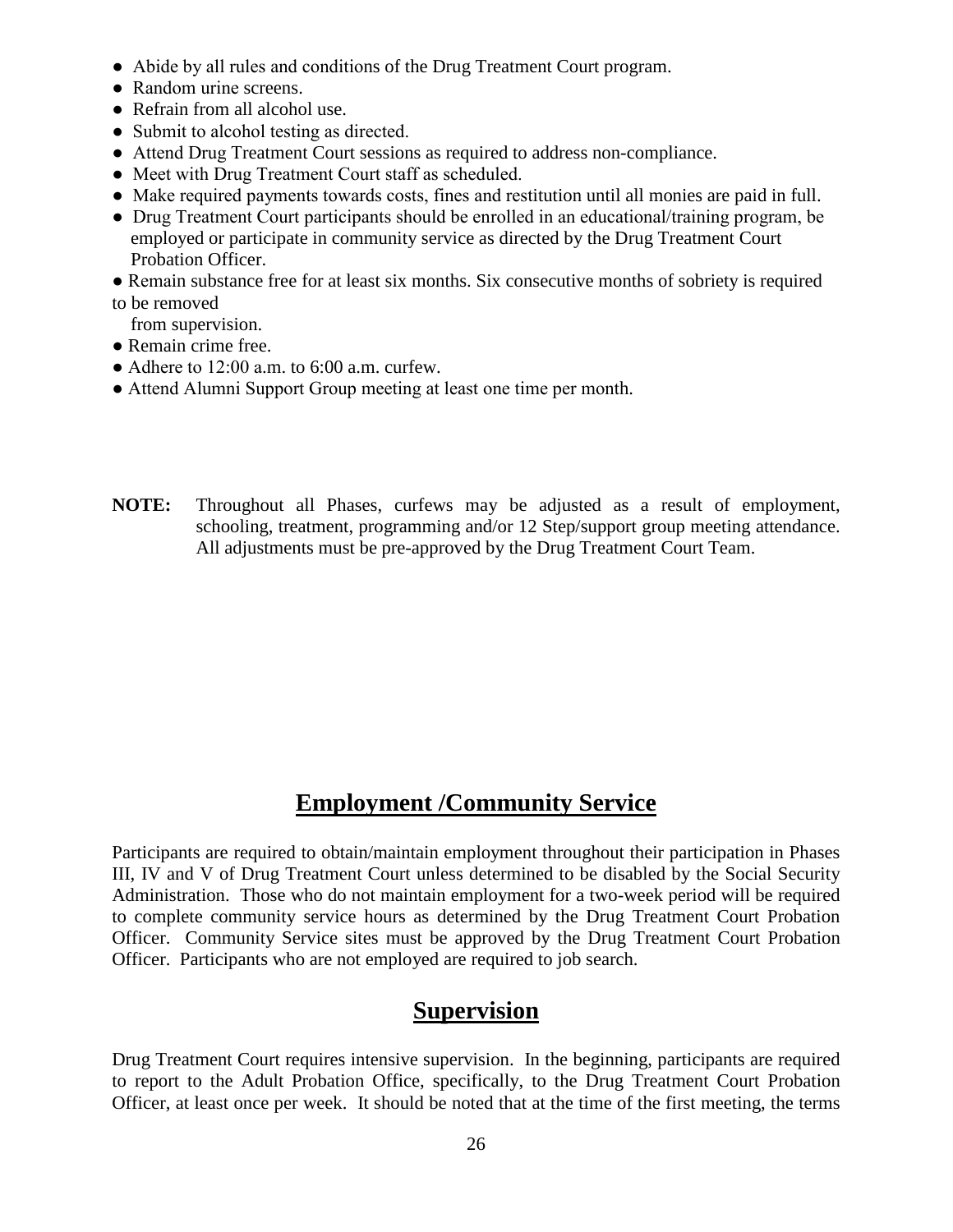and conditions of supervision and the Participant Contract will be reviewed with the participant. The Drug Treatment Court Probation Officer is required to conduct random but frequent home visits. The Drug Treatment Probation Officer is to enter field/home visit notes into the Adult Probation Office Case Management System. Furthermore, the Drug Treatment Court Probation Officer is required to verify employment, attendance of support group meetings, attendance at counseling, interaction with sponsor, payment of financial obligations and abstinence of drug use (via random but frequent drug testing).

Participants are required to provide proof of employment by providing a letter written by their employer to their Drug Treatment Court Probation Officer. Participants must also provide proof of meeting attendance by showing their meeting sheets and proof of payments by showing receipts. Treatment providers should provide general progress forms to verify attendance of counseling. The Drug Treatment Court Probation Officer is also expected to make sure participants follow through with all court orders or agreements. Referring of participants to outside agencies for support in their recovery is another component included under supervision. Requirements of supervision are specific to each phase of the program.

# **Sanctions and Incentives (See attached Matrix)**

Incentives or sanctions will be imposed immediately and tailored to meet the successes or setbacks of each Drug Treatment Court participant.

The Drug Treatment Court Judge will utilize the Sanction Matrix. However, the Drug Treatment Court Judge retains the right to depart from the sanction schedule where he/she deems appropriate in order to address the facts of the individual situation, and after consulting with the Drug Treatment Court Team.

The Drug Treatment Court Team understands that relapse is to be expected in most cases and many times, multiple relapses. The focus will always be on the participant's commitment to treatment and, most importantly, attendance and participating in treatment.

The Drug Treatment Court Judge will consult with the Drug Treatment Court Team at the weekly staffing meetings regarding sanctions/incentives. However, the Drug Treatment Court Judge has the discretion to make the final decision regarding the sanction/incentive to be given to the individual participant.

### **Note: The participant must collect unclaimed incentive(s) within 30 days from discharge. The participant will forfeit the incentive if not collected within 30 days.**

# **Team Meetings**

The Drug Treatment Court Team shall meet once weekly prior to court sessions or as otherwise scheduled. During these meetings, the team will discuss the progress of those participants scheduled to appear in court that week. Problem areas will be discussed and alterations in case management and treatment plans will also be addressed. Additionally, sanctions and incentives will be determined. The team will also review the referral list and any participant requests.

# **Drug Treatment Court Sessions**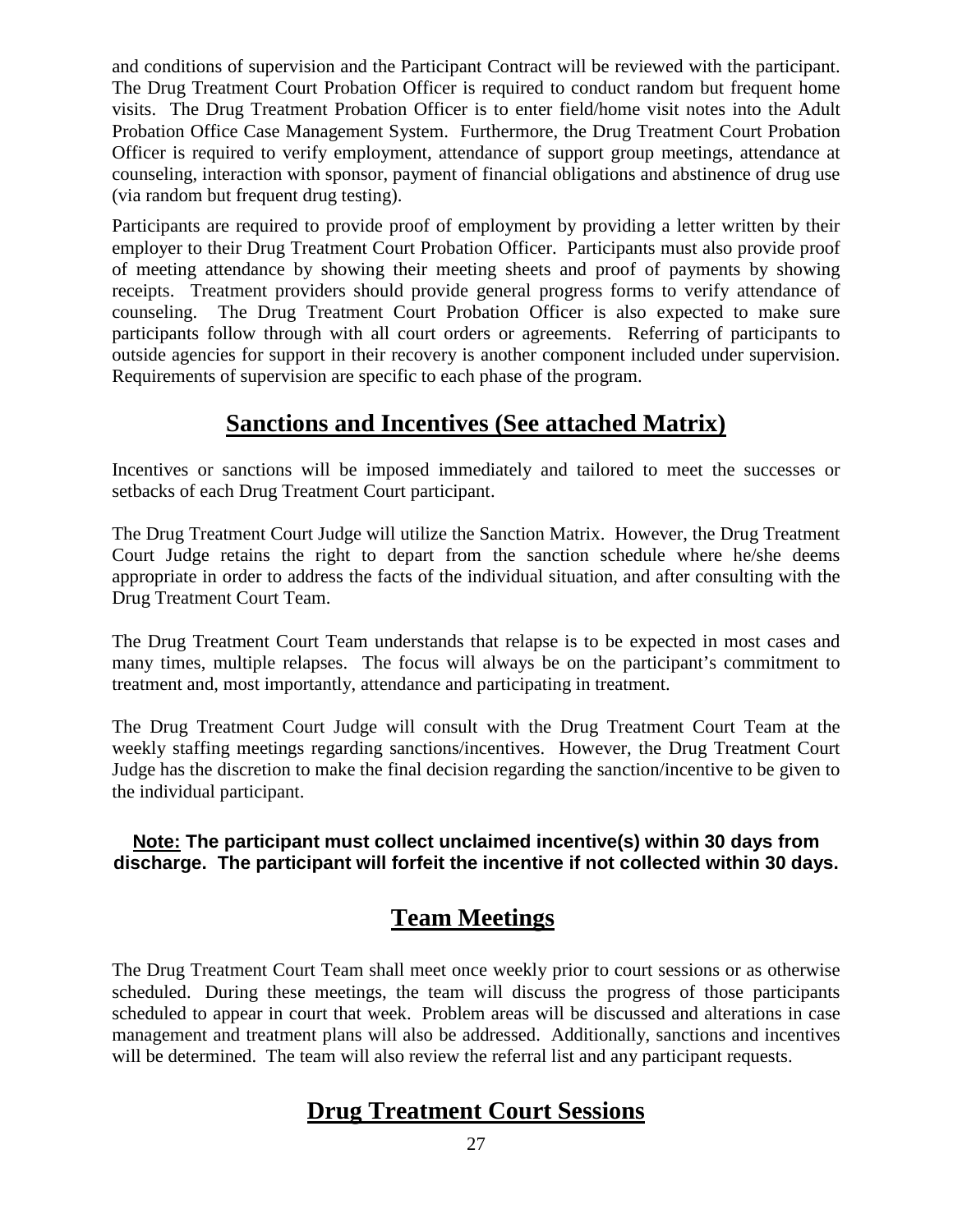Upon acceptance, each participant will be assigned to one of two Drug Treatment Court Judges. The Drug Treatment Court Judge will give a brief orientation to the new participants and provide a copy of this Policy Manual.

During Phases I, II and III, the participant will report before the Drug Treatment Court Judge every other week. In Phases IV and V the participant will appear before the Drug Treatment Court Judge a minimum of one time per month if the participant is in full compliance with all mandated treatment and program requirements.

Participants must pay their bi-weekly Drug Treatment Court Participant fee to the Clerk of Court's Office prior to each Drug Treatment Court session and bring a receipt of payment to the Drug Treatment Court session. At that time, the participant will submit the receipt of payment to the Drug Treatment Court Coordinator or designee in the Courtroom prior to the participant going before the Drug Treatment Court Judge. Non-payment will be reported to the Drug Treatment Court Judge and sanctioned appropriately. Payment is to be \$20.00 per Court session (or every other week). Once participants enter later phases of Drug Treatment Court and attend Drug Treatment Court sessions once per month, the expected payment would be \$40.00 per monthly court session. Participants must also bring proof of compliance, if applicable, for any sanction imposed since the last court session.

In addition to the participation of the Drug Treatment Court Judge and participant in Drug Treatment Court sessions, Drug Treatment Court Team members, treatment counselors, and ancillary service providers may participate in Drug Treatment Court sessions to support the participant's success or document a failure. However, the primary interaction at the review hearing is between the Drug Treatment Court Judge and the participant.

The Drug Treatment Court Judge will ask each participant to read his/her Quote of the Day. This is a quote chosen by the participant that embodies the participant's current situation, mindset or stage of recovery. The participant will share his/her quote and then explain why he/she chose it.

Drug Treatment Court sessions will be held every other week in open court to monitor the participants' compliance, progress, and participation in the Drug Treatment Court program. Judge Christopher A. Feliciani and Judge Meagan Bilik-DeFazio will alternate weekly court sessions every other Thursday at 12:00 p.m.

Participants who are receiving treatment at an inpatient or residential program may not be required to attend weekly Drug Treatment Court sessions. Attendance at the Drug Treatment Court sessions for those individuals will be at the discretion of the Drug Treatment Court Judge.

#### **Note: All Drug Treatment Court proceedings will be held in open court and are subject to public attendance. Any disruptions to the proceeding will be dealt with accordingly.**

# **Medically Assisted Treatment**

All partnering Drug Treatment Court treatment programs in Westmoreland County assess and provide Medicated Assisted Treatment (MAT) options for their addicted patients. Medicated Assisted Treatment options include, but are not limited to, Suboxone/Buprenorphine and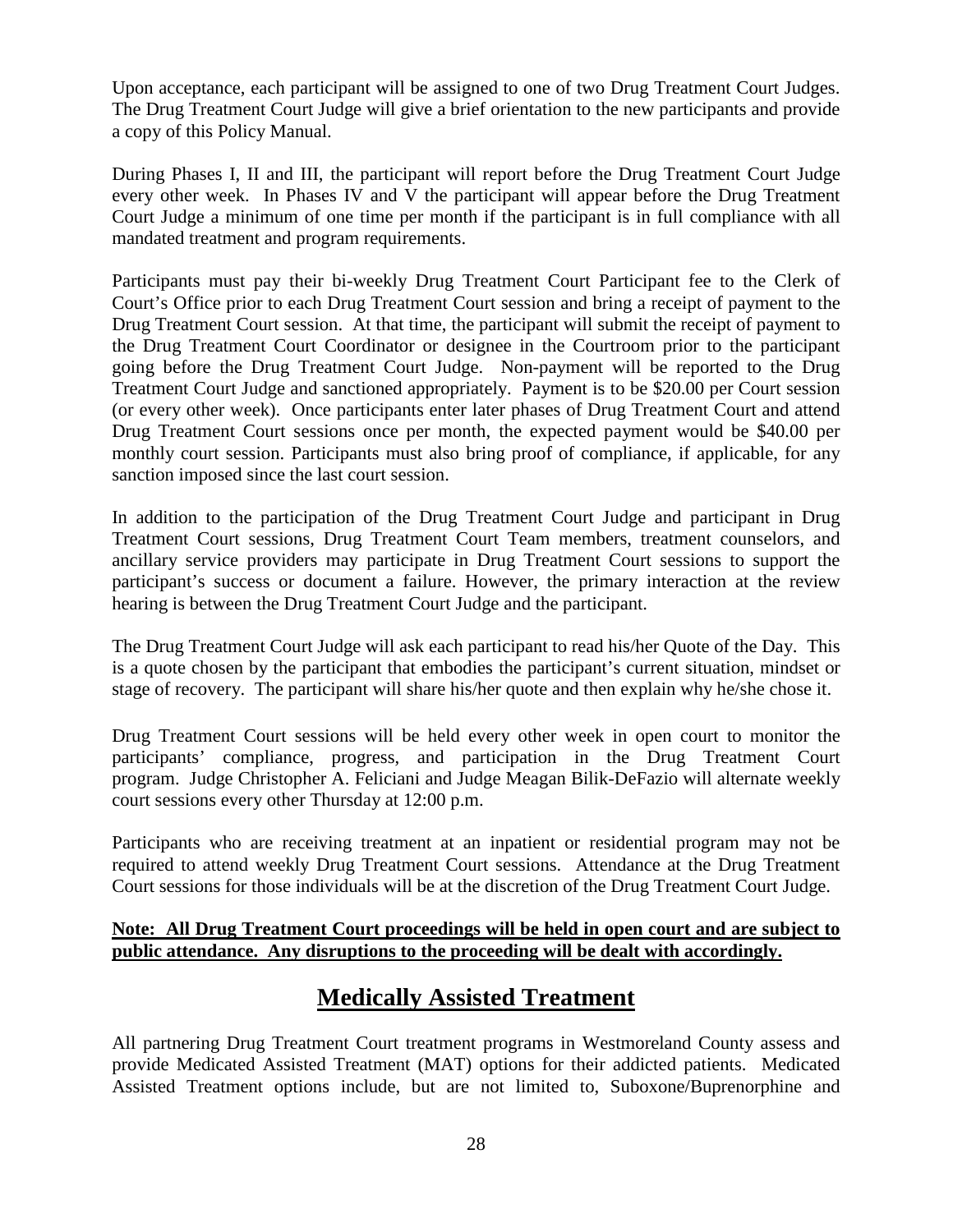Naltrexone (oral/Revia or injectable/Vivitrol). The Medicated Assisted Treatment options are prescribed and monitored through each individual treatment program.

If a participant is involved in Methadone services and not attending drug and alcohol treatment the Drug Treatment Court participant must be agreeable to become involved with drug and alcohol treatment services with a licensed Drug Treatment Court treatment provider. Additionally, the participant must be agreeable to the drug and alcohol treatment staff working in conjunction with the Methadone provider on appropriate treatment planning, with the ultimate goal of establishing a long term, drug free, recovery plan and support system.

# **Prescription and Over the Counter Medications**

Due to the high potential for certain prescription medications to interfere with treatment and recovery efforts, the Drug Treatment Court **prohibits** the use of all addictive medications. This includes a policy of prohibiting the use of narcotic pain medications (Vicodin, Percocet, Oxycontin, etc.), muscle relaxers (Flexeril, etc.), sleep aids (Soma, Ambien, etc.), caffeine pills, and the use of Benzodiazepine medications (Xanax, Klonopin, Valium, etc.). Participants who are prescribed Gabapentin/Neurontin must have their medical practitioner complete a Medication Verification Form and present this form to the team. Gabapentin/Neurontin will not be a permitted unless the prescribing physician submits documentation to the Drug Treatment Court Team that no other medication will suffice.

Individuals seeking entry into Drug Treatment Court are expected to consult with their physician and/or psychiatrist to seek non-addictive medications with no abuse potential, to treat conditions such as chronic pain and anxiety. Participants must be willing to consent to communication between the appropriate Drug Treatment Court clinical and case management staff, and the participant's prescribing physician(s), in an effort to assist in coordinating a medication titration schedule, in order to transition to non-addictive medication options that will not interfere with long term recovery. Participants using addictive medications while participating in the program are subject to sanctions. Exceptions to this policy will be made only in extremely rare instances where there is *documented short-term medical emergency treatment by a primary care physician.* Participants who are prescribed medications due to a medical emergency will have the prescribing physician complete a "Medication Report Form". The "Medication Report Form" should be submitted to the Drug Treatment Court Probation Officer within 24 hours after being released from the medical facility.

Participants who habitually seek exception to this policy are subject to increased sanctions and/or termination.

Additionally, **NO** participant of the Drug Treatment Court may take any dietary supplements or vitamins, as they may contain substances that would alter the normal color of urine or cause a positive drug test for illegal substances.

The consumption of poppy seeds is strictly prohibited while in the program. Also, Salvia, Kratom, Morning Glory seeds, K2/Spice, CBD or any other such mood altering, synthetic/designer or hallucinogenic substance is strictly prohibited. All cough medications must be pre-approved by a probation officer. Ingredients such as alcohol, codeine, and Dextromethorphan (DXM) are also prohibited.

Any medication prescribed by a doctor must be approved by the Drug Treatment Court Probation Officer prior to use. The only exception to this is in an emergency situation. Again, in an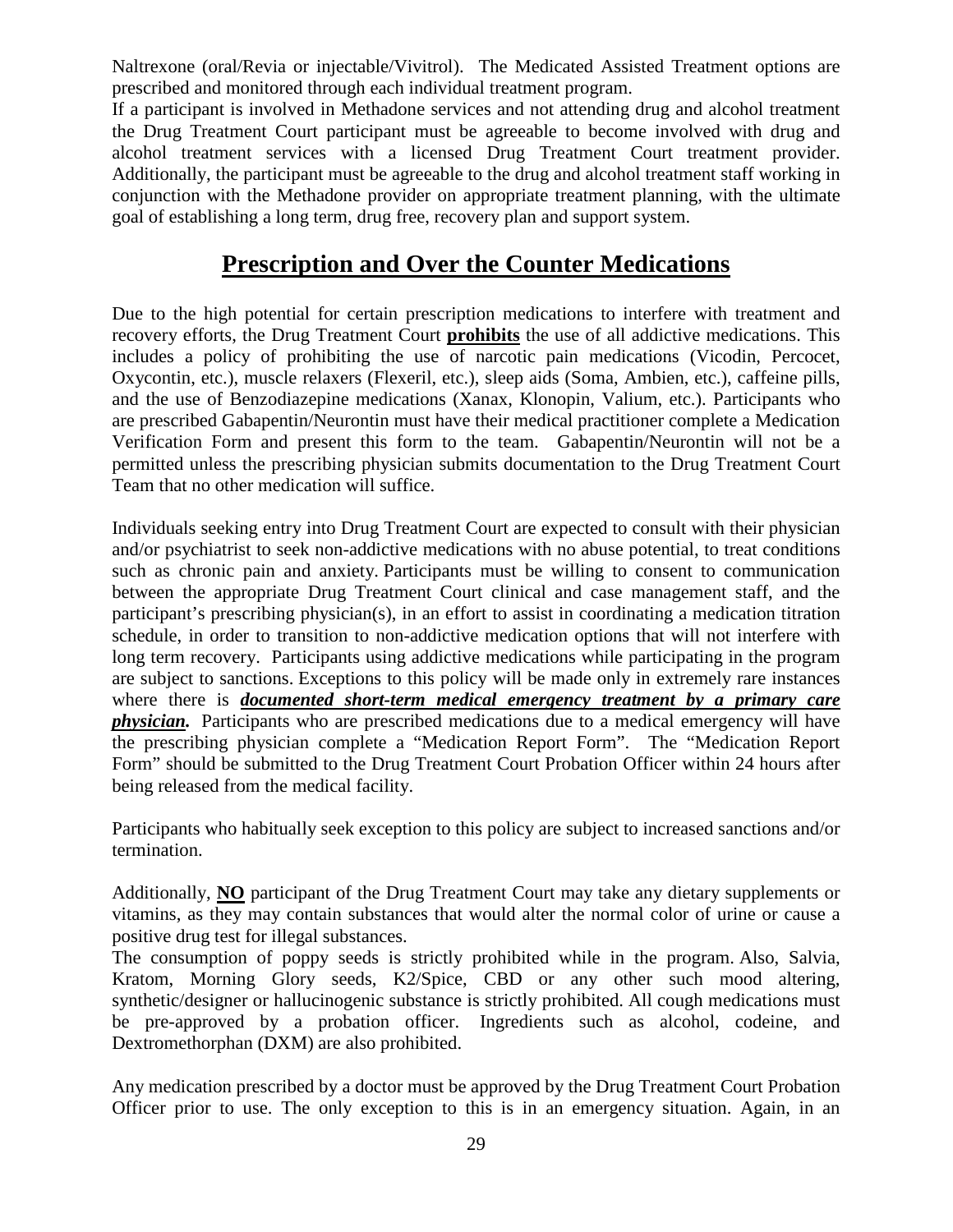emergent situation, a "Medication Report Form" is to be completed by the prescribing physician and submitted to the Drug Treatment Court Probation Officer within 24 hours after being released from the medical facility. All medication must be kept in its original container. Any non-approved medication will be confiscated by the Drug Treatment Court Probation Officer. The Drug Treatment Court Probation Officer will immediately contact the prescribing physician to ensure that the physician is aware that the participant is enrolled in Drug Treatment Court and to explore any substitute medication if necessary.

If the participant is required to have surgery while he/she is enrolled in Drug Treatment Court and is prescribed an otherwise banned prescription, the Drug Treatment Court Probation Officer and Drug Treatment Court Case Manager must be immediately informed of any and all treatment decisions. These individuals shall only have the prescription for a maximum of two (2) weeks, unless otherwise direction by a medical professional.

Any over the counter medication must be approved by the Drug Treatment Court Probation Officer prior to use. This includes, but is not limited to, cold/flu medicine, headache medicine, antacids, etc. All medication must be kept in its original container. Any non-approved medication will be confiscated by the Drug Treatment Court Probation Officer.

# **Drug Testing**

Drug testing is an essential component of the Drug Treatment Court. Urinalysis and/or oral fluid testing will be utilized by the Drug Treatment Court. Participants involved in the Drug Treatment Court will undergo random but frequent drug testing. Throughout all five phases of Drug Treatment Court, participants will be tested at least twice per week. The Drug Treatment Court Probation Officer or another designated probation officer is responsible for administering and observing the drug tests. The Drug Treatment Court Probation Officers are required to follow the Drug Testing Policy as set forth by the Westmoreland County Adult Probation Office. Participants of the Drug Treatment Court may also be required to submit to drug testing upon the request of their Drug Treatment Court Case Manager and/or treatment provider.

Drug testing for the Drug Treatment Court will be conducted by way of a color system. Upon entry into Drug Treatment Court, participants will be given a specific color. Participants will be required to call the designated drug testing telephone number at 8:30 a.m. Monday through Friday. The Drug Treatment Court drug testing telephone numbers are **724-830-3700** or toll free at **1-800-442-6926**. Participants must listen to the recorded message and, if their color is selected for that day, they must report to the Westmoreland County Adult Probation Office located at 2 North Main Street, Suite 303 in Greensburg, Pa and/or another designated area upon the direction of the Drug Treatment Court Probation Officer to submit a urine specimen or in some cases an oral fluid specimen. The participant may arrive at any time between the hours of 8:30 a.m. and 10:30 a.m. All drug testing will be concluded by 11:00 am. *Excuses will not be accepted.*

Throughout all phases of the Drug Treatment Court, the Drug Treatment Court Probation Officer has the discretion to drug test a participant during non-traditional hours at a location as determined by the Drug Treatment Court Probation Officer.

If unforeseen circumstances arise, the Drug Treatment Court Probation Officer has the discretion to alter the drug testing time period and location. Participants must report all prescription and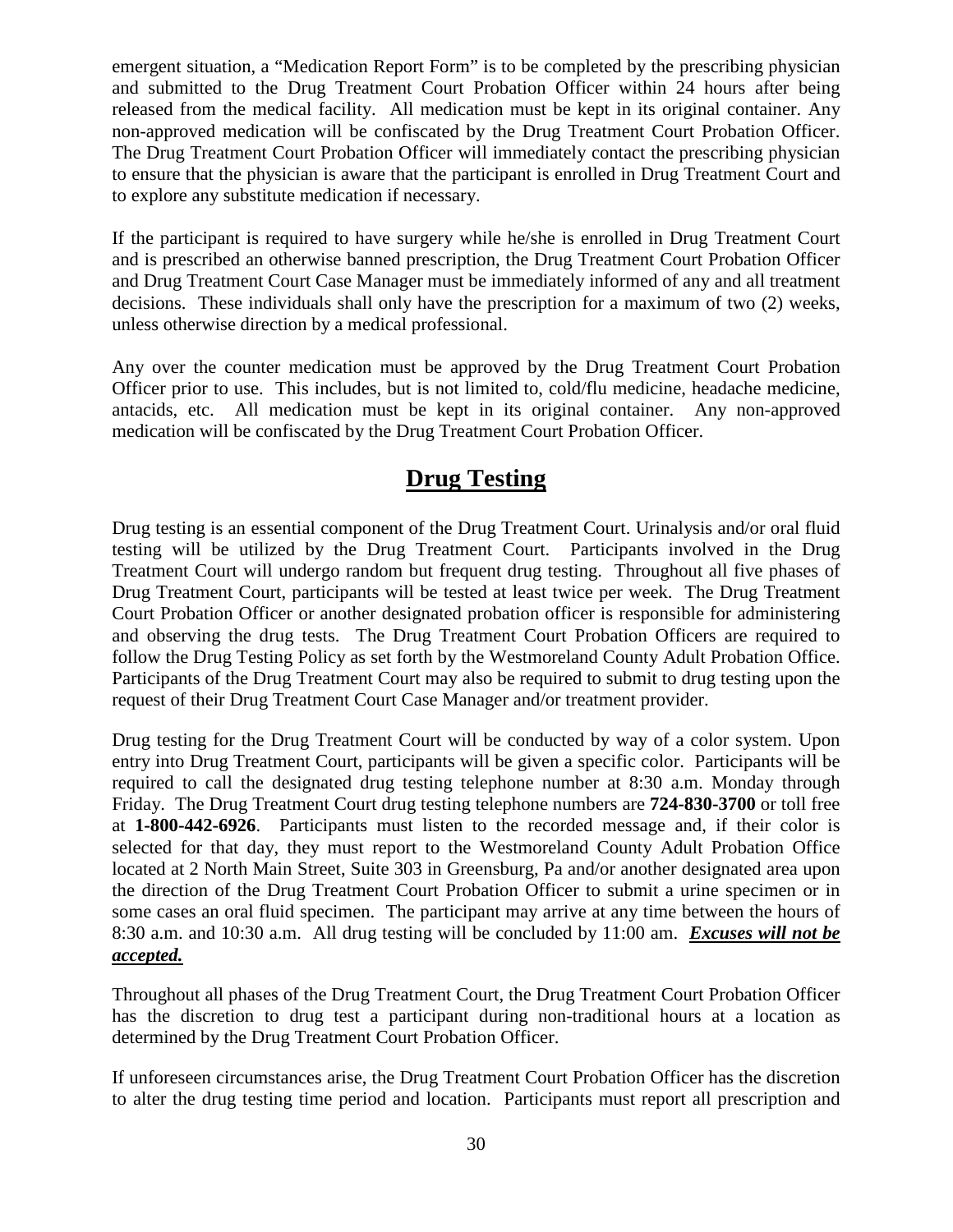non-prescription medications to the Drug Treatment Court Probation Officer and/or authorized person conducting the drug test prior to submitting a drug test.

Participants who test positive will be sanctioned according to the Sanction Matrix. Participants who admit to a positive test prior to the test must sign an admission form and be sanctioned as set forth in the Sanction Matrix. *Participants are required to submit to the drug test regardless of the signed admission form.* Participants can dispute positive test results, however, if they do so, they will be required to pay the expense of any positive confirmation.

Failure to appear for the drug test on the designated date and time or failure to submit a test within the allotted time will be considered a positive test. A diluted test will be counted as a positive test.

Attempting to alter a urine specimen will result in possible termination from the Drug Treatment Court and charges may be filed pursuant to 18 Pa C.S. § 7509 – Furnishing a Drug-Free Urine.

All drug test results will be discussed at the weekly Drug Treatment Court Team meetings. Sanctions will also be discussed, as well as, incentives for consistent drug free specimens.

During Phases IV and V, the Drug Treatment Court Team has the discretion to modify the participant's drug testing schedule if the participant is employed full-time or enrolled in a fulltime training or educational program. In those circumstances, participants must follow the designated schedule and be prepared to submit to a drug test when required.

The Drug Treatment Court Probation Officer will record all drug tests on a drug test log and enter the drug testing information into the Adult Probation Office Case Management System. The Drug Treatment Court Probation Officer will submit the drug test log to the Drug Treatment Court Coordinator weekly. The Drug Treatment Court Coordinator will enter all drug tests into the Drug Treatment Court Data Management System.

# **Alcohol Testing**

Participants in the Drug Treatment Court will be subject to random but frequent alcohol testing. Upon the request of the Drug Treatment Court Probation Officer, the participant must report to a designated location at a designated time to undergo alcohol testing. Participants who have a positive reading for alcohol will be sanctioned according to the sanctions listed in the Sanction Matrix.

# **Graduation**

Participants who have achieved program goals, remained drug free and have participated in the program for no less than 18 months are eligible to apply for graduation. The presiding Drug Treatment Court Judge has the authority to graduate any participant early if the presiding Judge orders an early discharge. Graduation ceremonies will take place outside the normal court session and all participants are required to attend, unless excused from attendance. Upon graduation, all participants shall complete an exit interview with the Drug Treatment Court Probation Officer or Drug Treatment Court Coordinator.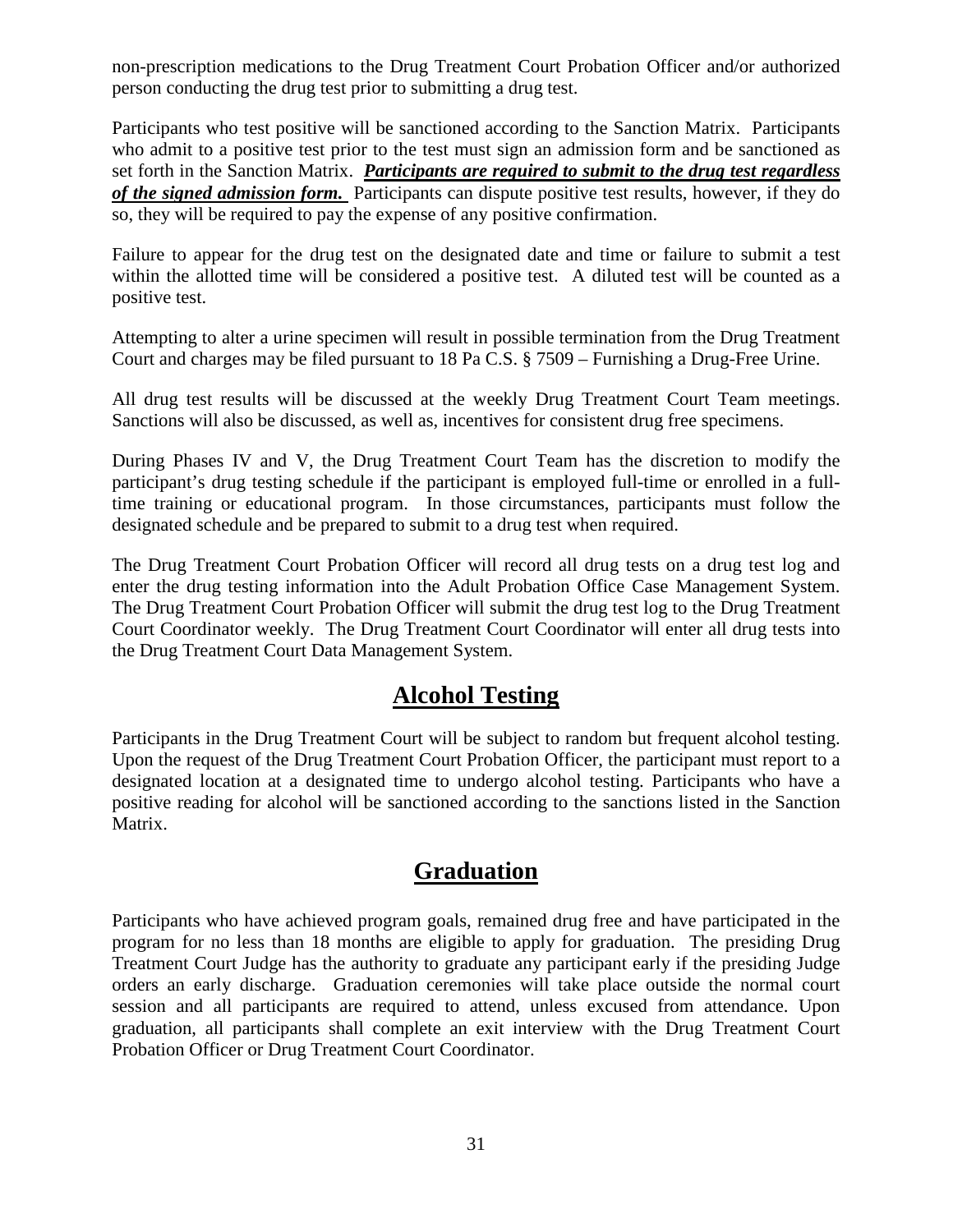# **Termination**

The team will work diligently to monitor and provide participants with the necessary resources to assist them in attaining sobriety and rehabilitation. However, the Drug Treatment Court participant must work to attain sobriety and rehabilitate him/herself while living within the community. If a participant cannot meet the mandatory requirements of the program or fails to maintain sobriety, the participant may be terminated from the Drug Treatment Court program. Participants who refuse or who are unable to comply with any program goal(s) or who have become a supervision risk will be terminated from the Drug Treatment Court program. Any new arrest for a violation of the law while attending the program may be grounds for **immediate termination** from the program. Upon any new arrest, the Drug Treatment Court Team will review the participant's current status in the program and the pending charges. Upon the review, the Drug Treatment Court Team will make a recommendation to the Drug Treatment Court Judge for the termination of the participant or to recommend that the participant is to remain in the program.

If the Drug Treatment Court Team recommends termination, the participant shall be given written notice of violation. The Drug Treatment Court Coordinator shall schedule a termination hearing.

*The decision to terminate a participant from the program will be a team decision with the understanding that the Drug Treatment Court Judge may overrule any team decision.*

.

# **Drug Treatment Court Team-Participant Relationships**

The relationship between team members and participants will be professional, with all interactions based on adopted County standards of professional conduct. Team members will always maintain professional and objective personal conduct between himself/herself and the participant's family and close associates. Team members should have a personal concern within the bounds of their professional responsibilities, so as to safeguard the welfare of the participant both during and after enrollment in Drug Treatment Court. Team members are prohibited from developing personal relationships with participants including: sexual or romantic relationships and/or business relationships with participants who are active in Drug Treatment Court. The relationship with participants should never include behaviors on the part of the team member which would be abusive or damaging to the participant. Team members must disclose preexisting social ties or relationships with a participant prior to the individual's placement into Drug Treatment Court.

# **Confidentiality**

Drug Treatment Court proceedings shall be kept confidential. No information disclosed shall be the basis for prosecution of the current charge(s) and/or any additional charge(s) that are filed. No participant shall be required to testify to any information discussed or disclosed during Drug Treatment Court hearings. As with meetings, participants are encouraged not to break anonymity nor disclose any information obtained during Drug Treatment Court proceedings. Treatment providers are bound by ethical and confidentiality standards set by HIPAA and state confidentiality rules (42 CFR, part 2; 71 P.S. Section 1690.108; and 42 USC section 290dd-2). Participants sign informed consent forms permitting disclosure of treatment information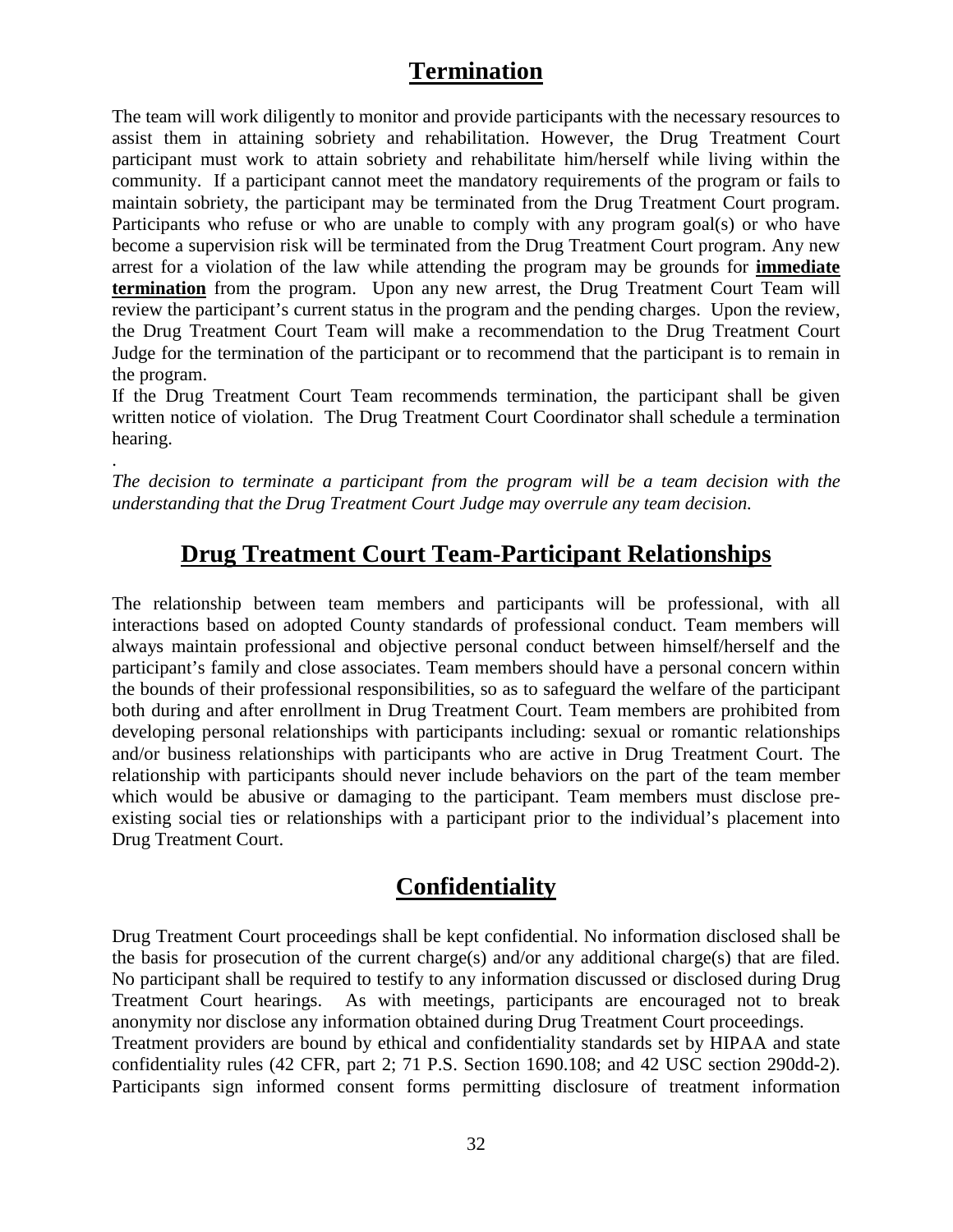concerning attendance at, general participation in treatment and relapse information. Specific matters discussed during treatment sessions shall not be disclosed.

## **Note: These policies and procedures may be amended at any time.**

# **Directory of Services**

**Outpatient/Intensive Outpatient/Partial** 

#### **Axiom Family Counseling**

161 Old Route 30, Suite 4 Greensburg, PA 15601 Phone: 724-205-6361 Fax: 724-420-5943

#### **Gateway Greensburg**

212 Outlet Way, Suite 1 Greensburg, PA 15601 Phone: 724-853-7300

#### **Greenbriar New Kensington**

701 Fourth Ave. New Kensington, PA 15068 Phone: 724-339-7180

#### **MedMark Rehabilitation**

1037 Compass Circle Greensburg, PA 15601 Phone: 724-834-1144 Fax: 724-834-2077

#### **MedMark Rehabilitation**

1984 Route 22 Blairsville, PA 15717 Phone: 724-459-4884 Fax: 724-459-4886

#### **SPHS Behavioral Health, Greensburg**

203 South Maple Avenue

Greensburg, PA 15601 Phone: 724-834-0420

#### **SPHS Behavioral Health, Latrobe**

1100 Ligonier Street Latrobe, PA 15650 Phone: 724-532-1700

#### **Strive Health, Greensburg**

101 North Main Street, Suite 303 Greensburg, PA 15601 Phone: 724-302-0804

#### **SPHS Behavioral Health, Mon Valley**

2 Eastgate Ave. Monessen, PA 15062 Phone: 724-684-6489

#### **SPHS Behavioral Health, New**

**Kensington** 408 8th Street, Suite 1 New Kensington, PA 15068 Phone: 724-339-6860

### **Medicated Assisted Treatment**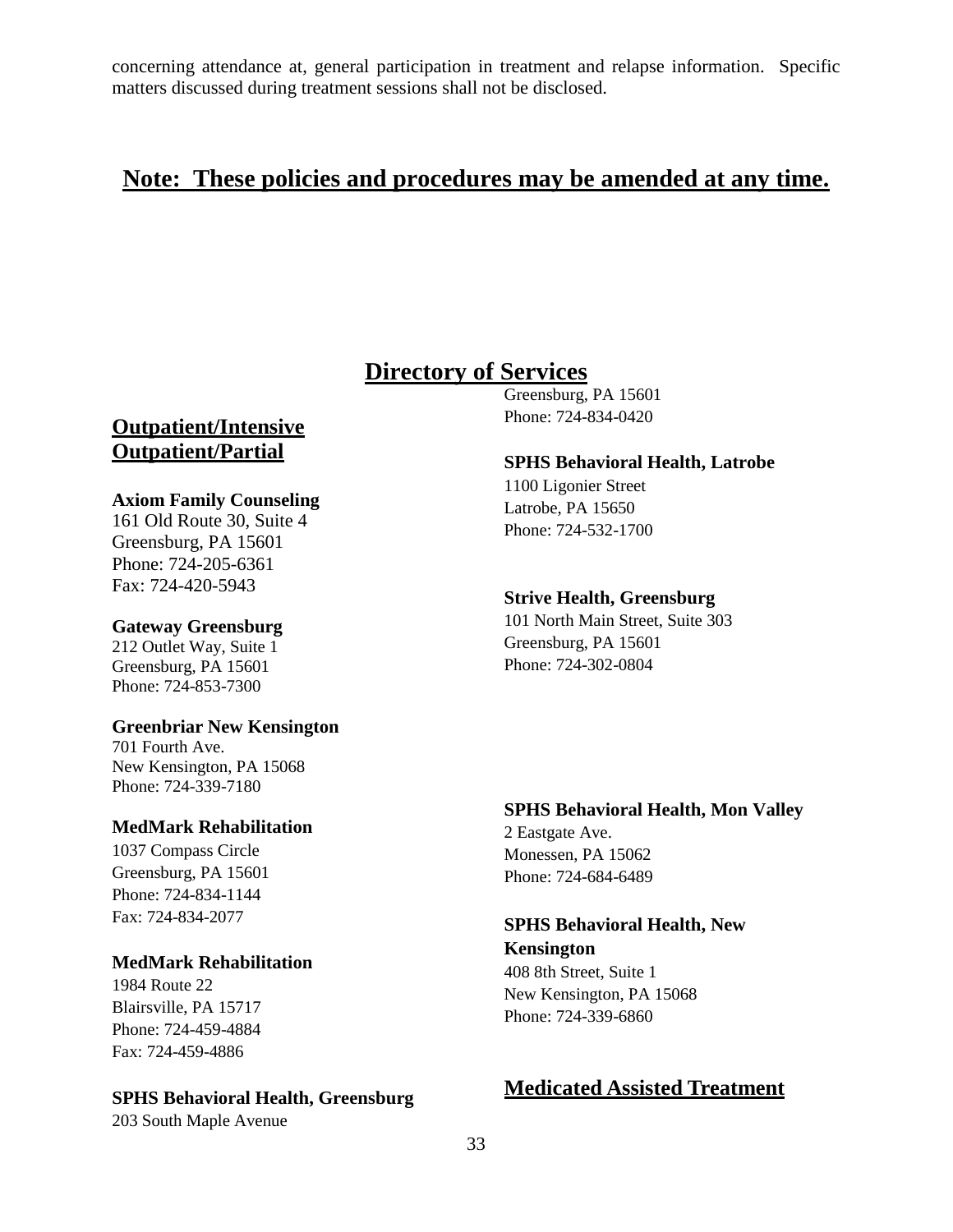#### **Gateway Greensburg**

212 Outlet Way, Suite 1 Greensburg, PA 15601 Phone: 724-853-7300

#### **MedMark Rehabilitation**

1037 Compass Circle Greensburg, PA 15601 Phone: 724-834-1144 Fax: 724-834-2077

#### **MedMark Rehabilitation**

1984 Route 22 Blairsville, PA 15717 Phone: 724-459-4884 Fax: 724-459-4886

#### **SPHS Behavioral Health, Greensburg**

203 South Maple Avenue Greensburg, PA 15601 Phone: 724-834-0420

#### **SPHS Behavioral Health, Mon Valley**

2 Eastgate Ave. Monessen, PA 15062 Phone: 724-684-6489

200 Oak Avenue Kittanning, PA 16201 Phone: 724-548-7607

#### **Pyramid Pittsburgh**

306 Penn Avenue Pittsburgh, PA 15221 Toll Free: 1-888-694-9996

#### **Pyramid Healthcare**

1894 Old Route 220, Box 967 Duncansville, PA 16635 Toll Free: 1-888-694-9996

#### **Conewago Indiana**

2275 Warren Road Indiana, PA 15701 Toll Free: 1-888-347-3873

#### **Renewal, Inc.**

704 Second Avenue  $6<sup>th</sup>$  Floor Pittsburgh, PA 15219 (Men) Phone: 412-690-2445 Phone: 814-346-7142

### **Detoxification and Non Hospital Rehabilitation**

#### **Gateway Rehabilitation Center**

Moffett Run Road Aliquippa, PA 15001 Phone: 724-378-4461

#### **Greenbriar Treatment Center**

800 Manor Drive Washington, PA 15301 Phone: 724-225-9700 Toll Free: 1-800-637-HOPE

#### **Twin Lakes Center**

P.O. Box 909 Somerset, PA 15501 Phone: 814-443-3639

#### **Arc Manor**

#### **Cove Forge Charter**

New Beginnings Road Williamsburg, PA 16693 Toll Free: 1-800-873-2131

#### **Gaudenzia Harrisburg Concept 90**

Harrisburg State Hospital Building 21 Harrisburg, PA 17105 Phone: 717-232-3232

#### **Turning Point Chemical Dependency Treatment**

4849 US Route 322 East Franklin, PA 16323 Phone: 814-437-1750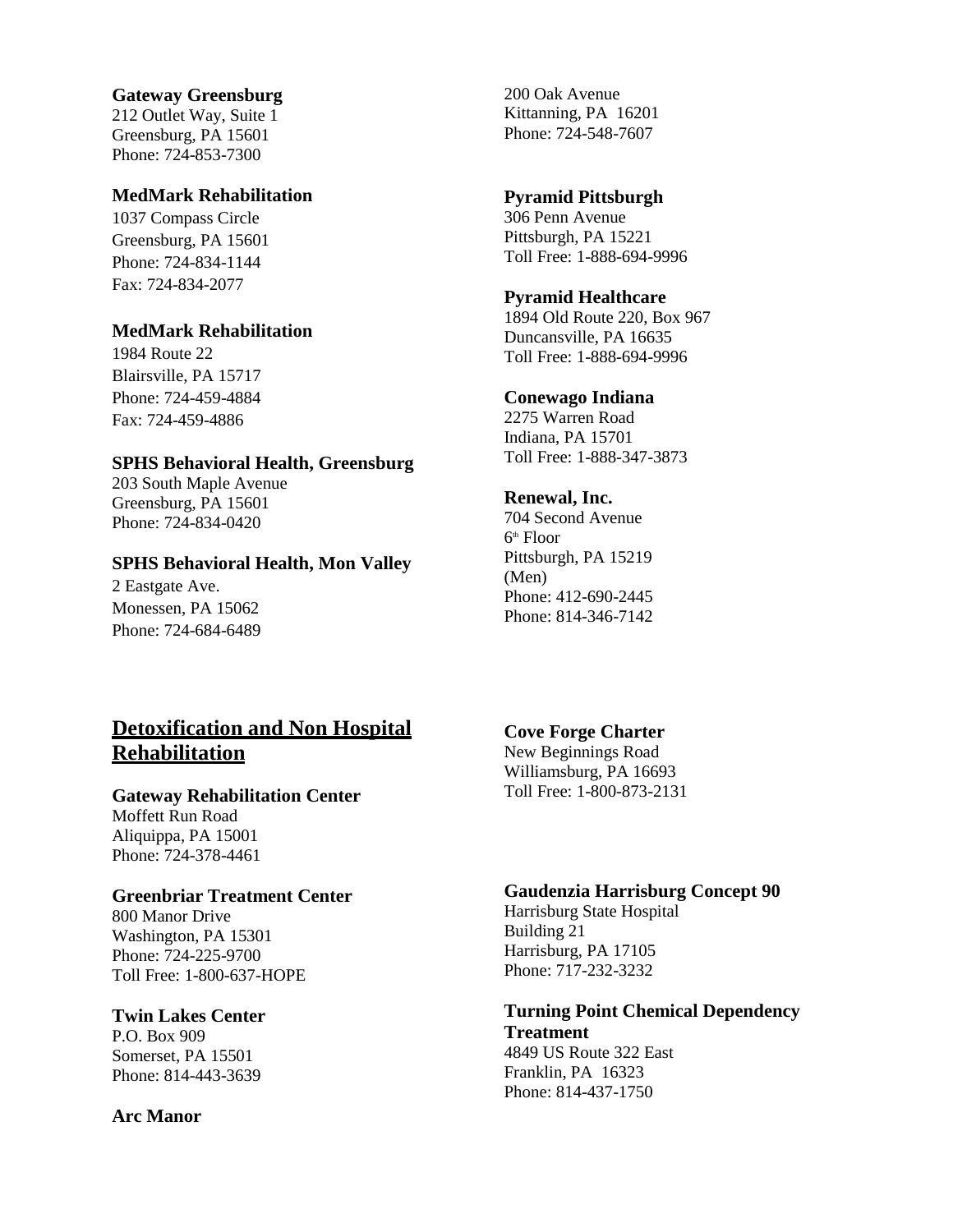#### **White Deer Run New Perspective**

3030 Chestnut Street Lebanon, PA 17042 Phone: 171-270-3900

### **Women's Non Hospital Rehabilitation**

#### **Gaudenzia Fountain Springs**

95 Broad Street Ashland, PA 17921 (Women with children) Phone: 570-875-4700

#### **Gaudenzia Vantage House**

212 West Seventh Street Lancaster, PA 17602 (Pregnant women with children) Phone: 717-291-1020

#### **Renewal, Inc.**

704 Second Avenue  $6<sup>th</sup>$  floor Pittsburgh, PA 15219 (Pregnant women) Phone: 412-690-2445

#### **Freedom Center for Women**

853 Allegheny Blvd. Franklin, PA 16323 (Pregnant women short & long term)

### **Women's Non Hospital Rehabilitation continued**

#### **Bowling Green Brandywine**

1375 Neward Road Kennett Square, PA 19348 (Dual diagnosis pregnant women) Phone: 610-268-3588

#### **Halfway Houses**

Abstinent Living At the Turning Point 199 North Main Street Washington, PA 15301

(Women/Pregnant Women &Women w/children) Phone: 724-288-8313

#### **Another Way**

708 Nelson Road Farmington, PA 15437 (Men/dual diagnosis) Phone: 724-329-7900

#### **Clem-Mar House**

92 Church Street Dallas, PA 18612 (Men) Phone: 570-674-1575

#### **Tom Rutter House**

Moffett Run Road Aliquippa, PA 15001 (Men) Phone: 412-604-8900

#### **Moffett House**

 $1215 \, 7^{\text{th}}$  Street Beaver Falls, PA 15010 (Men) Phone: 724-846-6145

#### **Gaudenzia Erie Community House**

521 West Seventh Street Erie, PA 16502 (Women & Women w/children) Phone: 814-459-5853

**Gaudenzia** Erie Dr. Daniel Snow 361 West Fifth Street Erie, PA 16507 (Men) Phone: 814-456-5758

#### **Gaudenzia Common Ground**

2835 N. Front Street Harrisburg, PA 17110 (Men/dual diagnosis) Phone: 717-238-5553

**Lighthouse for Women** 1633 Werich Avenue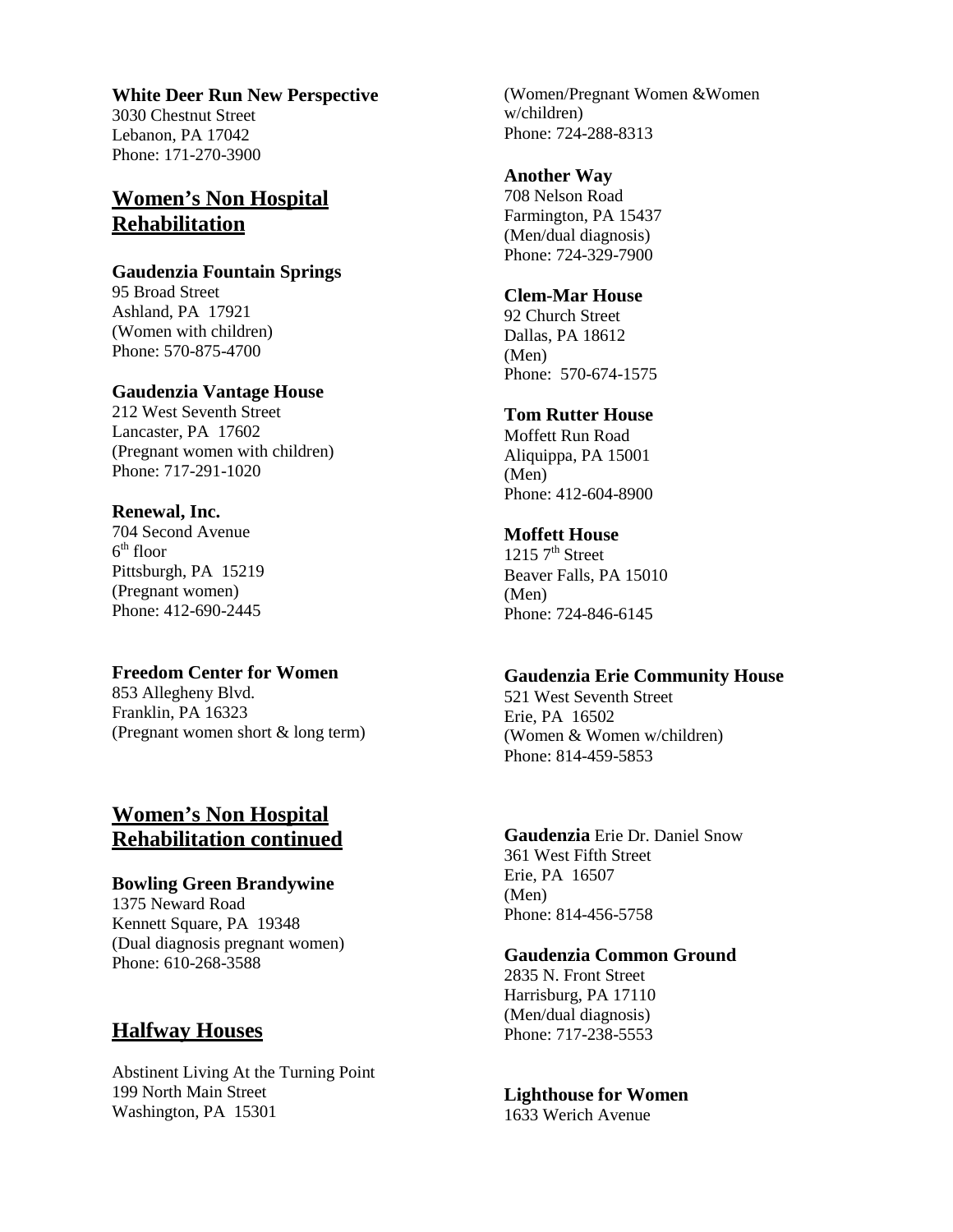Washington, PA 15301 (Women/dual diagnosis) Phone: 724-222-4753

#### **Lighthouse for Men**

1820 Washington Road Washington, PA 15301 (Men/dual diagnosis) Phone: 724-531-6930

#### **POWER**

7445 Church Street Pittsburgh, PA 15218 (Pregnant women & Women w/children) Phone: 412-271-0500

#### **Pine Ridge Manor**

13505 South Eagle Valley Road Tyrone, PA 16686 (Men) Phone: 814-684-1373

#### **New Directions at Cove Forge**

538 Main Street Johnstown, PA 15906 (Men) Phone: 814-536-2071

#### **Renewal Center at Cove Forge**

624 Broad Street Johnstown, PA 15906 (Women) Phone: 814-539-0836

#### Pittsburgh, PA 15240 Phone: 412-360-6611 \*Provides substance abuse treatment (inpatient, outpatient, Methadone clinic, Suboxone clinic, Vivitrol, inpatient care, outpatient care, aftercare services, individual treatment for substance abuse \*\*Participants access services through assigned Veterans Justice Outreach Specialist

#### **Healthcare for Homeless Veterans (HCHV)**

1010 Delafield Road Pittsburgh, PA 15215 Phone: 412-822-2222 or 866-482-7488 Fax: 412-360-6789 \*Provides homeless services to Veterans (transitional housing, Section 8 voucher program) \*\*Participants access services through assigned Veterans Justice Outreach Specialist

#### **VA Pittsburgh Behavioral Health Services**

University Drive Pittsburgh, PA 15240 Phone: 412-360-6600

### **Veterans Services**

#### **Westmoreland County Community Based Outpatient Clinic (CBOC)**

5274 Rt. 30 East, Suite 10 Greensburg, PA 15601 Phone: 724-216-0317 \*Provides primary care services, radiology, laboratory, telepsych, social work services

**Center for Treatment of Addictive Disorders (CTAD)** University Drive

#### **Veterans Recovery Center (VRC)**

1010 Delafield Road Building 69 – Veterans Recovery Center Pittsburgh, PA. 15215 Phone: 412-822-1300 \*Provides employable homeless Veterans with services. Provides housing, medical, mental health care, employment assistance while maintaining residence at the facility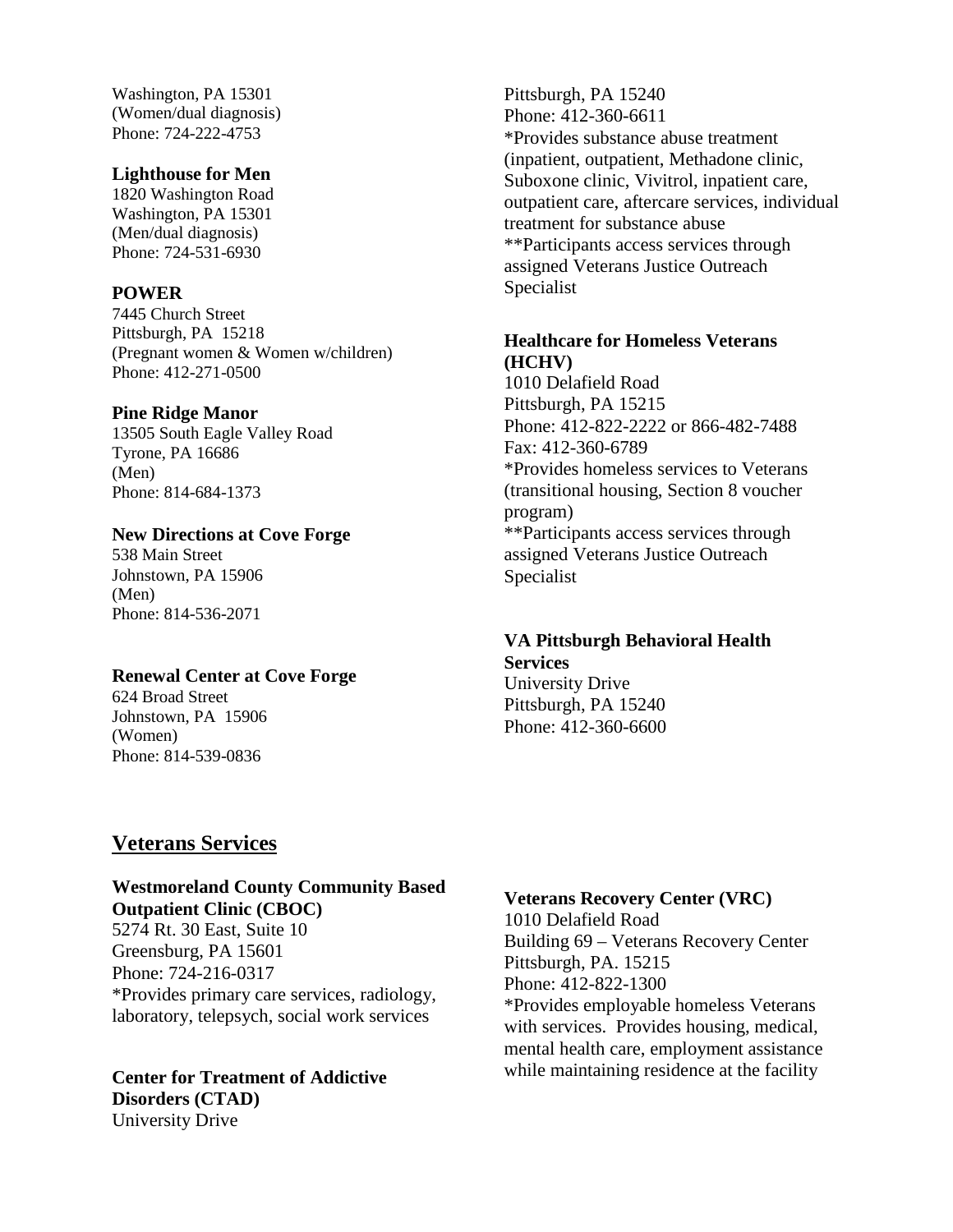\*\*Participants access services through assigned Veterans Justice Outreach Specialist

#### **Vocational Rehabilitation Services**

1010 Delafield Road Building 69 – Veterans Recovery Center Pittsburgh, PA 15215 Phone: 412-822-2222 or 866-482-7488 Fax: 412-360-6789 \*Provides employment services (resume writing, job searches, job club, interview skills, CWT, IT, training) \*\*Participants access services through assigned Veterans Justice Outreach Specialist

#### **OEF/OIF/OND Program**

1010 Delafield Road Building 71 Phone: 412-822-2362 \*Provides services to Veterans deployed to Iraq and Afghanistan

#### **VA Pittsburgh Combat Stress Recovery Clinic**

University Drive Pittsburgh, PA 15240 Phone: 412-360-1313 \*Provides PTSD, Combat Stress services to Veterans needing that care

### **Veterans Services continued**

#### **McKeesport Vet Center**

2001 Lincoln Way, Suite 21 McKeesport, PA 15131 Phone: 412-678-7704 Or Toll free: 877-927-8387 \*Provides services to deployed Veterans and their families. Services may include: group, individual, family counseling

#### **Veterans Leadership Program**

2417 Carson St. Pittsburgh, PA 15203

#### **Veterans Affairs**

2 N Main St Suite 502 Greensburg, PA 15601 Phone: (724) 830-3530 \*Provides resources for benefits and services

\*Provides services to all Veterans regardless of VA-eligibility. Services provided include: Housing, employment, case management, SSVF (Supportive Services for Veterans and Families – funding assistance)

#### **Inpatient Treatment Services**

**ClearDay Treatment Center Gateway Rehabilitation** Greensburg, PA 15601 Mount Pleasant, PA 15666

1037 Compass Circle 508 South Church Street, Suite 201